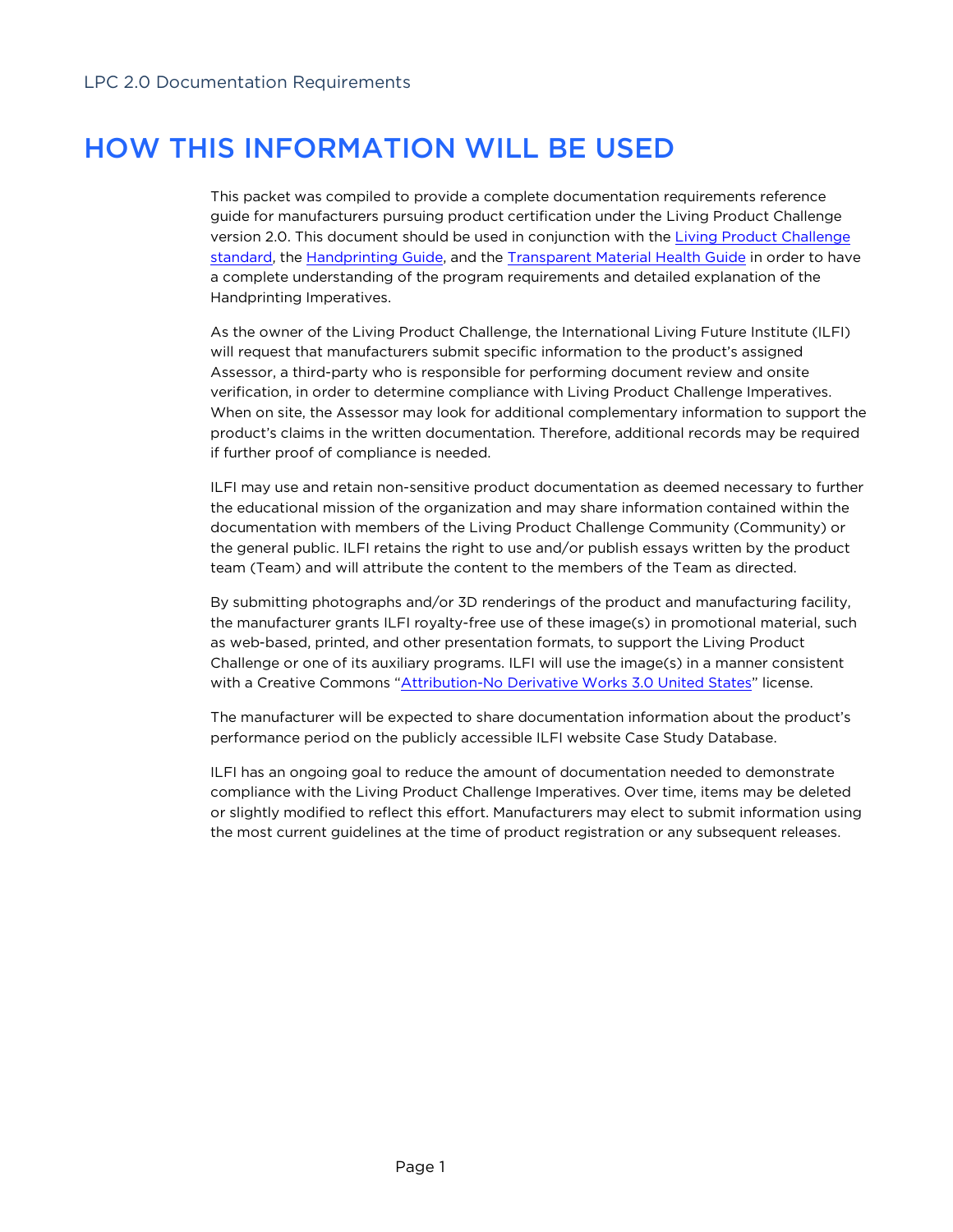# HOW TO USE THIS DOCUMENT

This packet was compiled to provide a complete documentation requirements reference guide for manufacturers pursuing product certification under the Living Product Challenge version 2.0. This document should be used in conjunction with the Living Product Challenge 2.0 Standard, the Handprinting Guide, and the Transparent Material Health Guide in order to have a complete understanding of the program requirements.

The document contains the following sections:

CERTIFICATION SCOPE

CERTIFICATION PROCESS

DOCUMENTATION REQUIREMENTS

EXCEPTIONS

# DOCUMENTATION CATEGORIES

To document compliance with targeted Imperatives, a product must submit General Product Documentation, Basic Documentation and, if applicable, Exception Documentation.

- All General Product Documentation is required.
- All Basic Documentation relevant to targeted Imperatives is required.
- Exception Documentation is required in the event that a product team uses an Exception. Exception Documentation may replace some, though typically not all, Basic Documentation. As the Living Product Challenge is implemented on the ground, new Exceptions may be necessary to address unique circumstances for a particular product or manufacturer. The creation of new Exceptions will be determined by ILFI on a case-bycase basis in collaboration with manufacturers and added to the Documentation Requirements.

In some cases, the documentation required for Whole Facility certification exceeds that required for Product Share certification alone. Whole Facility documentation is separated under dedicated headings throughout.

### **EXCEPTIONS**

Established Exceptions are listed in the appendix to this document. New Exceptions will be created and added to the Documentation Requirements based on new and unique circumstances as the Living Product Challenge is applied in practice.

# CERTIFICATION SCOPE

The Living Product Challenge (LPC) is designed to certify the production of a particular product. The program requires several key pieces, namely ingredient identification through a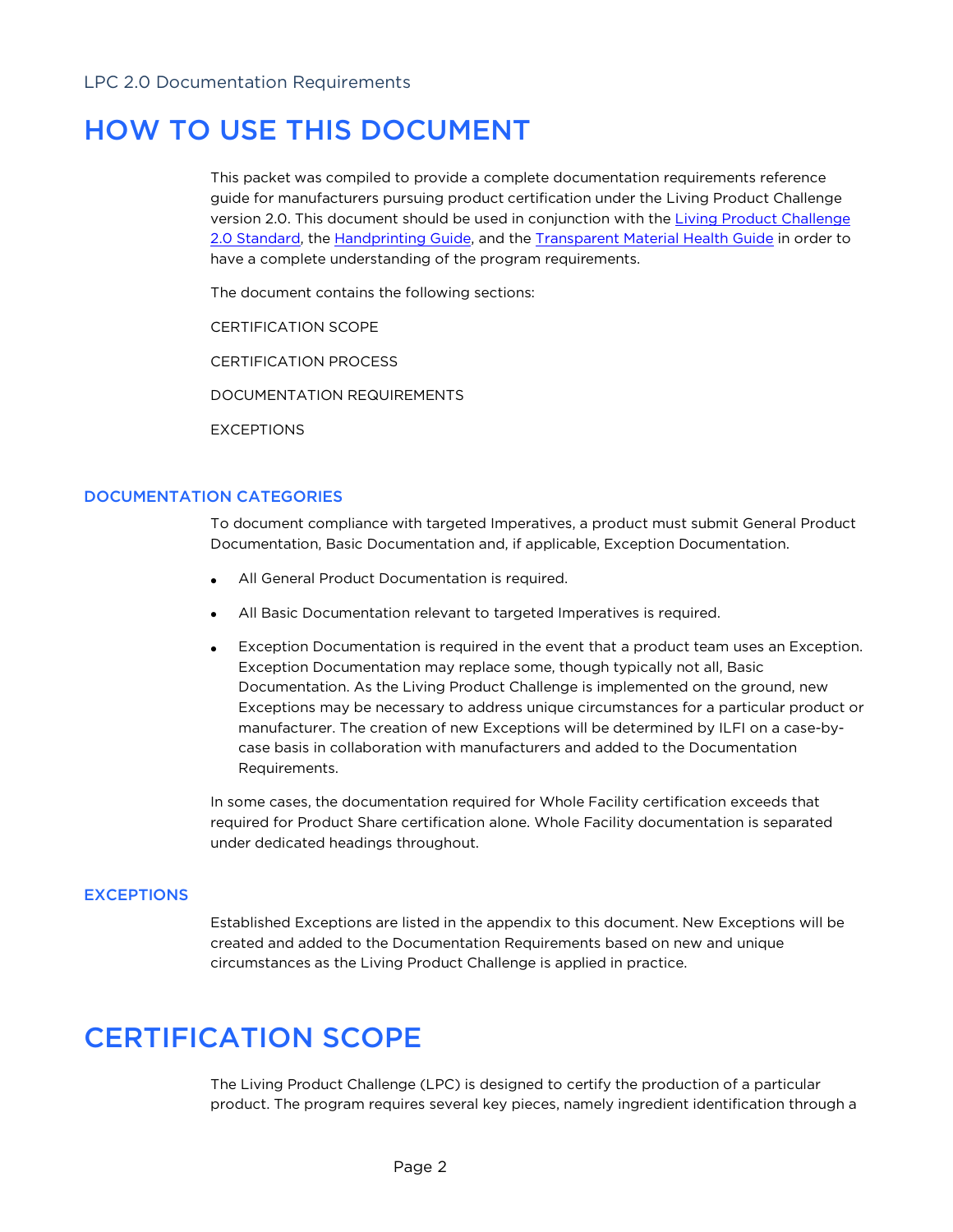Third-Party Verified (3PV) Declare label, Life Cycle Assessment (LCA), and a Site Audit. This means that several pieces must be defined prior to beginning the certification process.

#### FINAL FACILITY LOCATION(S)

The LPC program can certify one or many facilities under one certification. However, the location and nature of the facility(s) will affect a number of Imperatives. It is best, therefore, to know at the outset how many, and which facilities should be included under certification. If necessary, the manufacturer can broaden the certification to include additional facilities at a later time.

The final facility (Facility) is defined as the *final* place that the product is physically altered (i.e. final point of assembly). Depending on the manufacturer and the degree of vertical integration, this may mean that "on-site" impacts of the facility ultimately exclude many locations where the product or its components are assembled and altered. However, these upstream impacts are still captured through the LCA and accounted for in Handprinting actions.

#### INGREDIENT LIST

A Third-Party Verified Declare Label (3PV Declare label) is a pillar of LPC. As a platform for ingredient transparency and a point-of-entry into groundbreaking regenerative products, third-party verification offers an additional level of confidence and risk mitigation through the review of all ingredients, supply chain information, and Declare label claims. Therefore, manufacturers should consider the scope of their certification for a product line based on the consistency of the ingredient list, making sure that variability of ingredient options does not cause more than 20% variation in any of the ingredient amounts, per the requirements of the Declare program. This may mean only including certain product types within a product line, or certain colors or material options. What is and is not included in certification will be transparently represented in the LPC Report. LPC Certification can also be scaled over time to include more product options.

#### PRODUCTION PHASE

The Living Product Challenge emphasizes measurement; therefore, many of the Imperatives require 12 months of data to demonstrate compliance. For certification to take place, products must already be in production in order to ensure accuracy.

A manufacturer may certify a new product line or collection with fewer than 12 months of production data, but should first consult with ILFI or an Assessor to confirm that they will have adequate information to document or accurately predict key product metrics, such as the ingredients list and life cycle impacts. Annual check-ins that take place with the Assessor post-additionally ensure that manufacturers continue to meet the requirements of the program throughout the period of certification.

Manufacturers with products that are in the design phase or newly in production are encouraged to contact ILFI or an Assessor to determine whether their product is eligible for certification. For products not yet ready to certify, ILFI also holds one or two-day in-person design charrettes which encourage up-front creation of a sustainable product that complies with LPC and build company engagement around the program's principles.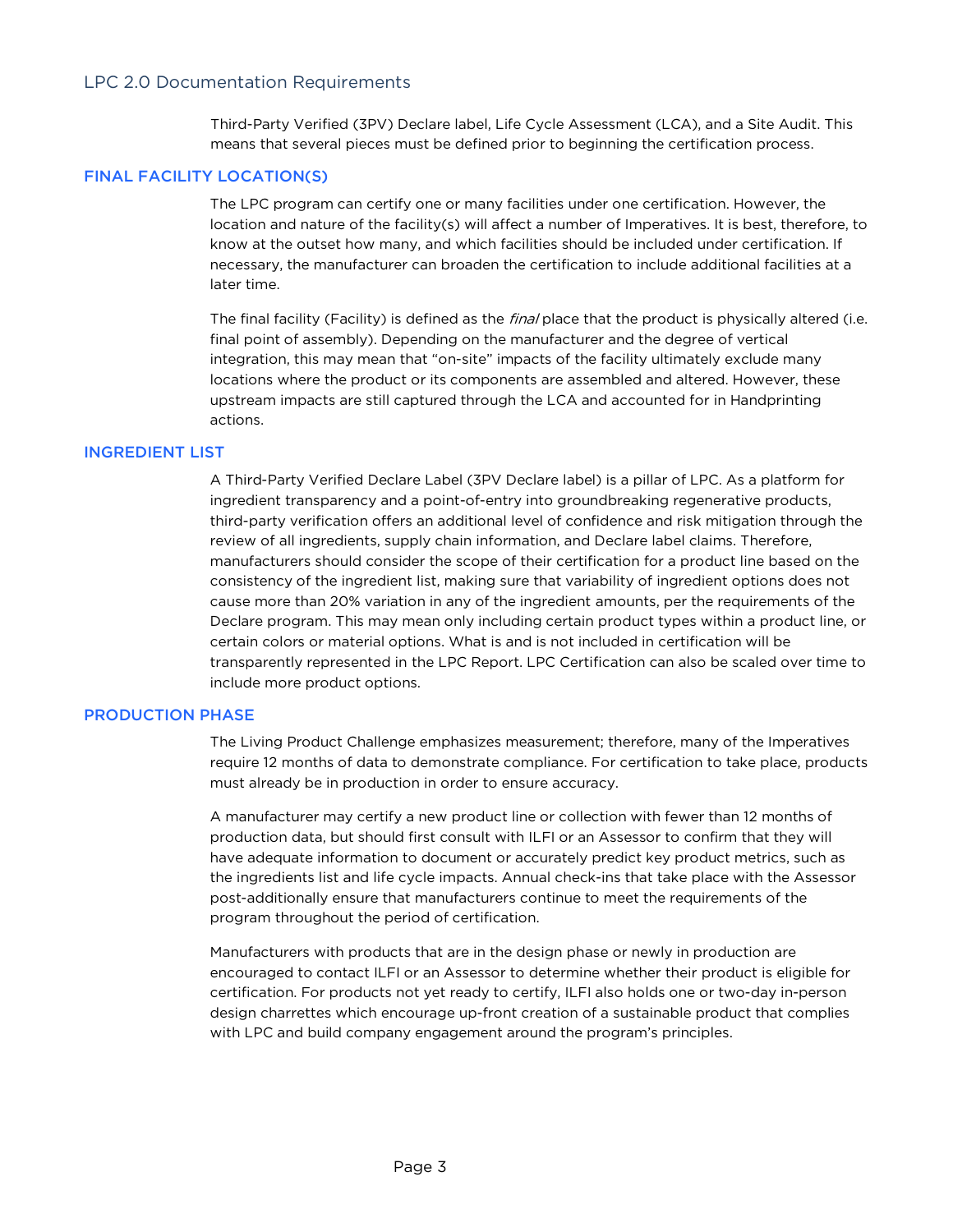# FACILITY OUTPUT

While factories whose output is all to Living Product Challenge Standards represent the ideal, LPC recognizes that not all manufacturers will have this type of control over the facilities where their products are made, especially if the product is a small percentage of production, or if it is not owned by the manufacturer selling the product. The Product Share vs. Whole Facility pathway provides this flexibility.

- PRODUCT SHARE: The Product Share path allows a manufacturer to certify a product, or products, that require(s) only a limited fraction of a facility's production capacity. This pathway allows a manufacturer to offset only impact of the product pursuing certification on-site, when the production of that product accounts for less than 75% of the facility's total output by dollar value or weight.
	- o A Product Share of Net Positive Energy, Water and Waste includes all process energy used to make the product as well as its share of facility lighting, heating and cooling. Worker water usage, waste treatment, administrative office energy and water use and facility-wide stormwater management are excluded from the Product Share certification requirements.
- WHOLE FACILITY: When the dollar value of the output of Living Product(s) exceeds 75% of the dollar value or weight of the facility's total output, a manufacturer must pursue the Whole Facility compliance path, which requires that the entire manufacturing facility meet the on-site requirements of LPC. Whole Facility compliance simplifies the certification process, since Product Share of impact does not need to be calculated for each product individually. Every product produced at a facility that has pursued the Whole Facility path will be understood to be Net Positive within LPC for Energy, Water and Waste.

Manufacturers initially pursuing the Product Share certification path may expand the number of Living Products to eventually include the Whole Facility over time.

### CERTIFICATION SUMMARY MATRIX

There are three separate certification levels available within LPC.

- FULL CERTIFICATION: indicates that a product has achieved all twenty Imperatives.
- PETAL CERTIFICATION: requires the achievement of at least three of the seven Petals, one of which must be the Water, Energy or Materials Petal. Achievement of a Petal means complying with all Imperatives contained within that Petal.
- IMPERATIVE CERTIFICATION: requires the achievement of at least the seven Core Imperatives.

### MINIMUM CERTIFICATION REQUIREMENTS

All Living Products are required to meet, at minimum, the seven Core Imperatives outlined in the Standard: I01: Responsible Place, I04: Water Footprint, I06: Energy Footprint, I08: Red List, I11: Responsible Industry, I15: Ethical Supply Chain, and I19: Inspiration & Education. The Core Imperatives are noted throughout the Documentation Requirements.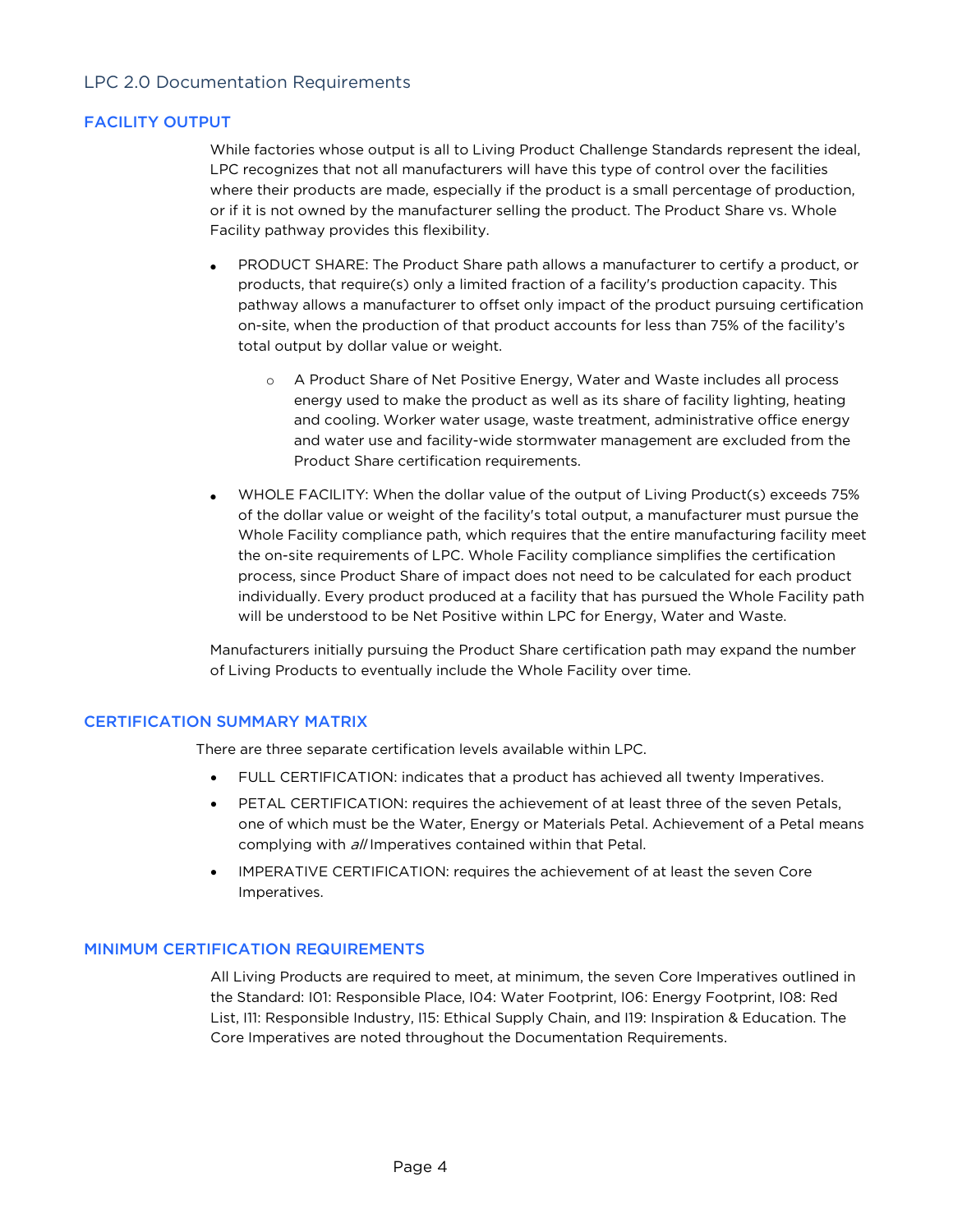| <b>LIVING PRODUCT CHALLENGE - CORE IMPERATIVES</b> |
|----------------------------------------------------|
| <b>01. RESPONSIBLE PLACE</b>                       |
| 04. WATER FOOTPRINT                                |
| <b>06. ENERGY FOOTPRINT</b>                        |
| 08. RED LIST                                       |
| <b>10. RESPONSIBLE INDUSTRY</b>                    |
| <b>15. ETHICAL SUPPLY CHAIN</b>                    |
| 19. INSPIRATION + EDUCATION                        |
|                                                    |

All Living Products, regardless of level of certification, are required to have and maintain a valid LCA and 3PV Declare label. Having a continuous understanding of the life cycle impacts of the product and the ingredients in the product are necessary for demonstrating compliance with program requirements. These required documentations apply to multiple Imperatives:

- LIFE CYCLE ASSESSMENT: All manufacturers must produce and maintain an LCA Model demonstrating the product's *cradle-to-grave* impacts, performed in accordance with a relevant product category rule (PCR) to ISO 14044 in an ILFI-approved format.
	- o The specifics of this LCA are outlined in the General Documentation Requirements.
	- o An existing LCA may be used if it is still valid. However, manufacturers should note that they may have to further analyze the results or re-engage a consultant who created the LCA in order to discover required program information (e.g. Energy Hotspots) or to better reflect any Footprint reductions that have taken place.
- THIRD-PARTY VERIFIED DECLARE LABEL: All Living Products must possess a valid 3PV Declare Label that achieves a declaration status of either "Red List Free" or "LBC Compliant". This means that manufacturers must obtain ingredient disclosure for all intentionally added ingredients present in the final product above 100ppm (.01%).
	- o Manufacturers must use an ILFI-approved third party to verify their 3PV Declare claims and may not use a separate third party unless they gain explicit approval by ILFI prior to the certification kickoff date.
	- o Manufacturers that already possess a 3PV Declare label for the product pursuing certification are at an advantage, already possessing the verified ingredients list and key material information about the product. Manufacturers that wish to pursue the Transparent Material Health Imperative may need to provide the supply chain backup documentation to an ILFI-approved material health assessor.
	- o Details of the 3PV process and information requirements can be found in the Declare Manufacturers Guide.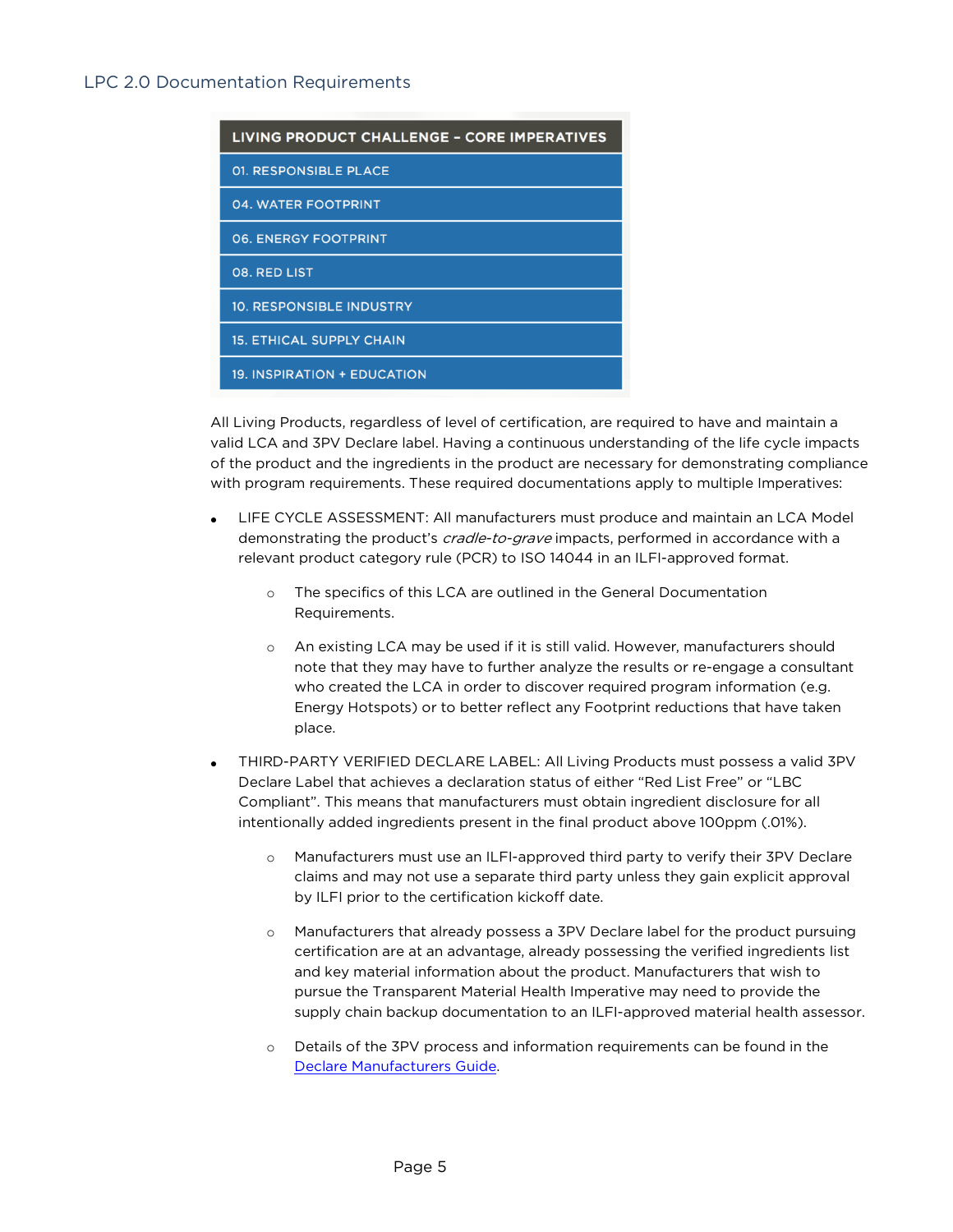# CERTIFICATION PROCESS

- (1) Selection of product and scope of certification: Engagement of ILFI or an Assessor to discuss the product in question and determine whether there is a need for a charrette to engage multiple parties at the company or discuss alignment of the product with LPC. An ILFI-approved Assessor will be selected or assigned from this list.
- (2) Creation of a Proposal for certification scope and any consulting services, to be reviewed by the Manufacturer, ILFI and the Assessor before signing.
- (3) Signed Contract submitted to ILFI.
- (4) Creation of the certification entry in the online portal:
	- o Must have a Premium Membership with ILFI
	- o Login to the Living Future Portal (Portal) at https://portal.living-future.org or through the ILFI Member Dashboard and click "+ New Living Product Challenge Product"
- (5) Initial Documentation: Manufacturers will work with their Assessor to produce initial product certification documents that allow them to achieve certification through a certain pathway. Documentation is uploaded through the online Portal.
- (6) Completion Check: Documentation is reviewed for completion but not content and any outstanding documentation is then uploaded by the manufacturer.
- (7) Submission of Final Documentation
- (8) Review + Determination of Certification Achievement: Imperatives will either be considered to be Achieved, Pending or Denied by the LPC.
	- o Continuous improvement is encouraged and manufacturers should continue to add additional Imperatives as they further align their products and production with the certification, install systems to meet site production needs, and provide additional data.
- (9) Publish Case Study on ILFI Certification + Promotion of Product: Living Products are certified for 3 years.
- (10)Annual Check-Ins: ILFI and the Assessor will perform annual check-ins to ensure a product and its facility is still in compliance with the certification requirements and is on track to achieve recertification. Assessors should reach out to the manufacturers three months before each annual check-in date and work with manufacturers to complete the check-in documentation and upload through the Portal for review by ILFI.
- (11) Recertification: Living Products must be recertified every three years. Assessors should reach out a minimum of 6 months before recertification to begin this process. At that time, the product(s) will be reassessed for its potential to achieve full certification and must update to a new version of the standard if the version they were certified under is no longer valid.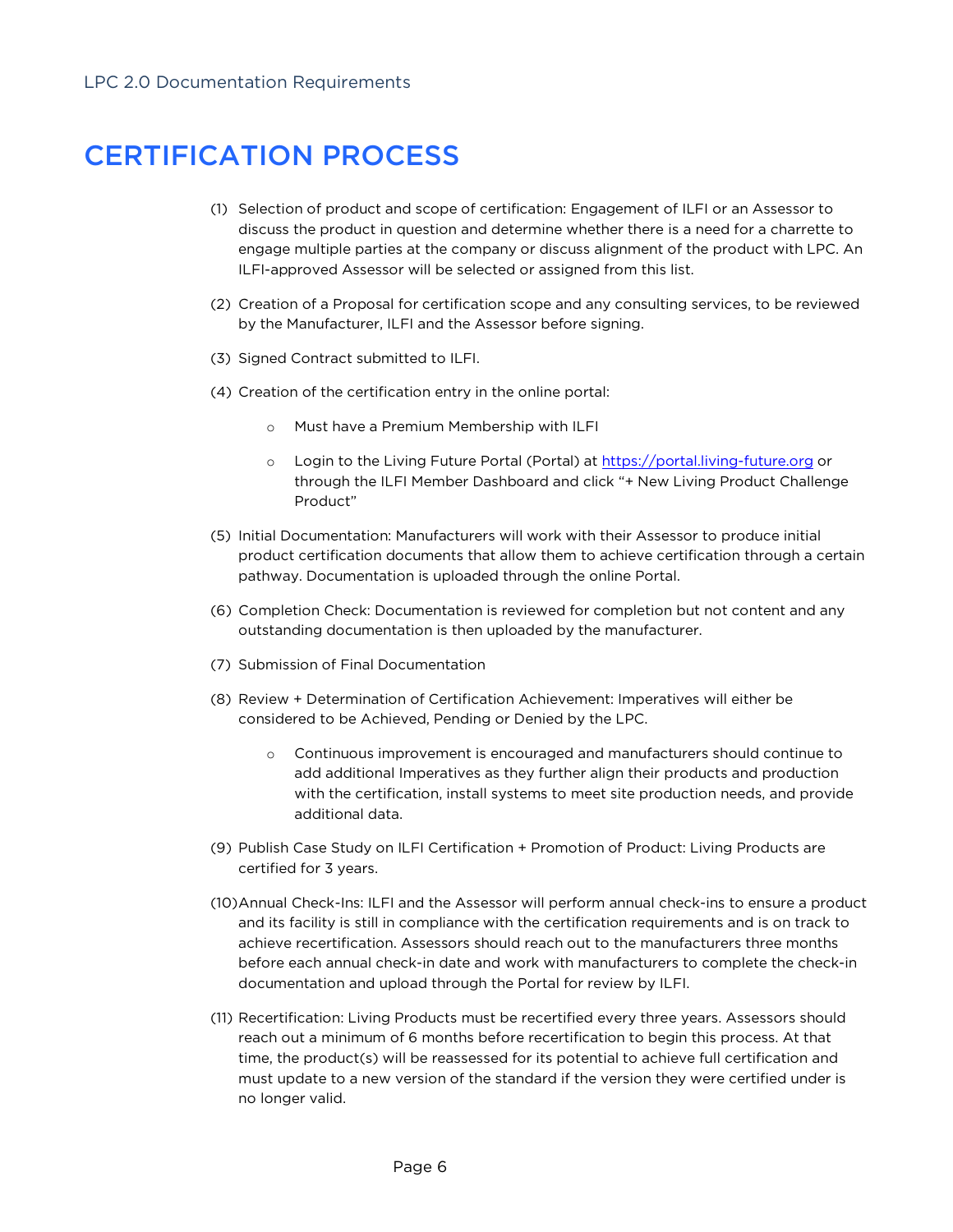### CERTIFICATION PORTAL

LPC certification uses ILFI's online Portal. Users will be able to access the Portal with their same credentials provided through the ILFI Premium Membership through single sign-on (SSO).

Find detailed registration instructions at ILFI Support: https://support.living-future.org/, in the LPC section of the Portal Help Desk.

# DOCUMENTATION REQUIREMENTS

All products pursuing LPC certification must provide the following documentation requirements.

#### G-01 General Product Information Summary

The Team should provide one document that includes all of the information below:

- Product Name and Description, including statement of what configurations of the product are included within the certification
- Statement of Certification Level Intent and List of Targeted Imperatives
- Manufacturer Point of Contact
- 12-month performance period start date for the start date of performance-based Imperatives.
- Final Production facility(s) included in certification scope and location
- Documentation that demonstrates whether the product is pursuing the Product Share (less than 75% of facility output by weight or cost) or Whole Facility Pathway (greater than 75% of facility output), with an explanation of how this was chosen and evidence of percentage calculation.

#### G-02 Product and Facility Photos

In addition, the following general documentation must be submitted:

- Photographs or renderings of the product and the manufacturing facility(s), such as:
	- o Product photos, both at the facility as well as installed or in use; outdoor facility site photographs; indoor facility photographs; manufacturing process; community engagement or Handprinting activities; Relevant supply chain photographs (e.g. to demonstrate local sourcing or if the manufacturer is involved in agricultural production of an input); Employees/workers

#### G-03 Product Collateral

In addition, the following general documentation must be provided:

- Product manual or instructions, including installation instruction (if applicable)
- Brochure describing the product's design and environmental features, as well as any tips to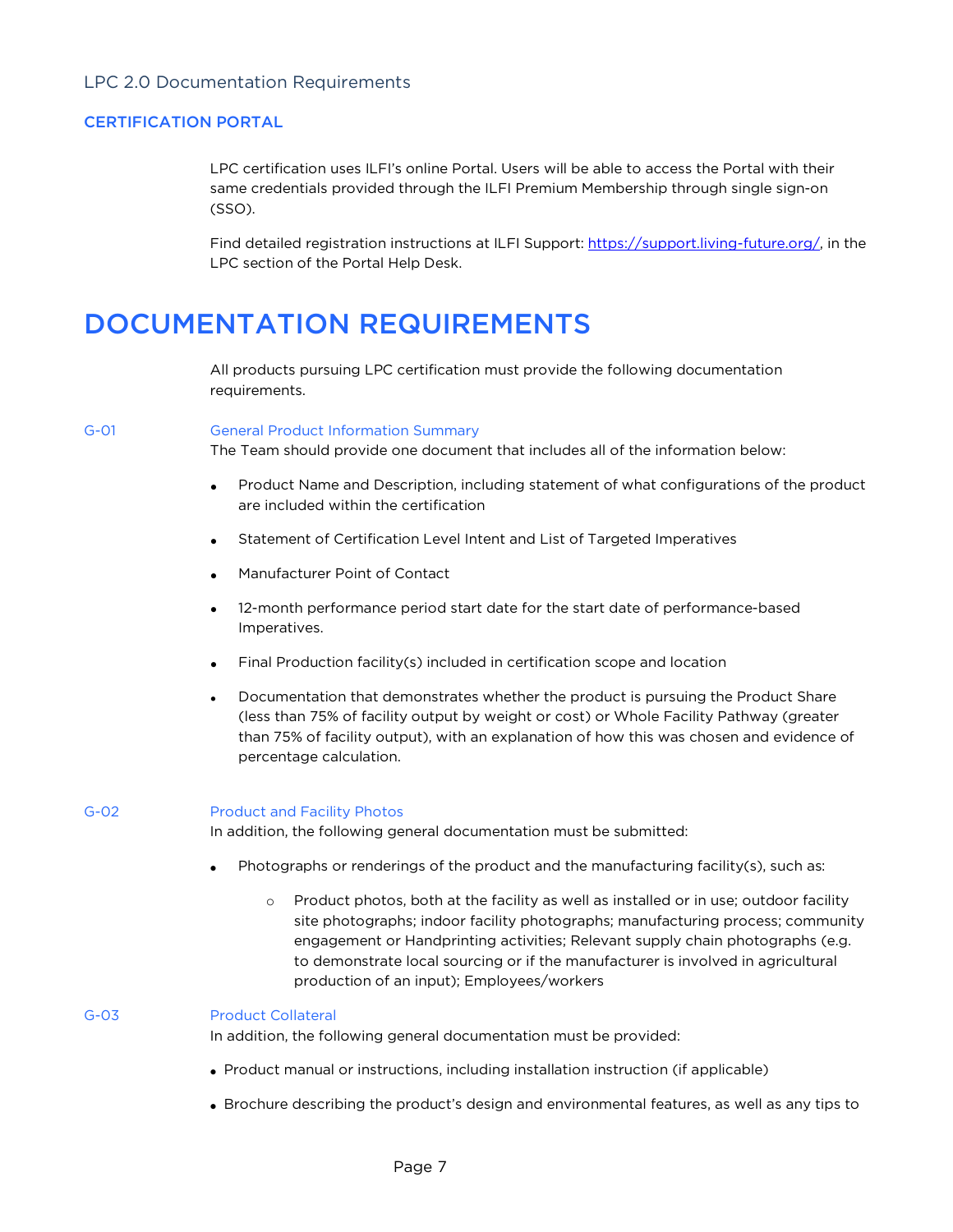optimize performance, if applicable.

• (Optional) Video describing the product's environmental features. While not required, videos are encouraged as a vehicle for explaining the manufacturer's pursuit of the program and will be featured on ILFI's website.

### G-04 Life Cycle Assessment

All manufacturers must produce and maintain an LCA report demonstrating the product's cradle-to-grave impacts, performed in accordance with a relevant PCR (if one exists) and ISO 14040/44 and meets the following:

- Has been critically reviewed by a third party for conformance with IS0 14044
- Has either been performed by an LCA Certified Practitioner certified by ACLCA (https://aclca.org/lcacp-certification/) or by an ILFI-approved LCA practitioner or consultancy.

The LCA should clearly demonstrate the product's contributions to, at minimum, fossil-based energy, water, and greenhouse gas (GHG) emissions. LCA models must be valid at the time of certification and for the duration of the 3-Year certification period. If the LCA will expire before recertification, an updated LCA must be resubmitted at the next annual check-in following its expiration.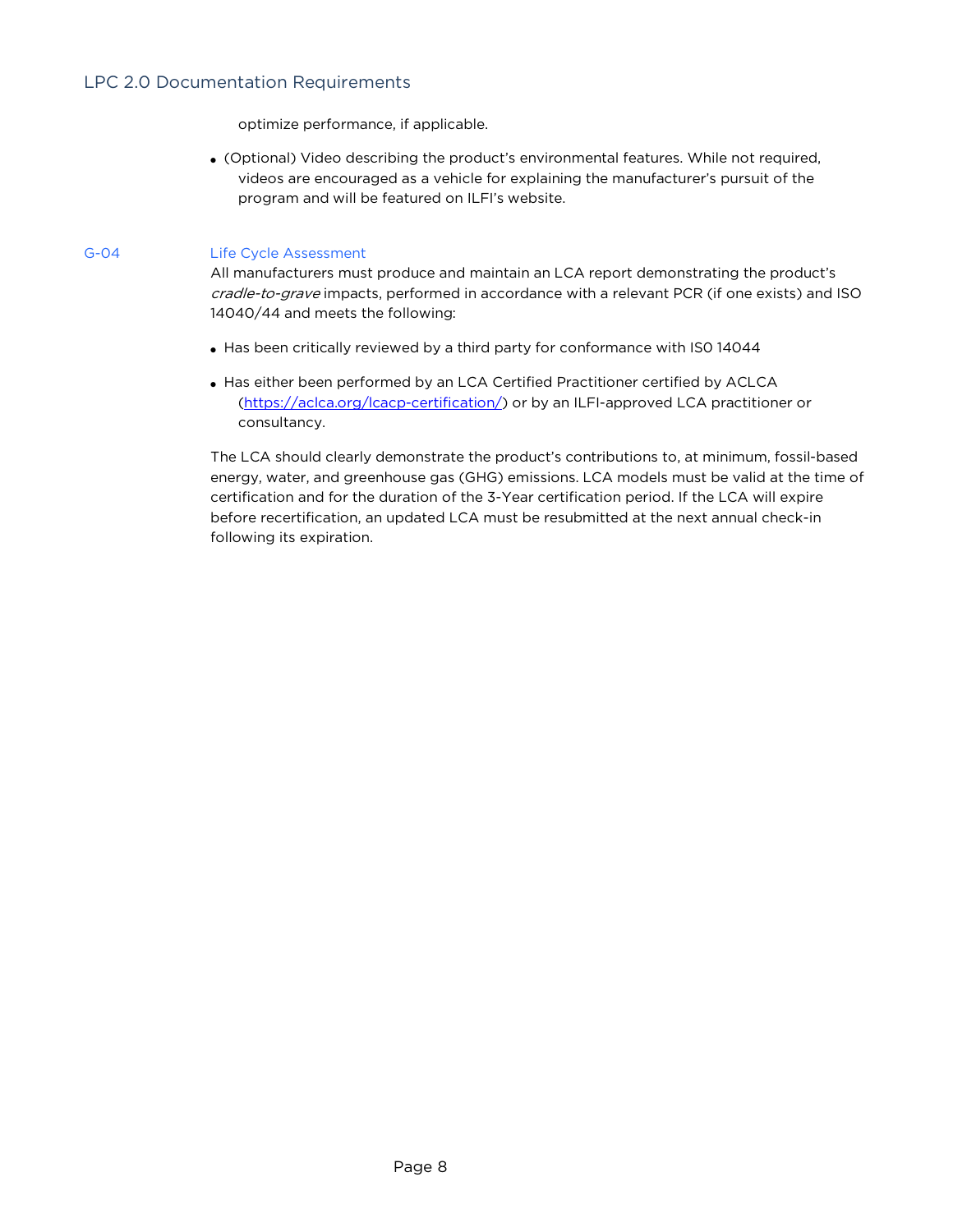# PLACE PETAL

# I01 RESPONSIBLE PLACE (CORE)

# BASIC DOCUMENTATION

All Basic Documentation is required for all products and manufacturing locations unless noted otherwise.

### I01-1 Site Documentation

Description of the site, including size and layout.

Aerial photos or maps clearly displaying:

- All areas of operation (final manufacturing facilities) and adjacent properties to a minimum distance of 1,000 feet beyond the property line
- The land use on all sides of the property or properties
- All sensitive ecological habitats on or near the area(s) of operation

Provide visual evidence and written documentation that the facility was not constructed on a greenfield; such as historical photographs, maps, or deeds.

#### I01-2 IUCN List of Species

Itemized list, exported from IUCN's search function, of every Endangered (EN) or Critically Endangered (CR) species within the relevant area(s) of operations (i.e. manufacturing facility or facilities).

Photo of each species and a brief description, in addition to a statement detailing whether the manufacturing operations affect any of the listed species.

See: http://www.iucnredlist.org/search

#### I01-3 Landscape Plan

A plan for each final manufacturing site that outlines:

- Current maintenance practice for the facility grounds
- A description of how the site will be transformed over the 3-Year certification period to:
	- o Mature and evolve to increasingly emulate the functionality of the indigenous ecosystem with regard to density, biodiversity, plant succession, water use, and nutrient needs
	- o Provide wildlife and avian habitat appropriate to the factory's location through the use of native and naturalized plants and topsoil
	- o Operate without the use of petrochemical fertilizers or pesticides for maintenance

Photos should be included as relevant.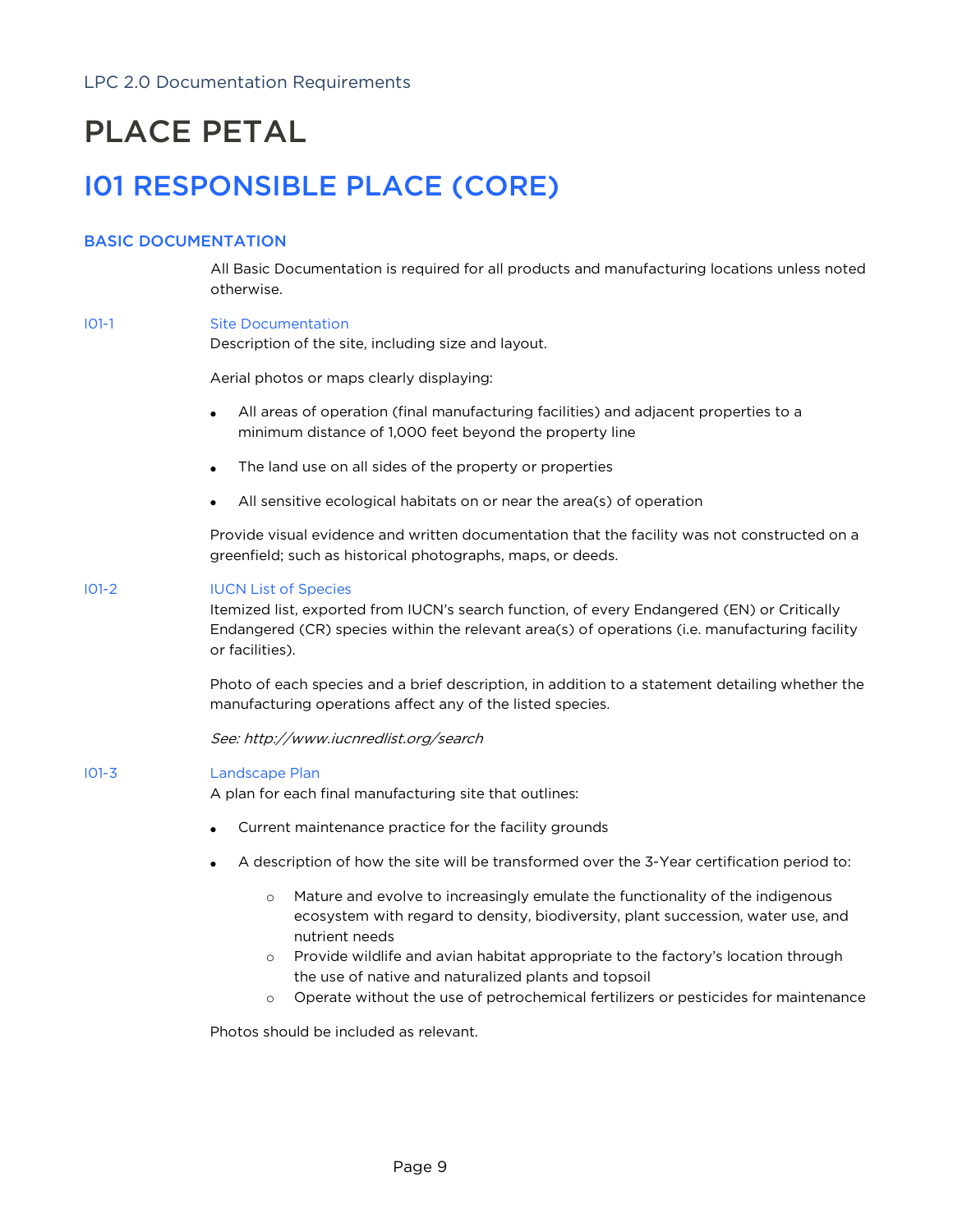# EXCEPTION DOCUMENTATION

| <b>EXCEPTION</b> |                                                                                                                                                                                                                                                   | IO1-a Conservation<br>Documentation | <b>IO1-b Context Docs</b> | IO1-c GRI<br>Sustainability Report | $\frac{1}{\sqrt{2}}$<br>IO1-d Statement<br>Non-Ownership |  |
|------------------|---------------------------------------------------------------------------------------------------------------------------------------------------------------------------------------------------------------------------------------------------|-------------------------------------|---------------------------|------------------------------------|----------------------------------------------------------|--|
| $IO1-E1$         | Greenfields Developed before December 31, 2007                                                                                                                                                                                                    |                                     | $\times$                  |                                    |                                                          |  |
| $IO1-E2$         | <b>Third Party Certification</b>                                                                                                                                                                                                                  | $\times$                            |                           |                                    |                                                          |  |
| $IO1-E3$         | <b>GRI Environmental Indicators</b>                                                                                                                                                                                                               |                                     |                           | $\times$                           |                                                          |  |
| 101-E4           | <b>Contract Manufacturing</b>                                                                                                                                                                                                                     |                                     |                           |                                    | X                                                        |  |
| $IO1-a$          | <b>Conservation Documentation</b><br>Official documents, from the organization responsible for the protection or interpretation of<br>the sensitive ecological habitat, that demonstrate the product's compliance with Exception<br>requirements. |                                     |                           |                                    |                                                          |  |
| $101-b$          | <b>Context Documentation</b>                                                                                                                                                                                                                      |                                     |                           |                                    |                                                          |  |

Dated maps and/or photos demonstrating the facility site meets Exception requirements. This may include photographs, maps or other evidence that indicate that the facility was constructed and operational before 2007.

### I01-c GRI Reporting

In lieu of requirement I01-3, Landscape Plan, and in order to support I01-1 Site Documentation, manufacturers may submit Indicators EN11 and EN12 of their GRI Sustainability Report documentation.

#### I01-d Statement of Non-Ownership

If the manufacturer does not own the final manufacturing facility, it may be exempt from the requirements of I01-3 Landscape Plan if it can demonstrate that it does not have control over the landscaping of the site.

# I02 HABITAT EXCHANGE

# BASIC DOCUMENTATION

I02-1 Organization Selection Narrative

Brief description of the approved habitat conservation organization or Land Trust detailing:

- Organization and program purpose
- How the organization functions
- Why the organization was selected for the donation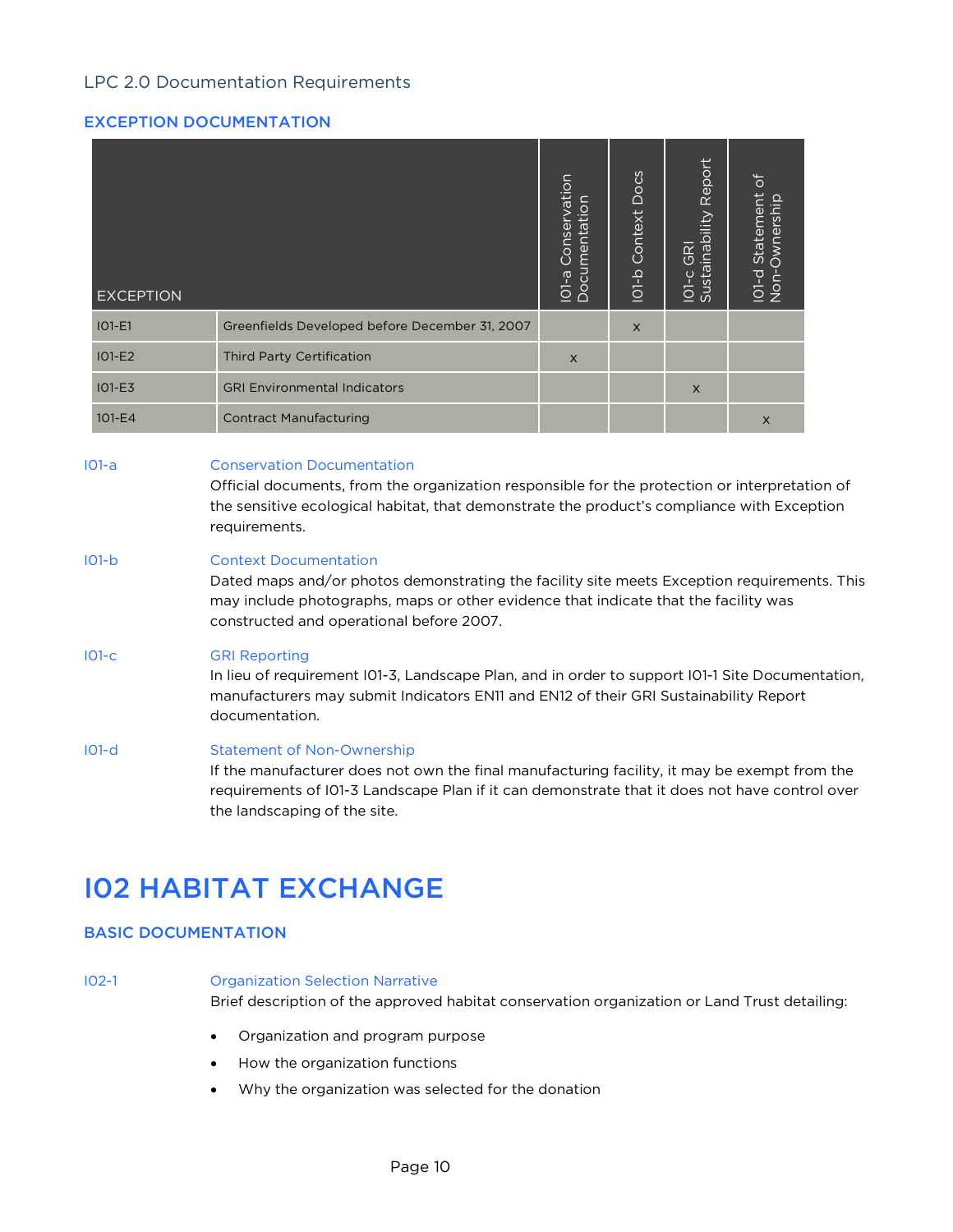#### I02-2 Profit Statement

A statement detailing the gross profit generated by the sale of the product through the 12 month performance period, as well as projected profit over the next three years. Donations must scale with sale of the product each year; however, the manufacturer is only required to have donated enough for the first year of sales data by the time of certification.

The statement must include a calculation demonstrating that the required annual donation amount reflects the gross profit \* .0025.

Manufacturers may meet the donation requirement either entirely through money, or through a combination of money, time, or product only to an approved habitat conservation organization. Calculation requirements are as follows:

- A minimum of 50% of the donation must be monetary
- Up to 50% of the donation may be contributed through volunteer hours. Manufacturers must use the US national average for hourly value of volunteer time, as calculated by Independent Sector to calculate the monetary value of the volunteer time donated. To reference the Independent Sector Value of Volunteer Time data visit: https://independentsector.org/value-of-volunteer-time-2018/
- Up to 25% of the donation may be made through product donations. Product donations must be calculated using the list price of the product, Discounts may not be counted toward the donation, only the complete donation of product.

#### I02-3 Receipt

Receipt for the donation from either the Living Future Exchange program or the selected conservation organization or the Approved Land Trust reflecting the required offset amount.

I02-4 Legal Documents (if following the Approved Land Trust path) An official letter or document from the Land Trust stating the terms of the offset and confirming that the selected Land Trust is approved.

### EXCEPTION DOCUMENTATION

None at this time.

# I03 LIVING ECONOMY SOURCING

# BASIC DOCUMENTATION

# I03-1 Living Sourcing Table

Documentation should clearly demonstrate, for one product unit:

- Each purchased material by weight or by cost
- Supplier location for each purchased material
- Distance of each site of material purchase from final manufacturing location
- Percentage of each purchased material within each specified radius to demonstrate compliance with the following requirements:
	- o 10% or more must come from within 1000 km of the manufacturing site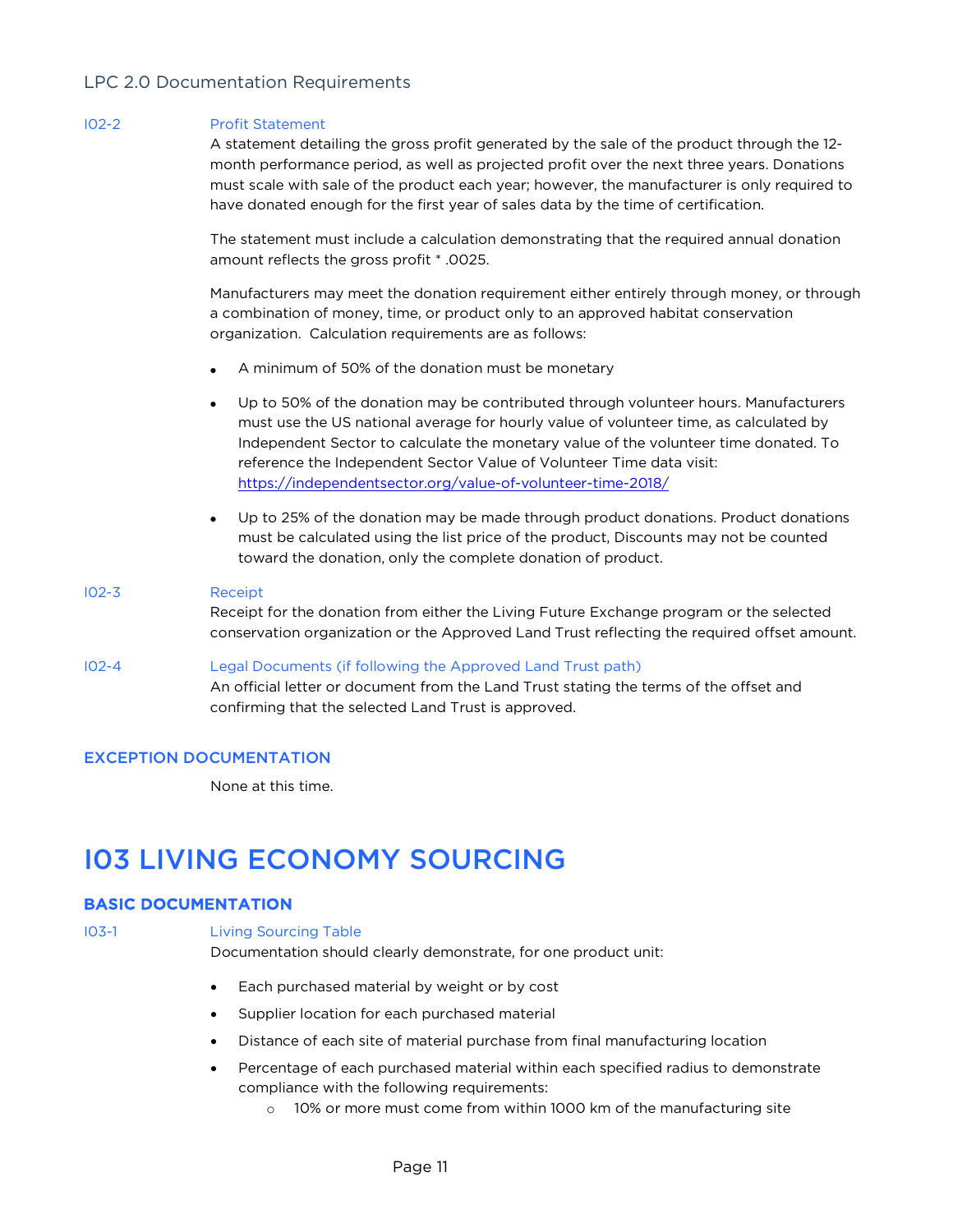- o An additional 40% must come from within 2000 km
- o An additional 25% must come from within 5000 km
- o 25% can be sourced from any location

I03-2 Supporting Documentation Documentation stating supplier location for each tracked material.

# EXCEPTION DOCUMENTATION

| <b>EXCEPTION</b> |                                           | Sourcing<br>.ocal<br>O3-al | Impact<br>$\overline{c}$<br>তা<br>$\subset$<br>$103 - b$<br>Repor |
|------------------|-------------------------------------------|----------------------------|-------------------------------------------------------------------|
| $IO3-E1$         | Local Engagement for Global Supply Chains | $\times$                   | $\times$                                                          |

# I03-a Local Sourcing Intent Statement

Products that wish to meet this Imperative but do not meet the requirements of I03-1 must submit a narrative that outlines:

- Any purchased materials that are sourced outside of the allowable radius, and justification for the distance
- A statement of intent to source the product's purchased materials as locally as possible

# I03-b Local Impact Reporting

Manufacturers with globally-sourced complex products that do not comply with the sourcing radius requirements of I03-1 may still meet this Imperative by submitting either:

- Their GRI Sustainability Report; specifically, Indicators SO1, SO9 and SO10, and Standard Disclosures 4.14-4.17, Stakeholder Engagement, or other approved sustainability report:
- A narrative written by the manufacturer describing specific engagement of the local community, and quantifiable evidence of its commitment to supporting the local economy beyond the direct creation of jobs at the facility.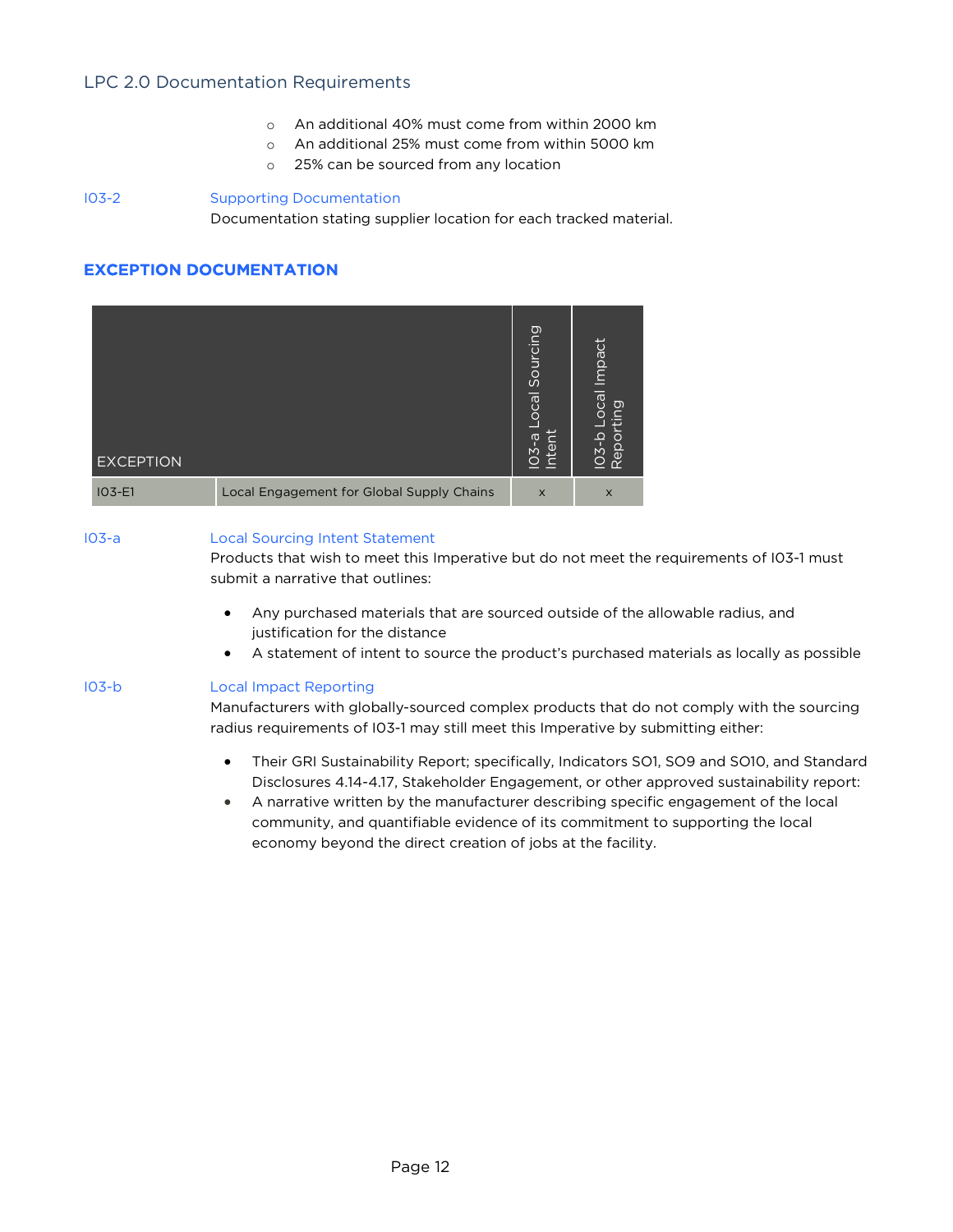# WATER PETAL

# I04 WATER FOOTPRINT (CORE)

# BASIC DOCUMENTATION

Products pursuing the Product Share pathway that do not require on-site water inputs at the final manufacturing facility(s) are considered *Site Net Positive* within LPC and are exempt from on-site requirements I04-1, I04-2, and I04-3. The site audit will confirm compliance.

# SITE REQUIREMENTS

### I04-1 Site Water Narrative

A 1-2 page narrative, written by the water designers, engineers or facility manager fully describing the on-site water system at the final facility, including the following information:

- Clear indication of whether the Whole Facility (>75% facility output) or Product Share (≤75% facility output) pathway is being used. If the Product Share pathway is selected, a description of how water usage was calculated for the product line must be included.
- A description of all the on-site process water needed to create the product as well as the overall facility water demands.
- A description of the sources and fate of all water used in the production process, including system schematics and flow diagram, showing contributing system(s) and major components, their function and location and the water treatment method(s) associated with each.
- An annual water balance diagram showing general water flow and balance of product share or, if applicable, the overall facility and site hydrology.
- Opportunities for water usage reduction at the facility or in the production process.

If the product is not pursuing I05 Net Positive Water, the manufacturer must complete the following:

- How the 100% of the Product Share or, if applicable, the Whole Facility's water usage could be met via on-site resources.
- Description of any existing barriers to becoming on-site water Net Positive and potential solutions.

### I04-2 Site Water Supply and Use Table

Completed Site Water Supply and Use Table as provided, documenting actual water use from monthly readings throughout the 12-month occupancy period from meter(s) or other onsite tracking systems that clearly record the amount of water used from each applicable supply source.

Calculation of how much of the product's manufacturing water needs at the final facility are being met by on-site renewable sources and discharged on-site without the use of chemicals.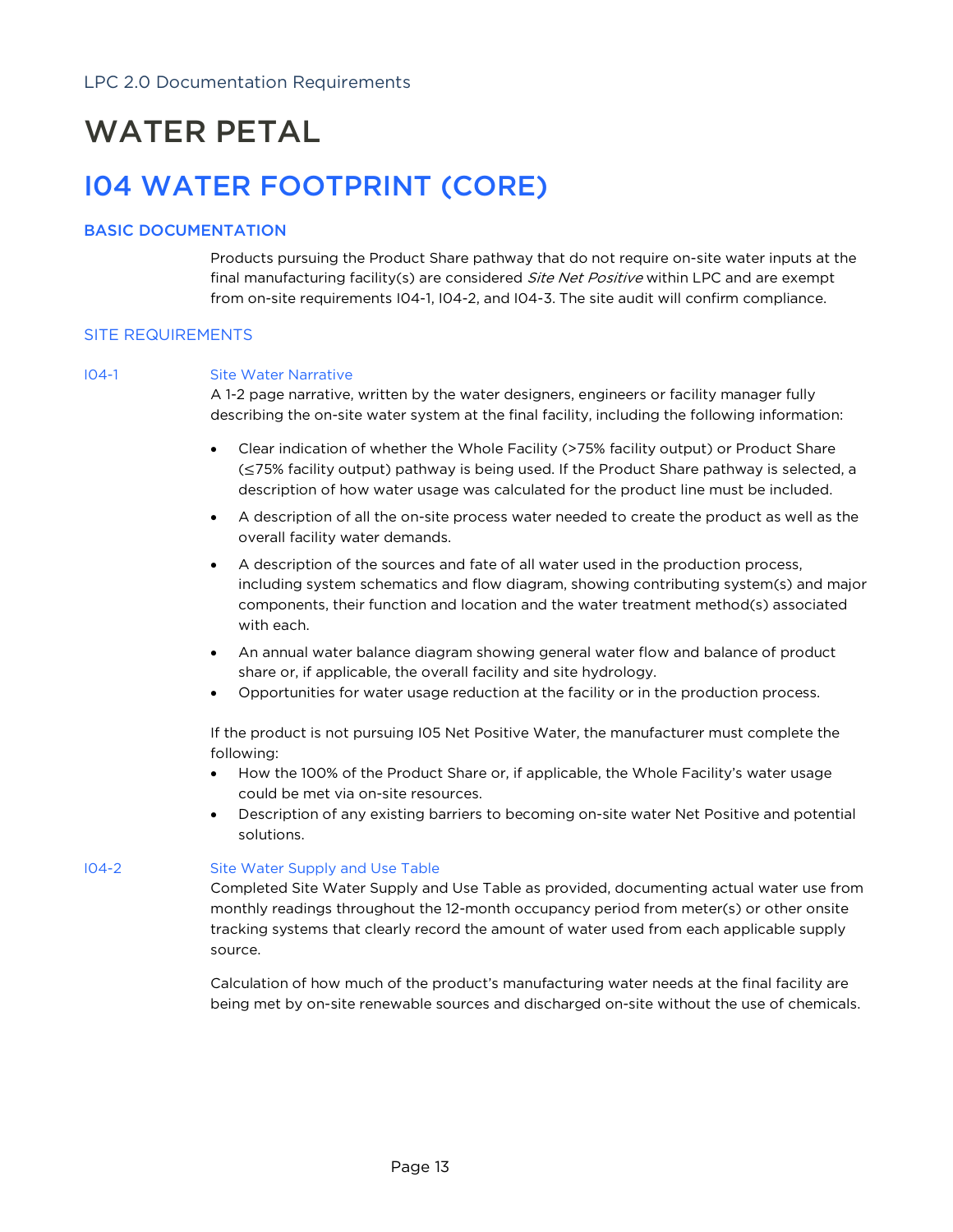| <b>Water Supply</b> |              |                              |                         |                        |                         |                             |                               |                     |
|---------------------|--------------|------------------------------|-------------------------|------------------------|-------------------------|-----------------------------|-------------------------------|---------------------|
|                     | Rainwater    | <b>Natural</b><br>Condensate | Ground/Surface<br>Water | Reclaimed<br>Greywater | Reclaimed<br>Condensate | "Municipal Potable<br>Water | (if allowed by<br>exception)" | Other<br>(describe) |
| Month 1             |              |                              |                         |                        |                         |                             |                               |                     |
| Month 2             |              |                              |                         |                        |                         |                             |                               |                     |
| Month 3             |              |                              |                         |                        |                         |                             |                               |                     |
| Month 4             |              |                              |                         |                        |                         |                             |                               |                     |
| Month 5             |              |                              |                         |                        |                         |                             |                               |                     |
| Month 6             |              |                              |                         |                        |                         |                             |                               |                     |
| Month 7             |              |                              |                         |                        |                         |                             |                               |                     |
| Month 8             |              |                              |                         |                        |                         |                             |                               |                     |
| Month 9             |              |                              |                         |                        |                         |                             |                               |                     |
| Month 10            |              |                              |                         |                        |                         |                             |                               |                     |
| Month 11            |              |                              |                         |                        |                         |                             |                               |                     |
| Month 12            |              |                              |                         |                        |                         |                             |                               |                     |
| <b>Total</b>        | $\mathbf{0}$ | $\mathbf{0}$                 | $\pmb{0}$               | $\mathbf 0$            | $\mathbf 0$             | $\mathbf 0$                 | $\mathbf 0$                   | $\pmb{0}$           |

#### I04-3 Water System Photographs

Photographs of any water systems, particularly portions that will be hidden from view at time of audit due to completion of construction.

#### LIFE CYCLE REQUIREMENTS

I04-4 Water Footprint The manufacturer must demonstrate that its product's cradle-to-gate water Footprint is lower than the industry average, making sure to cite the source of the information. If this information is not available, or for products with an unknown industry average, please provide a statement indicating that the average does not exist, and why the product pursuing certification is likely to have a lower footprint than comparable products.

#### I04-5 Hotspot Identification

Documentation of the water consumption hotspots of the product's cradle-to-gate life cycle:

- A table of process contributions to cradle-to-gate life cycle water consumption, listing at least the top 5 processes ranked in terms of water consumption.
- A brief 1-2 paragraph narrative that interprets the main results and identifies the 5 main drivers of the product's water consumption footprints.

### EXCEPTION DOCUMENTATION

None at this time.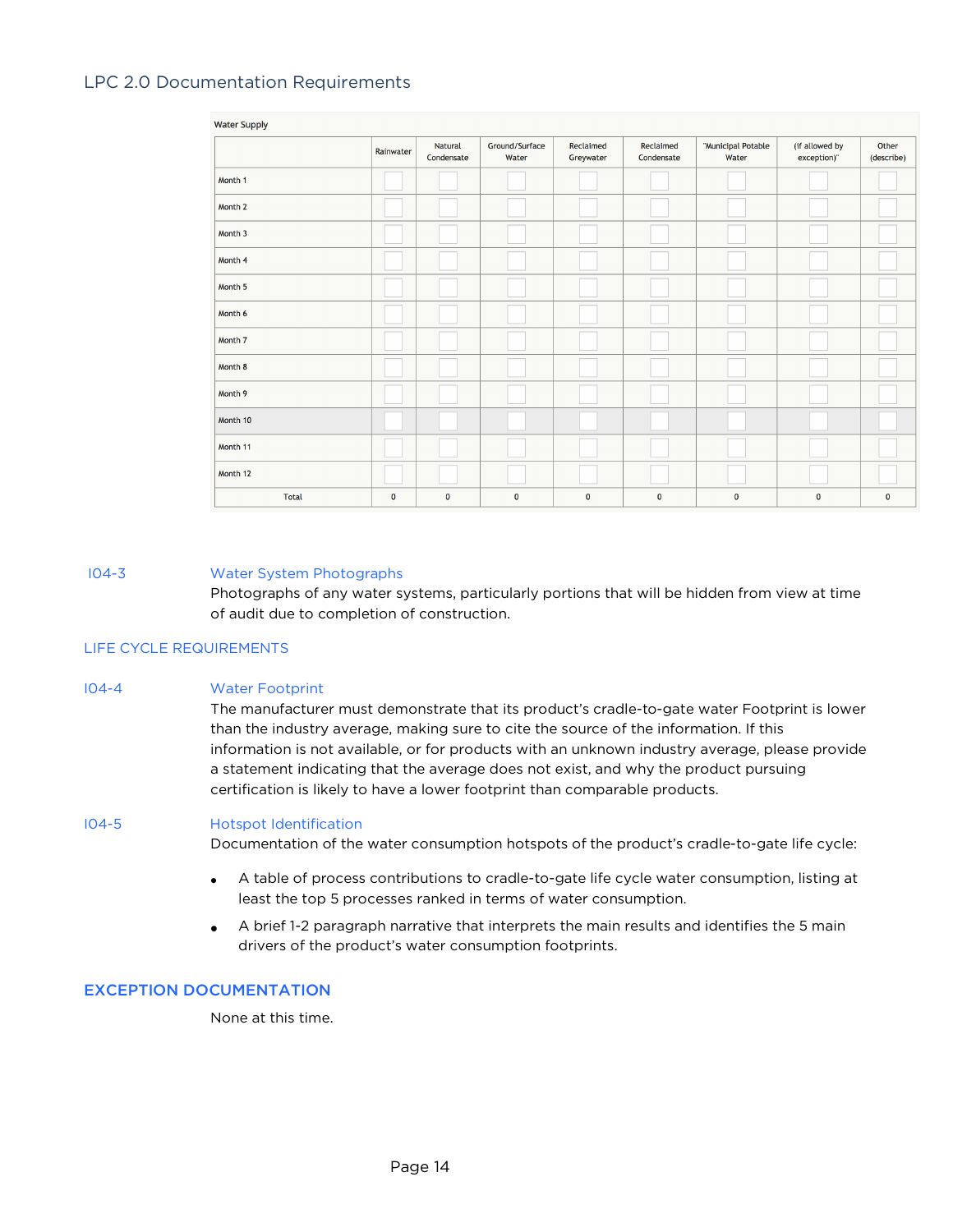# I05 NET POSITIVE WATER

# BASIC DOCUMENTATION

Products that do not require on-site water inputs at the final manufacturing facility(s) are considered Site Net Positive within LPC and are exempt from on-site requirement I05-1.

I05-1 Site Net Positive Calculations

Calculations clearly demonstrating how the manufacturer has met the requirements of having 100% of process and product water come from on-site renewable sources,be sufficiently treated and discharged on-site without the use of chemicals, and be treated to maintain the quality of natural habitats on and off-site.

# I05-2 Life Cycle Net Positive Calculations

Calculations clearly demonstrating:

- The product's baseline water Footprint per product, calculated impacts of any footprint reduction methods and the product's reduced Footprint size
- The total water Footprint per year for all 3 years of certification (Year 1 = certification until 1<sup>st</sup> annual check-in) based on predicted production.
- All existing and planned individual Handprinting actions (e.g. installing a water-efficient showerhead) including the actual or predicted date of implementation and the scale of the action.
- The impact of each individual action (e.g. the impact of installing 1 water-efficient showerhead) and the Handprint effort at scale (e.g. the total impact of installing 20 water-efficient showerheads).
- The size of the total Handprint created and its comparison to the Footprint. The calculated value of the Handprint should exceed the Footprint for at least Year 1 of certification to comply, and documentation should clearly indicate how the manufacturer will maintain Net Positivity each year over the full 3-year certification period.

## I05-3 Water Handprint Narrative

A narrative accompanying I05-2 calculations, that clearly describes how the manufacturer has reduced the product's water Footprint, created a water Handprint greater than the reduced Footprint to become measurably Net Positive, and how it will maintain Net Positivity through the 3-Year certification period. The following information should be provided:

- A brief narrative explaining the Handprinting actions, including collaborations with other groups or stakeholders to create the Handprint.
- The quantifiable water impacts of the Handprinting actions. Inclusion of non-quantifiable impacts is encouraged, but not required.
- A spreadsheet documenting all input assumptions and the resulting Handprint impact calculations.
- The final water Footprint value and Handprint value.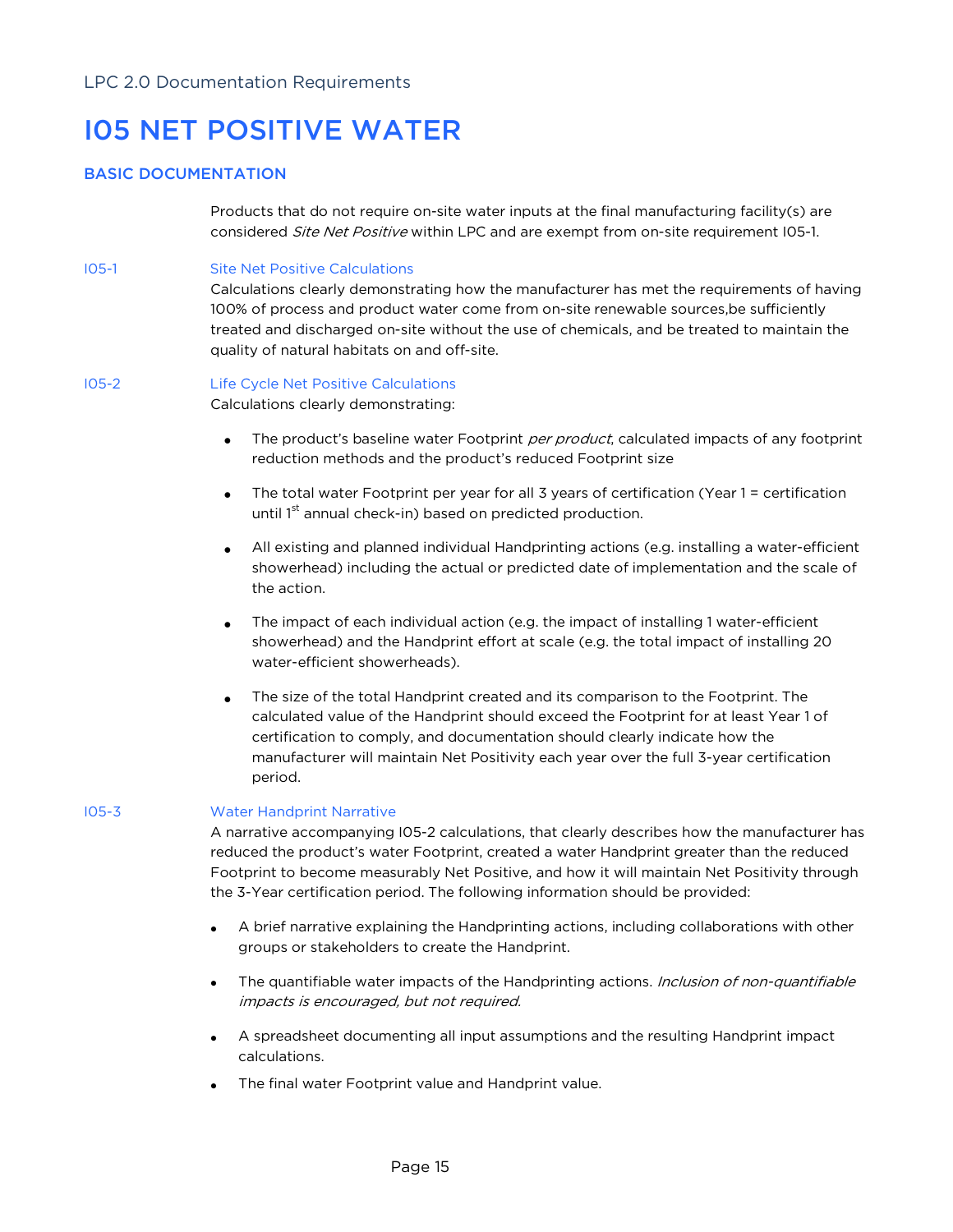# ADDITIONAL DOCUMENTATION FOR WHOLE FACILITY COMPLIANCE

I05-4 Stormwater Calculations

Stormwater calculations by the project engineer demonstrating Imperative requirements for working in harmony with natural water flows, based on a minimum ten-year storm.

- I05-5 Statement of Non-connection to Utility A signed statement, written by the Owner, stating that the facility is not connected to a municipal potable water supply or sanitary sewer.
- I05-6 Bio-solids Disposal Documents Evidence of appropriate use of bio-solids and liquids within 100-mile radius of the facility.

# EXCEPTION DOCUMENTATION FOR WHOLE FACILITY COMPLIANCE

These exceptions are only applicable to the Whole Facility path. Manufacturers that use Exceptions require additional documentation shown in the table below.

| <b>EXCEPTION</b> |                                            | ative<br>Nar<br>$\overline{\mathtt{d}}$<br>Stater<br>ത<br>105 | ∞<br>Data<br>Calculations<br>Meter<br>$105-b$ | IO5-c Design<br>Documents<br><u>io</u> | Documentation<br>$\overline{\overline{6}}$<br>$\frac{8}{2}$<br>◁<br>$105-d$ |
|------------------|--------------------------------------------|---------------------------------------------------------------|-----------------------------------------------|----------------------------------------|-----------------------------------------------------------------------------|
| $IO5-E1$         | Municipal Potable Water Supply             |                                                               | $\times$                                      | $\times$                               | $\times$                                                                    |
| $IO5-E2$         | <b>Municipal Water for Fire Protection</b> |                                                               |                                               | $\times$                               |                                                                             |
| <b>IO5-E3</b>    | <b>Chlorine Disinfection</b>               |                                                               |                                               | $\times$                               | $\times$                                                                    |
| <b>IO5-E4</b>    | <b>Municipal Sewer Overflow Connection</b> | $\times$                                                      |                                               | X                                      | $\times$                                                                    |

| $105-a$ | Narrative Statement<br>Signed narrative statement making a clear case that the product is eligible for the Exception<br>and how it has met requirements. |
|---------|----------------------------------------------------------------------------------------------------------------------------------------------------------|
| $105-b$ | Meter Data & Calculations<br>Meter data and /or calculations as needed to show compliance with Exception requirements.                                   |
| $105-c$ | <b>Design Documents</b><br>Design documents, such as project manual excerpts, drawings or cut sheets, showing product<br>meets Exception requirements.   |
| $105-d$ | <b>Appeals Documentation</b><br>Documentation of the team's effort to comply with requirements despite regulatory barriers.<br>Team should include:      |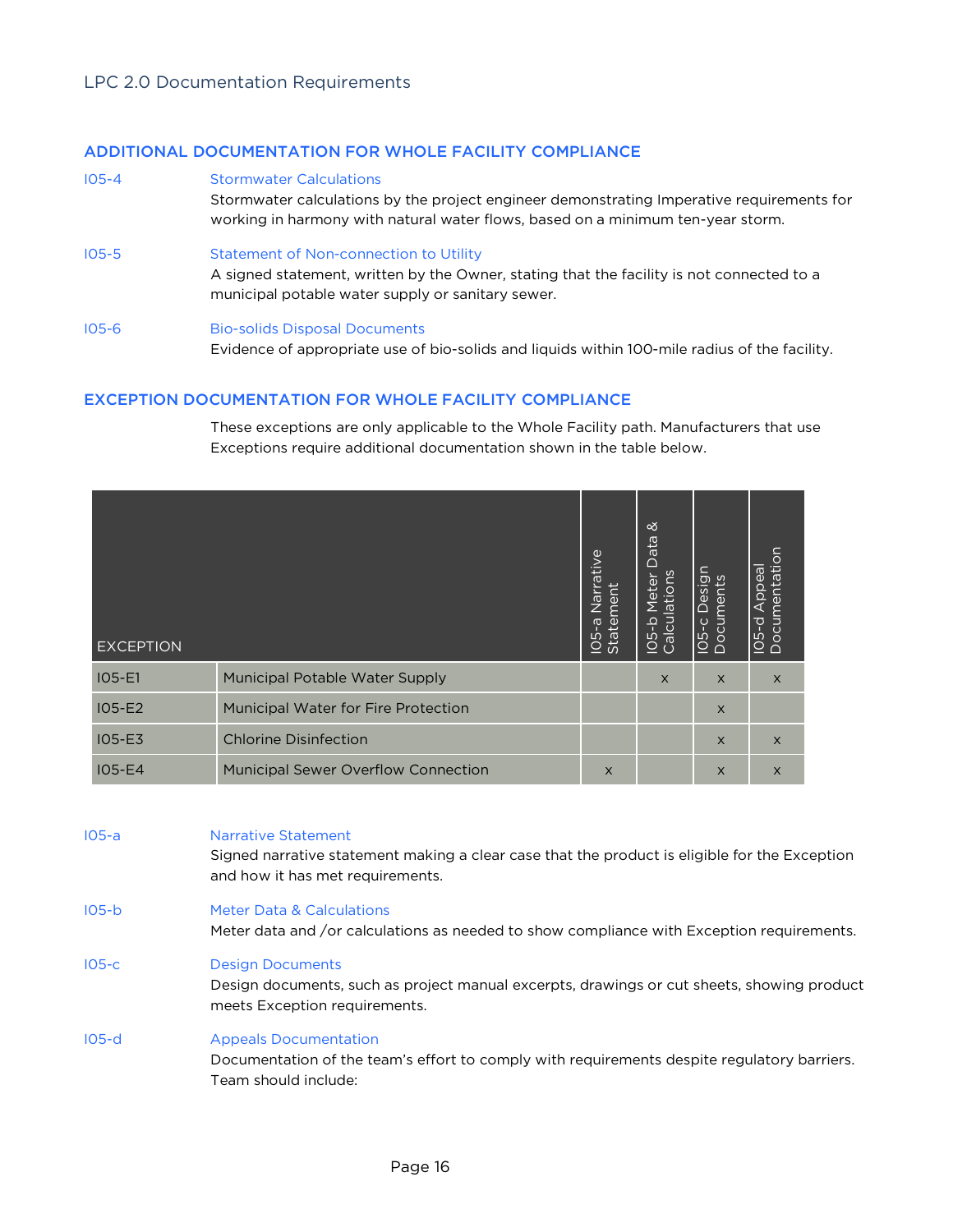- The regulatory statute or code that hinders product compliance.
- Summary of all potential appeals and outcomes.
- Written appeal documents and response showing the decision(s) from regulatory authority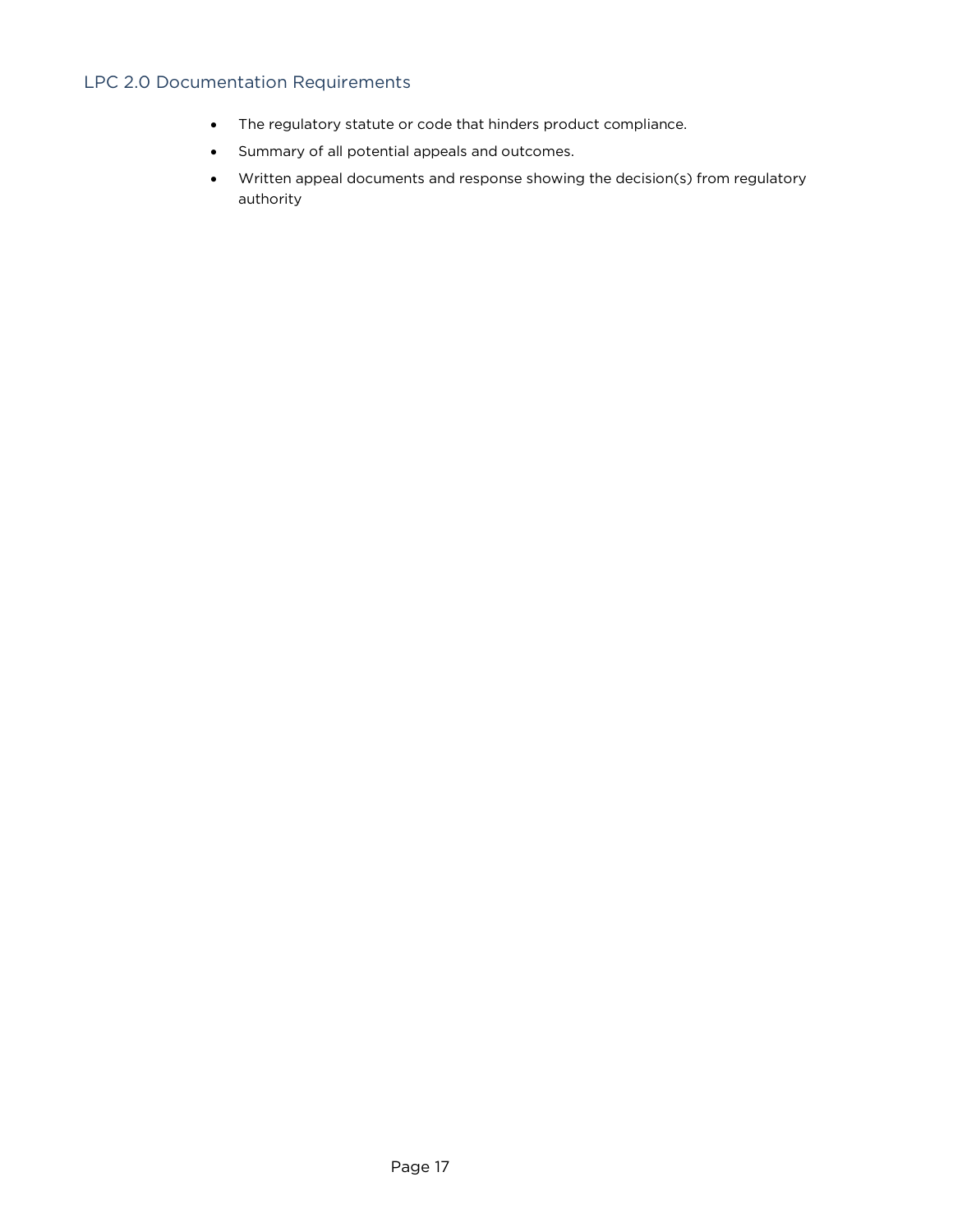# ENERGY PETAL

# I06 ENERGY FOOTPRINT (CORE)

# BASIC DOCUMENTATION

Products that do not require on-site energy inputs at the final manufacturing facility(s) must submit a statement to this effect. These products are exempt from on-site requirements I06-1, I06-2, I06-3, and I06-4. The site audit will confirm compliance.

### SITE REQUIREMENTS

### I06-1 Site Energy Narrative

A 2-3 page narrative describing the energy system at the final manufacturing facility, written by the energy designers, engineers or facility manager. The narrative should include the following:

- Whether the Whole Facility (>75% facility output) or Product Share (≤75% facility output by cost or volume) pathway is being used. If the Product Share pathway is selected, a description of how energy usage was calculated for the product line must be included.
- A description of where, how and what types and sources of energy are used to create the product and the overall facility energy demands.
- A schematic drawing of on-site energy systems.
- Description of all subsystems of the energy using and producing systems, including all areas listed in the I06-2 Energy Table.
- Opportunities for energy usage reduction at the facility or in the production process.

If the product is not pursuing I07 Net Positive Energy, the manufacturer must complete the following:

- How the 105% of the Product Share or, if applicable, the Whole Facility's energy usage could be met via on-site renewable resources (or ILFI-approved off-site infrastructure).
- Description of any existing barriers to becoming on-site Net Positive and potential solutions.

# I06-2 Site Energy Usage and Production Table

Completed Energy Usage Table with monthly data from the 12-month performance period, from meter(s), other onsite tracking systems or web-link to an online mechanism that clearly records energy produced and consumed (e.g., total energy generated; total energy use by subsystem including simulated/designed demand if available).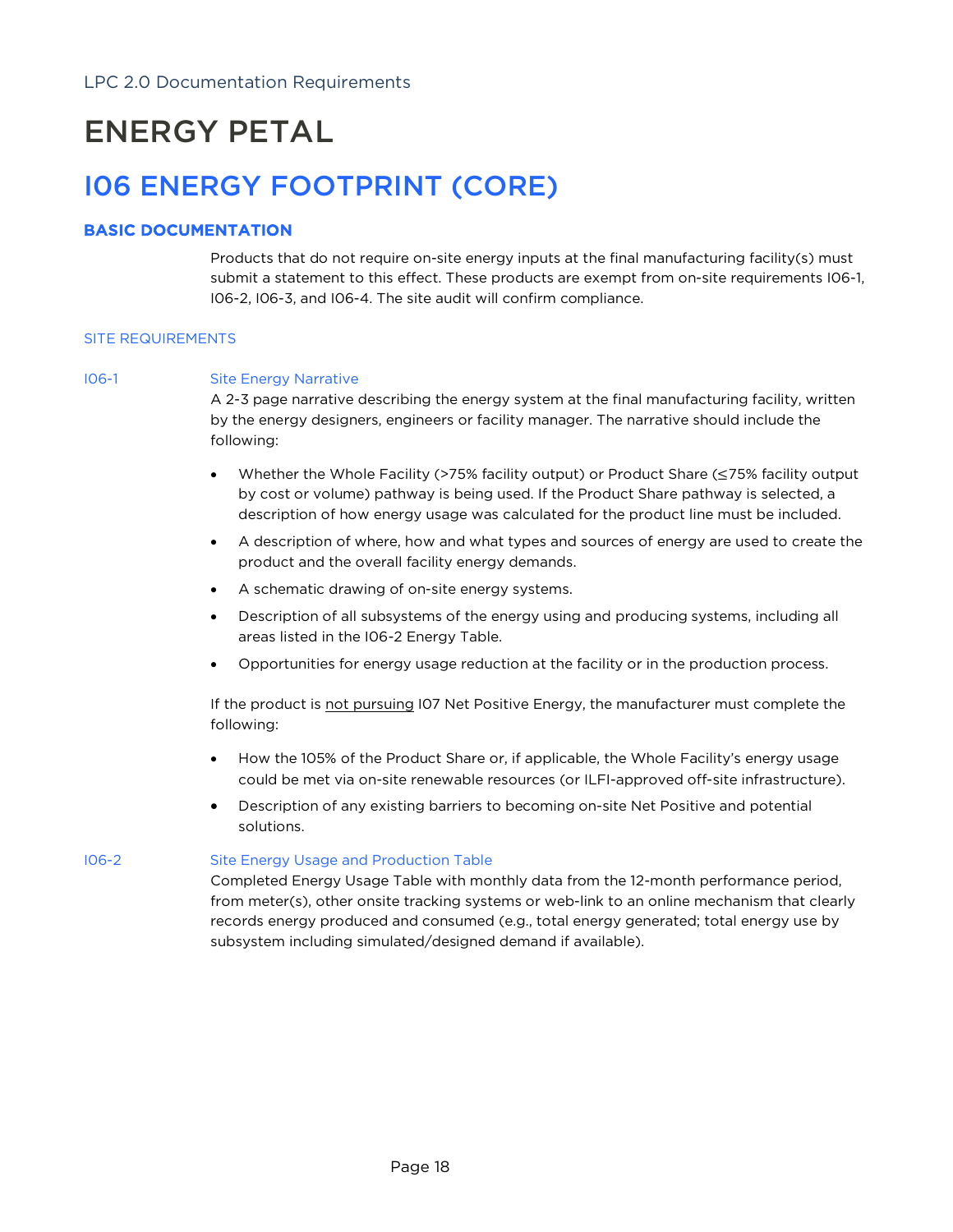| instructions: Fill out green and white cells as they pertain to the project. Customize production and demand sources as needed. If using natural gas through an approved exception, contact ILFI for<br>an expanded table to account for gas consumption. |                                                                                                  |                          |                         |                         |                          |                          |                         |                          |                          |                          |                          |                         |                          |                          |         |
|-----------------------------------------------------------------------------------------------------------------------------------------------------------------------------------------------------------------------------------------------------------|--------------------------------------------------------------------------------------------------|--------------------------|-------------------------|-------------------------|--------------------------|--------------------------|-------------------------|--------------------------|--------------------------|--------------------------|--------------------------|-------------------------|--------------------------|--------------------------|---------|
| LPC Energy Perfomance and Product EUI Table - 12 Month                                                                                                                                                                                                    |                                                                                                  |                          |                         |                         |                          |                          |                         |                          |                          |                          |                          |                         |                          |                          |         |
|                                                                                                                                                                                                                                                           | <b>Performance Month</b>                                                                         |                          |                         |                         |                          |                          |                         |                          |                          |                          | $\Omega$                 | 10 <sup>10</sup>        | 11                       | 12                       |         |
| Performance<br>Period                                                                                                                                                                                                                                     | Monthly period (should match<br>utility billing or meter data)                                   | $XX/XX/XX$ -<br>xx/xx/xx | $xx/xx/xx-$<br>xx/xx/xx | $xx/xx/xx-$<br>xx/xx/xx | $xx/xx/xx$ -<br>xx/xx/xx | $XX/XX/XX$ -<br>xx/xx/xx | $xx/xx/xx-$<br>xx/xx/xx | $xx/xx/xx$ -<br>xx/xx/xx | $xx/xx/xx$ -<br>xx/xx/xx | $XX/XX/XX$ -<br>xx/xx/xx | $xx/xx/xx$ -<br>xx/xx/xx | $xx/xx/xx-$<br>xx/xx/xx | $xx/xx/xx$ -<br>xx/xx/xx | $xx/xx/xx$ -<br>xx/xx/xx | Total   |
|                                                                                                                                                                                                                                                           | <b>Total Sub-Metered Electricity Use</b><br>for LPC Product Manufacturing<br>(kWh)               |                          |                         |                         |                          |                          |                         |                          |                          |                          |                          |                         |                          |                          |         |
| <b>Net Positive</b><br><b>Energy</b><br>Performance                                                                                                                                                                                                       | <b>Total Sub-Metered Combustion-</b><br>Based Energy Use for LPC<br>Product Manufacturing (kBtu) |                          |                         |                         |                          |                          |                         |                          |                          |                          |                          |                         |                          |                          | $\circ$ |
|                                                                                                                                                                                                                                                           | <b>Total Renewable Generation</b><br>(kWh)                                                       |                          |                         |                         |                          |                          |                         |                          |                          |                          |                          |                         |                          |                          | $\circ$ |
|                                                                                                                                                                                                                                                           | Net Energy Use (if negative,<br>project is net positive energy)                                  | $\Omega$                 | $\Omega$                | $\circ$                 | $\circ$                  | $\circ$                  | $\circ$                 | $\circ$                  | $\circ$                  | $\circ$                  | $\circ$                  | $\circ$                 | $\circ$                  | $\circ$                  | $\circ$ |
| <b>Product</b><br><b>Energy Use</b><br><b>Intensity</b>                                                                                                                                                                                                   | Total # of Products produced<br>during performance period                                        |                          |                         |                         |                          |                          |                         |                          |                          |                          |                          |                         |                          |                          | $\circ$ |
| (EUI)                                                                                                                                                                                                                                                     | Total Energy Use per product                                                                     |                          |                         |                         |                          |                          |                         |                          |                          |                          |                          |                         |                          |                          | #DIV/0! |
|                                                                                                                                                                                                                                                           | <b>Energy Production per product</b><br>(kWh)                                                    |                          |                         |                         |                          |                          |                         |                          |                          |                          |                          |                         |                          |                          | #DIV/0  |
|                                                                                                                                                                                                                                                           | Renewable Energy Production as a percentage of annual energy use, per product:                   |                          |                         |                         |                          |                          |                         |                          |                          |                          |                          | #DIV/0!                 |                          |                          |         |

#### I06-3 Photographs

Photographs of the systems, particularly portions that will be hidden from view at time of audit due to completion of construction or lack of access to auditors.

#### I06-4 Energy Bills

Utility bills for a continuous 12-month period, beginning with the designated start date of the performance period.

If the product is not connected to a utility or is sub-metered from a utility meter serving a larger area, and therefore has no energy bills, the manufacturer must write and sign a letter substantiating that this is the case, in conjunction with the sub-metered data.

#### LIFE CYCLE REQUIREMENTS

#### I06-5 Energy Footprint

Documentation indicating the cradle-to-grave Energy Footprint of the product and demonstrating that the footprint is below the industry average for the product type.

#### I06-6 Hotspot Identification

The following data shall be provided, documenting the cradle-to-gate fossil fuel-based energy consumption hotspots of the product's life cycle:

- A table of process contributions to cradle-to-gate life cycle energy consumption, listing at least the top 5 processes ranked in terms of energy consumption.
- A brief one- to two-page narrative that interprets the results and identifies the five main drivers of the product's cradle-to-gate fossil energy consumption footprints.

#### EXCEPTION DOCUMENTATION

None at this time.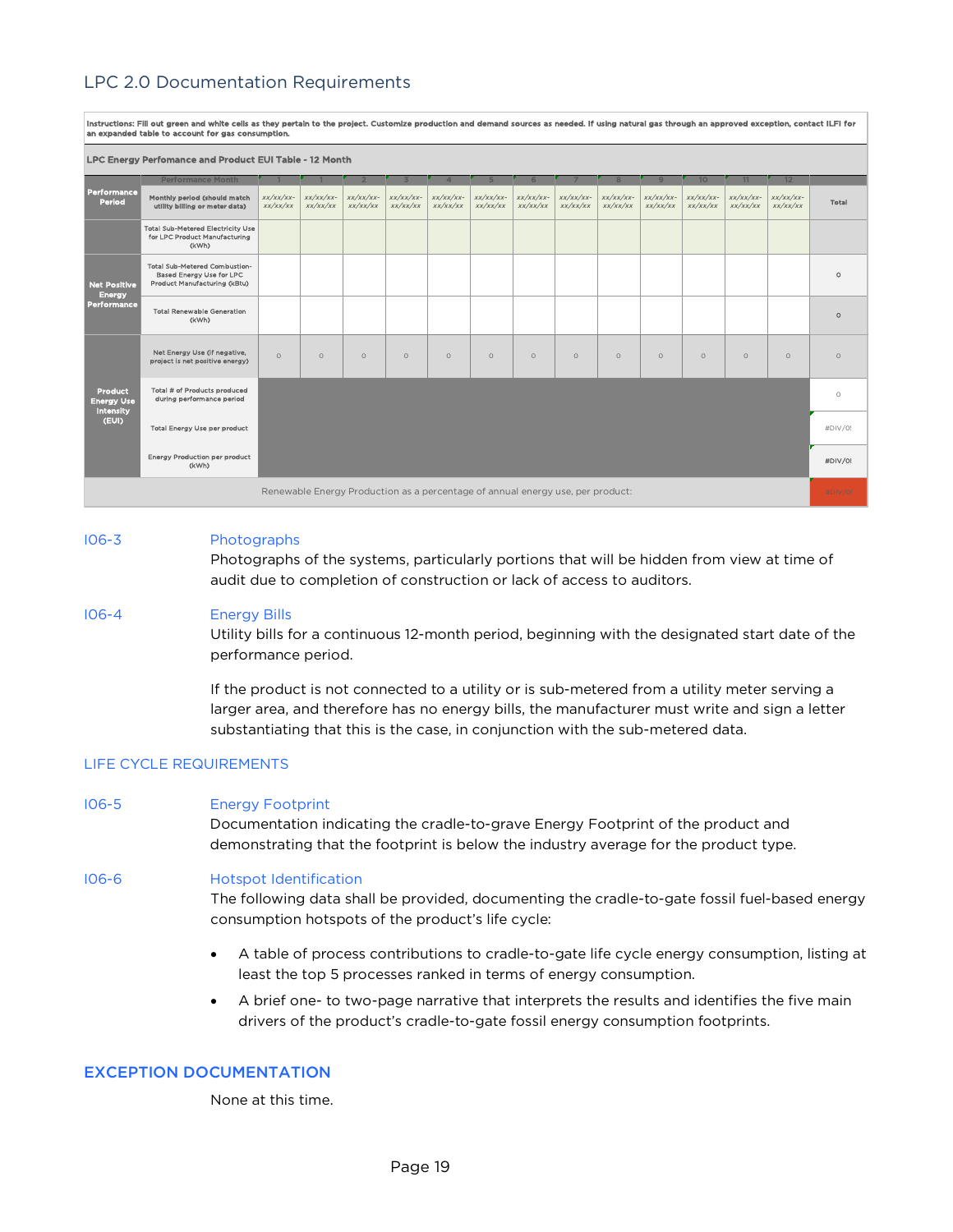# I07 NET POSITIVE ENERGY

# BASIC DOCUMENTATION

All Basic Documentation is required for all products unless noted otherwise.

### I07-1 Site Net Positive Calculations

A description of how the Product Share of energy usage is calculated and renewable energy is used to provide 105% of energy needs if the Product Share path is taken, or a description of how the whole facility energy usage is calculated and renewable energy is used to provide 105% of the entire facility energy needs for the Whole Facility approach.

Calculations clearly demonstrating how the manufacturer has met the requirements of having 105% of energy needs come from on-site renewable sources.

### I07-2 Renewable Energy Certificates

In order to claim that the product is powered by renewable energy, one must demonstrate ownership of sufficient Renewable Energy Certificates (RECs) to cover the claim. The purchase of RECs themselves do not suffice to demonstrate the creation of *additional* renewable energy but must support any renewable energy claims.

This means either the manufacturer has either retained the RECs associated with on-site renewable energy production, or if they must be sold, has purchased new RECs. In cases where new RECs must be purchased, additional documentation is required. This should include the number of RECs purchased, the cost of purchase, and a demonstration that this purchase accounts for a minimum of 105% of the on-site energy usage in the performance year. The RECs purchased must be:

- Green-E Certified
- Less than 5 years old
- Tied to production within the same regional grid as the final manufacturing facility or property owned and operated by the manufacturer achieving certification
- Be physically identifiable: the location and attributes must be known, rather than be a generalized power purchase
- Be specifically attributed or allocated to the project for a minimum of 15 years through a recognized ownership structure, such as a Power Purchase Agreement. All utilized RECs by the manufacturer should have a specific location searchable and visible on Google Earth / Maps or StreetView.

# I07-3 Life Cycle Net Positive Calculations

Calculations clearly demonstrating:

- The product's baseline energy Footprint per product, calculated impacts of any footprint reduction methods and the product's reduced Footprint size
- The total energy Footprint per year for all 3 years of certification (Year 1 = certification until 1<sup>st</sup> annual check-in) based on predicted production.
- All existing and planned individual Handprinting actions (e.g. installing an on-site photovoltaic panel array) including the actual or predicted date of implementation and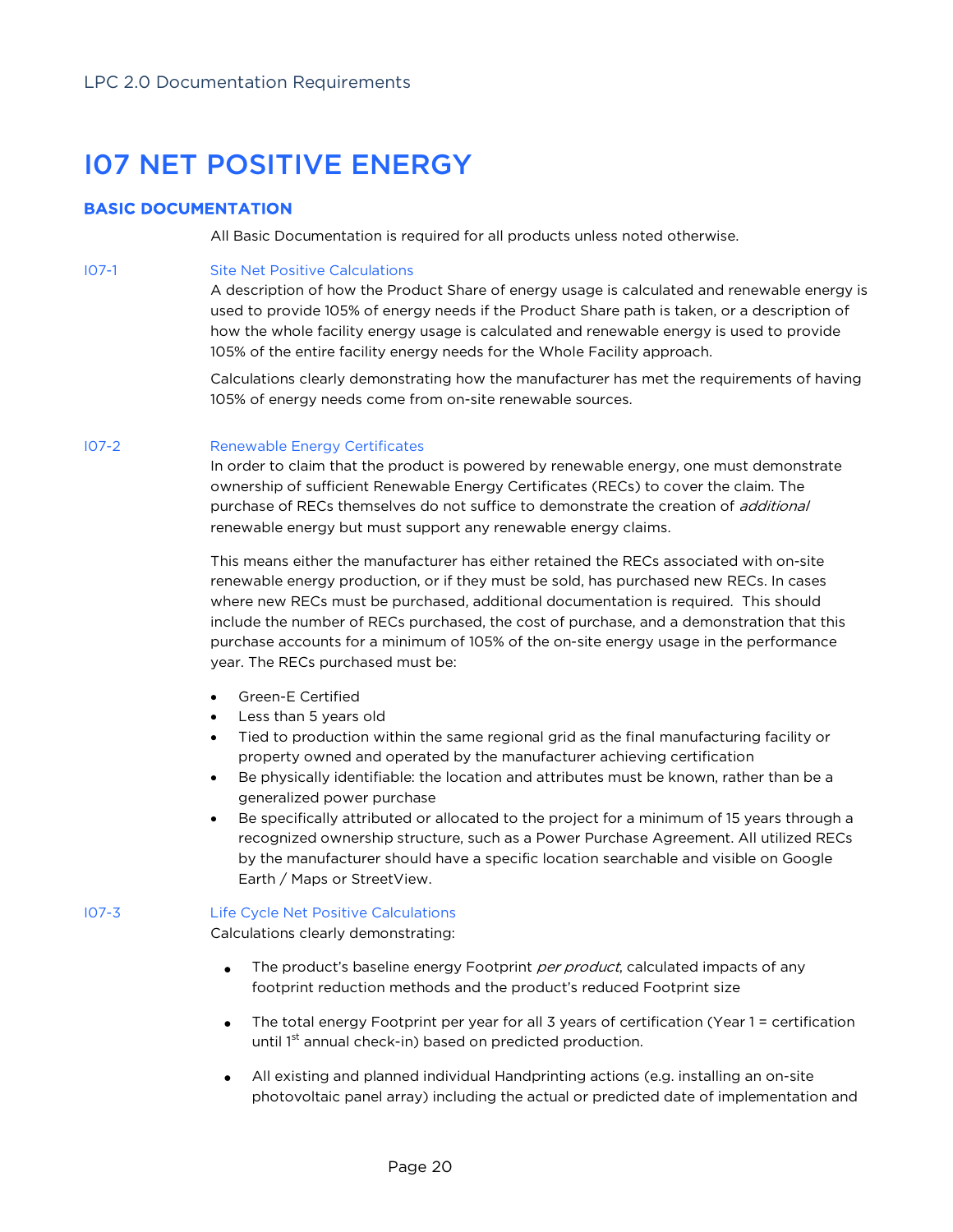the scale of the action.

- The impact of each individual action (e.g. the impact of installing an on-site PV array) and the Handprint effort at scale (e.g. the total impact of a portfolio-wide transition to on-site renewables production).
- The size of the total Handprint created and its comparison to the Footprint. The calculated value of the Handprint should exceed the Footprint for at least Year 1 of certification to comply, and documentation should clearly indicate how the manufacturer will maintain Net Positivity each year over the full 3-year certification period.

### I07-4 Energy Handprint Narrative

A narrative accompanying I07-3 calculations that clearly describes how the manufacturer has reduced the product's energy Footprint, created an energy Handprint greater than the reduced Footprint to become measurably Net Positive, and how it will maintain Net Positivity through the 3-Year certification period. The following information must be provided:

- A brief narrative explaining the Handprinting actions, including collaborations with other groups or stakeholders to create the Handprint
- The quantifiable energy impacts of the Hanpdrinting actions. Inclusion of non-quantifiable impacts is encouraged, but not required.
- A spreadsheet documenting all input assumptions and the resulting Handprint impact calculations.
- The final energy Footprint value and Handprint value.

# EXCEPTION DOCUMENTATION

Manufacturers that use Exceptions require additional documentation. The table below shows which Exceptions require which forms of documentation.

| <b>EXCEPTION</b> |                                        | dditional<br>Narrai<br>ത<br>$\overline{\mathsf{C}}$ | <u>ර</u><br>四<br>$\overline{\mathtt{d}}$<br>Θ<br>Σ<br>$\overline{\Phi}$<br>유<br>$\overline{c}$<br>$\frac{1}{2}$ | echnical<br>IO7-c Techn<br>Documents | IO7-d Photographs |
|------------------|----------------------------------------|-----------------------------------------------------|-----------------------------------------------------------------------------------------------------------------|--------------------------------------|-------------------|
| $IO7-E1$         | Pre-existing Infrastructure            | $\times$                                            | $\times$                                                                                                        |                                      | $\times$          |
| $IO7-E2$         | Photovoltaic Array Ownership           |                                                     |                                                                                                                 | $\times$                             |                   |
| $IO7-E3$         | <b>Specialty Combustion</b>            | $\times$                                            |                                                                                                                 |                                      |                   |
| $IO7-E4$         | <b>Existing Buildings Sub-metering</b> | $\times$                                            |                                                                                                                 |                                      |                   |
| <b>IO7-E5</b>    | Shared/3rd Party Arrangements          |                                                     | $\times$                                                                                                        | $\times$                             |                   |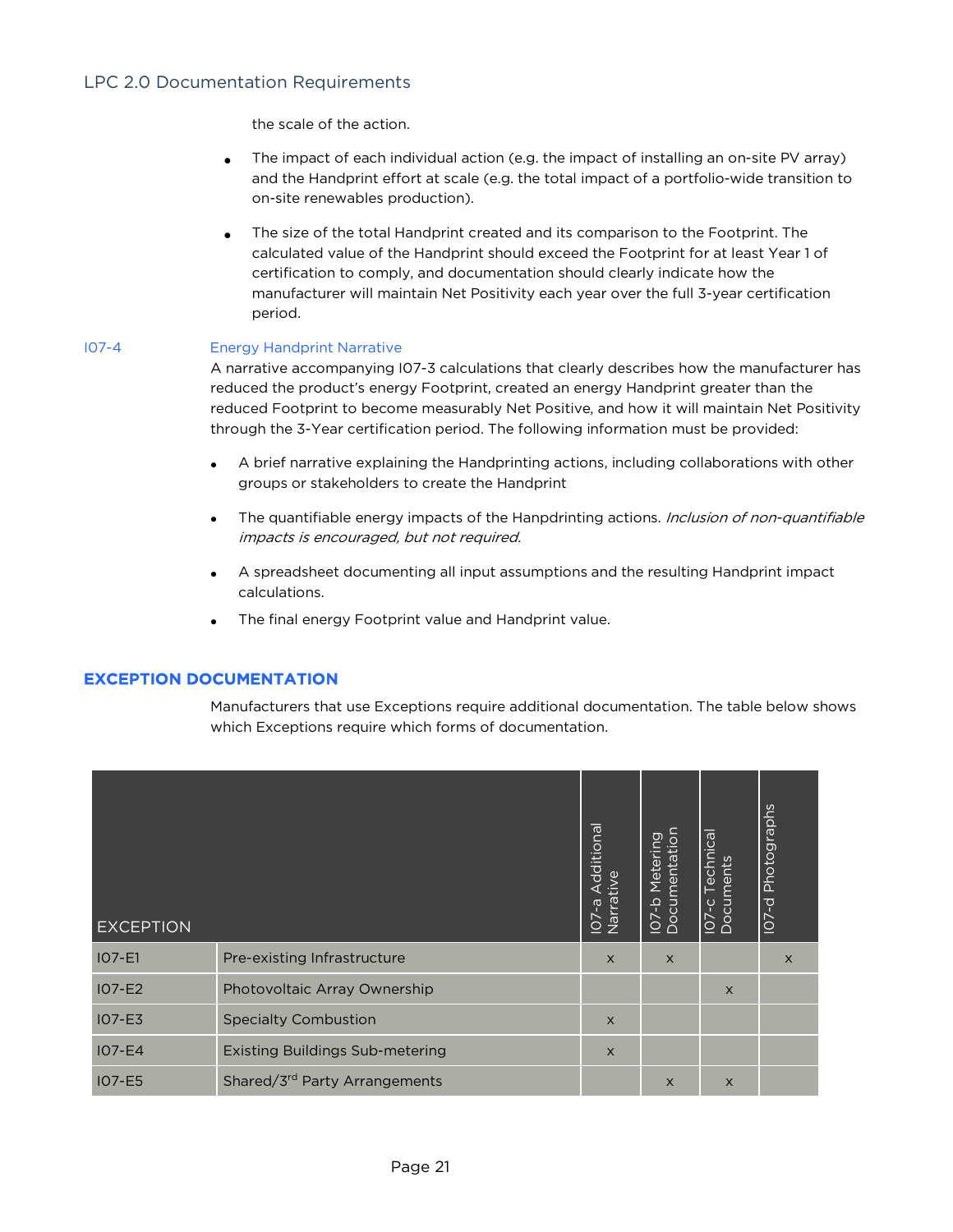| <b>IO7-E6</b>  | <b>Campus Setting</b>                                                                                                                                                                                                   |                                                                                        | $\times$ |          |          |  |  |  |  |  |
|----------------|-------------------------------------------------------------------------------------------------------------------------------------------------------------------------------------------------------------------------|----------------------------------------------------------------------------------------|----------|----------|----------|--|--|--|--|--|
| $IO7-E7$       | <b>District Energy System</b>                                                                                                                                                                                           |                                                                                        | $\times$ |          |          |  |  |  |  |  |
| <b>IO7-E8</b>  | Scale Jumping for Energy Intensive Processes                                                                                                                                                                            |                                                                                        |          | $\times$ |          |  |  |  |  |  |
| $IO7-E9$       | Government RFC Sales                                                                                                                                                                                                    |                                                                                        |          | $\times$ |          |  |  |  |  |  |
| <b>IO7-E10</b> | Off-Site Renewables                                                                                                                                                                                                     | $\times$                                                                               | $\times$ |          | $\times$ |  |  |  |  |  |
| $107-a$        | <b>Additional Narrative</b><br>A narrative describing the facility's need for the Exception, the approach to, and<br>implementation of, the alternative solution, and compliance with Exception requirements.           |                                                                                        |          |          |          |  |  |  |  |  |
| $107-b$        | <b>Metering Documentation</b>                                                                                                                                                                                           | Metering documentation or data showing compliance with Exception requirements.         |          |          |          |  |  |  |  |  |
| $IO7-c$        | <b>Technical Documents</b>                                                                                                                                                                                              | Legal, financial or contract documents showing compliance with Exception requirements. |          |          |          |  |  |  |  |  |
| $107-d$        | Photographs<br>Photographs showing compliance with Exception requirements, including images of all<br>components that will be changed from an existing state, or hidden by the completion of the<br>performance period. |                                                                                        |          |          |          |  |  |  |  |  |

# HEALTH + HAPPINESS PETAL

# I08 RED LIST (CORE)

# BASIC DOCUMENTATION

For a full explanation of how to obtain a 3PV Declare label, please refer to the Declare Manufacturers Guide.

I08-1 3PV Declare Label

A valid Red List Free or LBC Compliant 3PV Declare label for the product, demonstrating that the product is free of Red List Ingredients not covered by an existing Exception.

I08-2 GreenScreen List Translator Scores

GreenScreen List Translator score for each intentionally added substance present above 100ppm, including any proprietary ingredients.

I08-3 Packaging Documentation

Letter from the manufacturer stating that the product packaging is free of Red List chemicals and materials and that it does not pose a threat to marine, bird or animal life.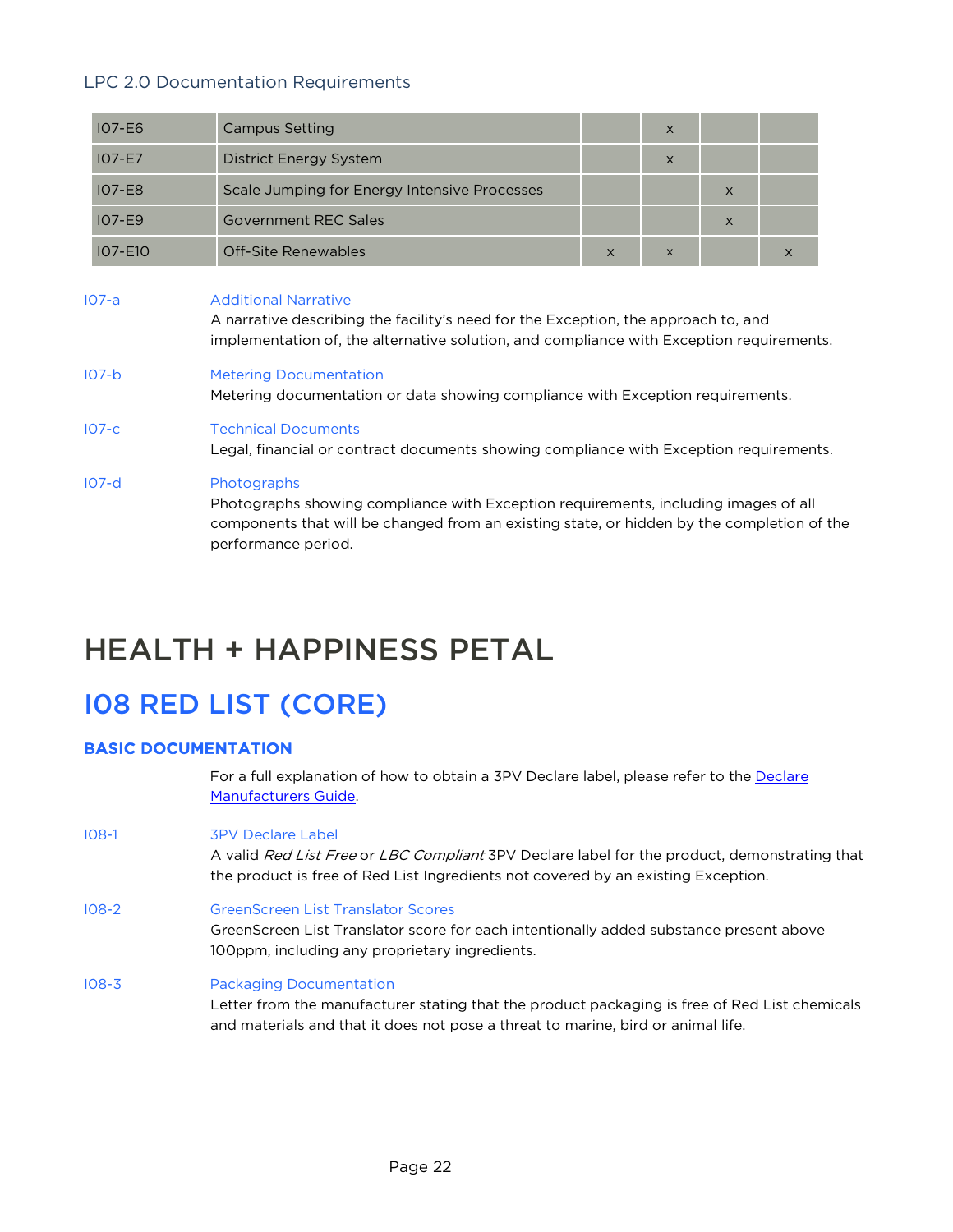# EXCEPTION DOCUMENTATION

For a full list of current exceptions for Declare, please review the Declare Manufacturers Guide.

# I09 TRANSPARENT MATERIAL HEALTH

Pursuit of the Transparent Material Health Imperative requires either (1) engagement of an ILFI-approved material health assessor to complete the review, or (2) demonstration that the product has met an approved program that demonstrates compliance with the Imperative requirements.

#### I09-1 Transparent Material Health Report

Documentation that the product is free of risk from exposure to any Carcinogens, Mutagens or Reprotoxics (CMRs) and Persistent Bioaccumulative Toxics (PBTs) present above 100ppm. All ingredients present in the final product at or above 100ppm must be reviewed. Polymers require additional information outlined below:

- Polymer supplier
- Polymer trade name
- Monomer composition
- Monomer residual levels
- Polymer molecular weight

For a product's initial certification, the manufacturer is required to assess a minimum of 95% of the ingredients present in the final product at over 100ppm, allowing for up to 5% of the product to be unassessed. By the time of recertification, the manufacturer must have assessed the remaining 5% of the product content in order to maintain achievement of this Imperative. This requirement carries through across new LPC versions. The percentage threshold assessed (95% or 100%) will be listed on the LPC label.

Acceptable documentation includes:

- A complete LPC Transparent Material Health Report completed by an ILFI-approved material health assessor. An LPC Transparent Material Health Report may include a corrective action plan with an ILFI-approved timeline for any changes required as a result of assessment. This report must be made publicly available on the LPC website to promote transparency of ingredient assessment information.
- ToxFMD-LPC Report
- Cradle to Cradle Product Certification or Material Health Certificate at the V3 Silver Level and above
- GreenScreen Certification at the Silver 95%, Silver 100% or Gold level

### I09-2 Process Chemicals Documentation

Description of all process chemicals used in the production of the product at the final manufacturing facility, as well as documentation that each process chemical is free of Red List ingredients. Acceptable Documentation Includes: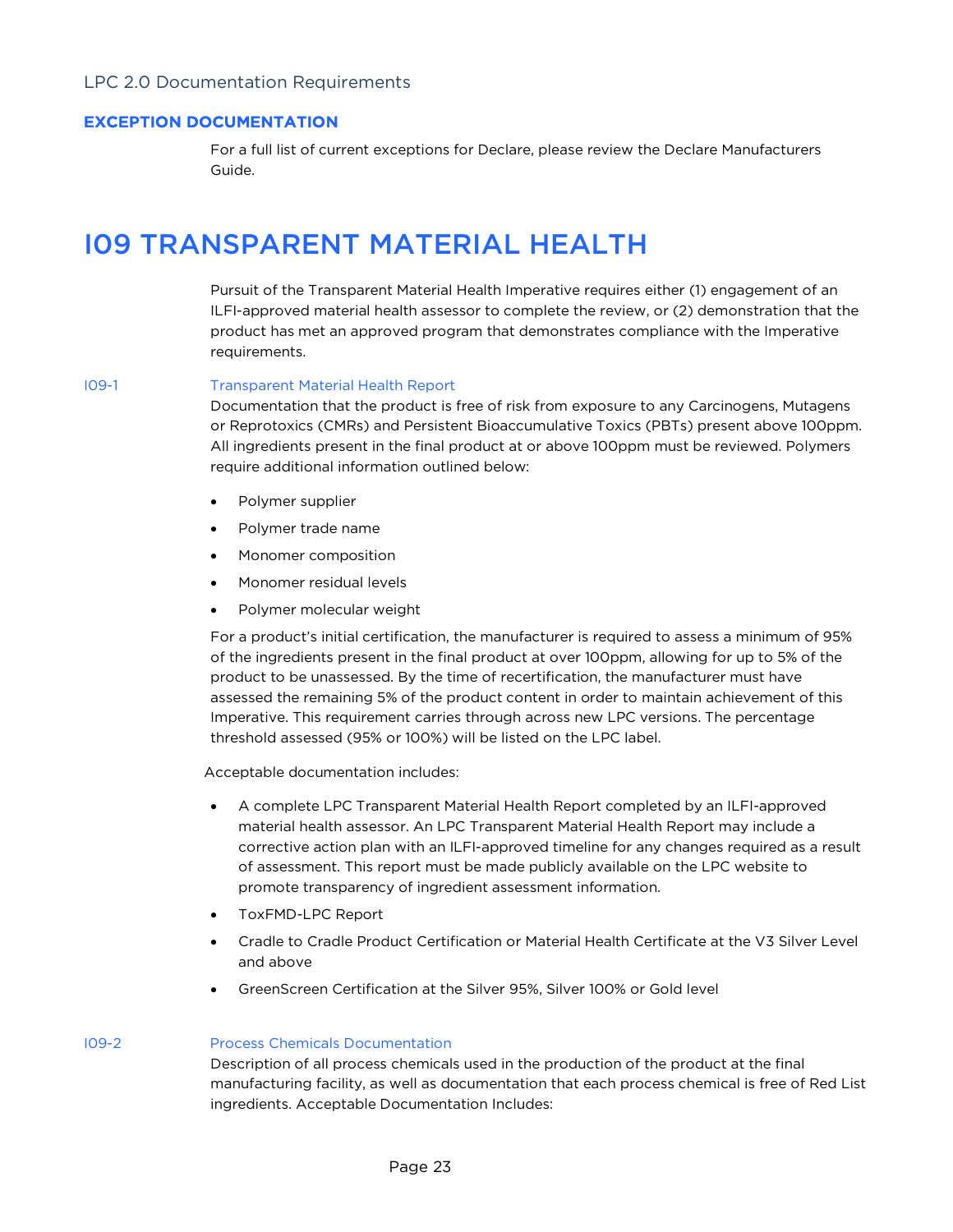- SDS representing 100% of the ingredients in the process chemical with GreenScreen List Translator scores for all ingredients
- HPD with all ingredients identified and screened for 100% of the ingredients in the process chemical.
- Disclosure letter from a supplier confirming the product is free of Red List ingredients along with an MSDS Sheet or listing of ingredient names and CASRN and GreenScreen List Translator scores for all ingredients.
- Cradle to Cradle Product Certification or Cradle to Cradle Material Health Certificate at the V3 Silver level and above.

If no process chemicals are used in the manufacturing process, a written statement to this effect from the final manufacturing facilities manager will suffice.

# OPTIONAL ADDITIONAL DOCUMENTATION

I09-3 Material Health Assessment Reports Copies of any valid, certified GreenScreen assessment reports

# EXCEPTION DOCUMENTATION

None at this time.

# I10 HUMAN THRIVING

# BASIC DOCUMENTATION

All Basic Documentation is required for all products unless noted otherwise.

I10-1 **Human Thriving Narrative** 

A 1-2 report detailing compliance with Imperative requirements, including how the manufacturer provides sufficient and frequent human-nature interactions for the employees who are manufacturing the product to connect them with nature directly and encourage an active, healthy lifestyle. The report must address how the facility promotes:

- Access to fresh air and daylight
- Any health and wellness programs in place and employee use of these programs
- Infrastructure in place to encourage interaction with nature and any biophilic design elements in place
- Indoor air quality, including any tracking or air quality testing conducted by the facility

### I10-2 Facility Layout

A facility floor plan showing the location of workstations and access to fresh air and daylight. An absence of natural light and operable windows in any regularly occupied spaces should be addressed in I10-1 Human Thriving Narrative.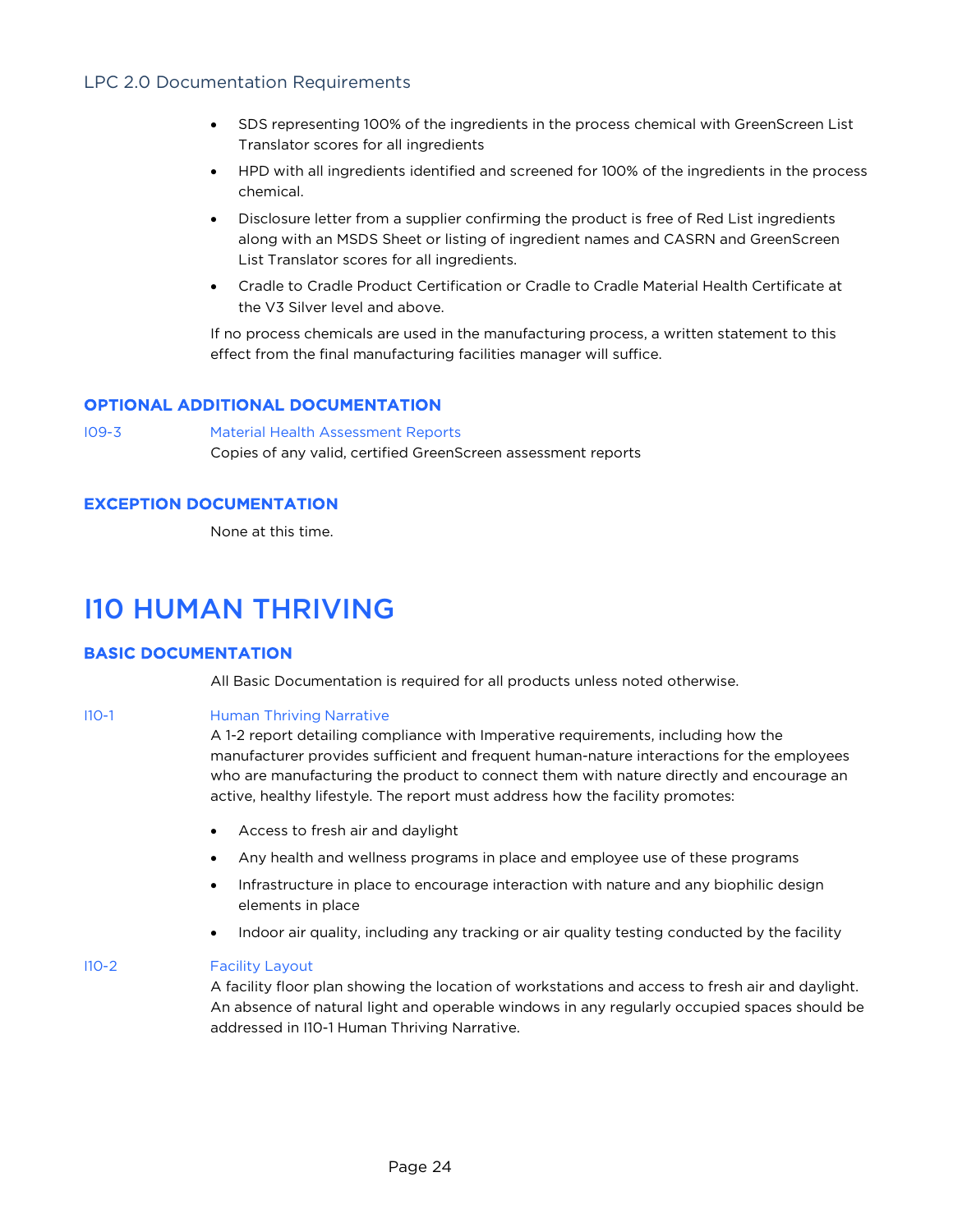#### I10-3 Facility Photos

Photos clearly demonstrating how the facility encourages employee wellness and happiness and access to nature and incorporates any biophilic design elements into the space, such as meditation spaces, daylighting, communal garden areas, and walking paths.

#### I10-4 Employee Feedback Mechanism

Demonstration that there are sufficient opportunities at the facility for employee feedback, and active participation using these methods by employees, regarding worker health and happiness. This can be demonstrated through the results of a survey or other feedback mechanism. The mechanism should clearly engage employees around how the facility encourages an active healthy lifestyle and interaction with nature.

Documentation provided must summarize the results of the survey and indicate how the manufacturer intends to use the results to continuously improve worker health and happiness in the facility.

# I10-5 OSHA Confirmation or Equivalent

Written confirmation from the manufacturer that no deaths or serious injuries<sup>1</sup> occurred during the twelve-month performance period based on Occupational Safety and Health Administration (OSHA) or international equivalent.

### I10-5 IAQ Testing

Companies must have Indoor Air Quality testing at the Facility to ensure the health and safety of the workers in the building.

# EXCEPTION DOCUMENTATION



I10-a Manufacturer Statement

A manufacturer statement describing the incident and outlining actions and precautions taken to prevent similar issues in the future.

| $110-b$ | <b>Safety Response Documentation</b>                                                |
|---------|-------------------------------------------------------------------------------------|
|         | Additional documentation demonstrating adequate response and preventative measures. |

 $<sup>1</sup>$  Serious injuries are defined as fatal injuries, and injuries with greater than 0.5 Disability Adjusted Life Years (DALYs)</sup> (http://www.who.int/healthinfo/global\_burden\_disease/metrics daly/en/) over the expected duration of the injury. If expected duration is permanent, use life expectancy in your country.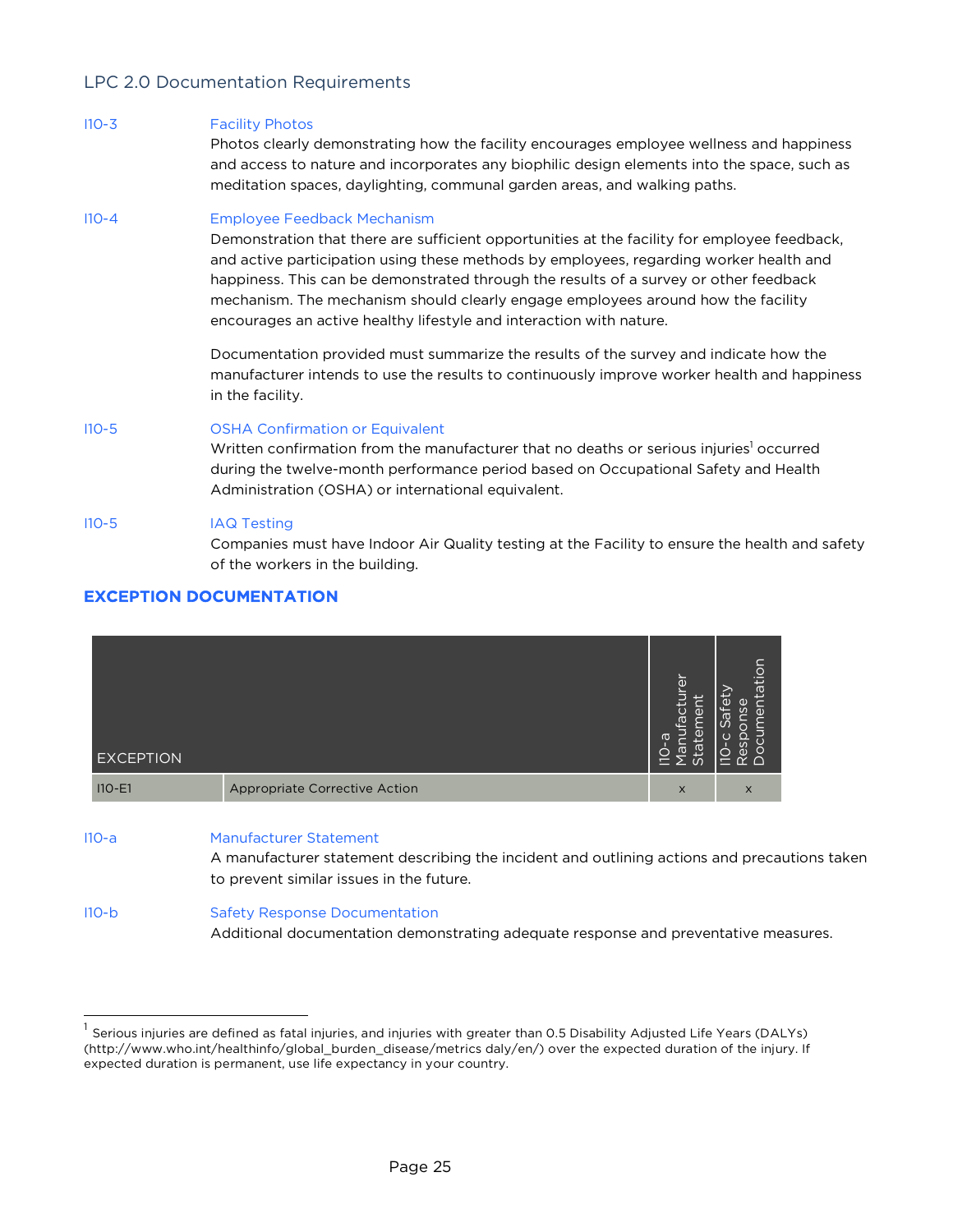# MATERIALS PETAL

# I11 RESPONSIBLE INDUSTRY (CORE)

# BASIC DOCUMENTATION

All Basic Documentation is required for all products unless noted otherwise.

#### I11-1 Relevant Certifications

Documents demonstrating that the manufacturer has obtained the relevant certifications demonstrating that the product's material inputs are responsibly sourced per the requirements of I11 Responsible Industry.

Products that use wood-based materials or timber, including for all final product packaging uses:

- Receipts referencing FSC-certified wood acquisition and final chain of custody numbers
- Receipts from the seller/broker of all salvaged wood procurements

Products that use dimensional stone:

• ANSI Natural Stone Council Standard (or international equivalent) certification

Products that use agricultural inputs:

USDA (or international equivalent) organic certification

Products that use potential conflict minerals:

- The unique Smelter ID(s), established by the Responsible Minerals Initiative (formerly the Conflict Free Sourcing Initiative), that corresponds to the smelter or smelters that provide the product's mineral ingredients
- Receipts from the seller/broker of all mineral procurements

# EXCEPTION DOCUMENTATION

| <b>EXCEPTION</b> |                                                   | ō<br>⊾   | $\Phi$<br>$\mathbb{Q}$ |
|------------------|---------------------------------------------------|----------|------------------------|
| $111 - E1$       | Commodity and Bio-based Products                  | $\times$ |                        |
| $111-E2$         | Alternative Forestry Certifications for Packaging |          |                        |

# I11-a Manufacturer Statement

Manufacturer may supply a brief statement indicating that currently no USDA or international equivalent certification exists for commodity and bio-based products.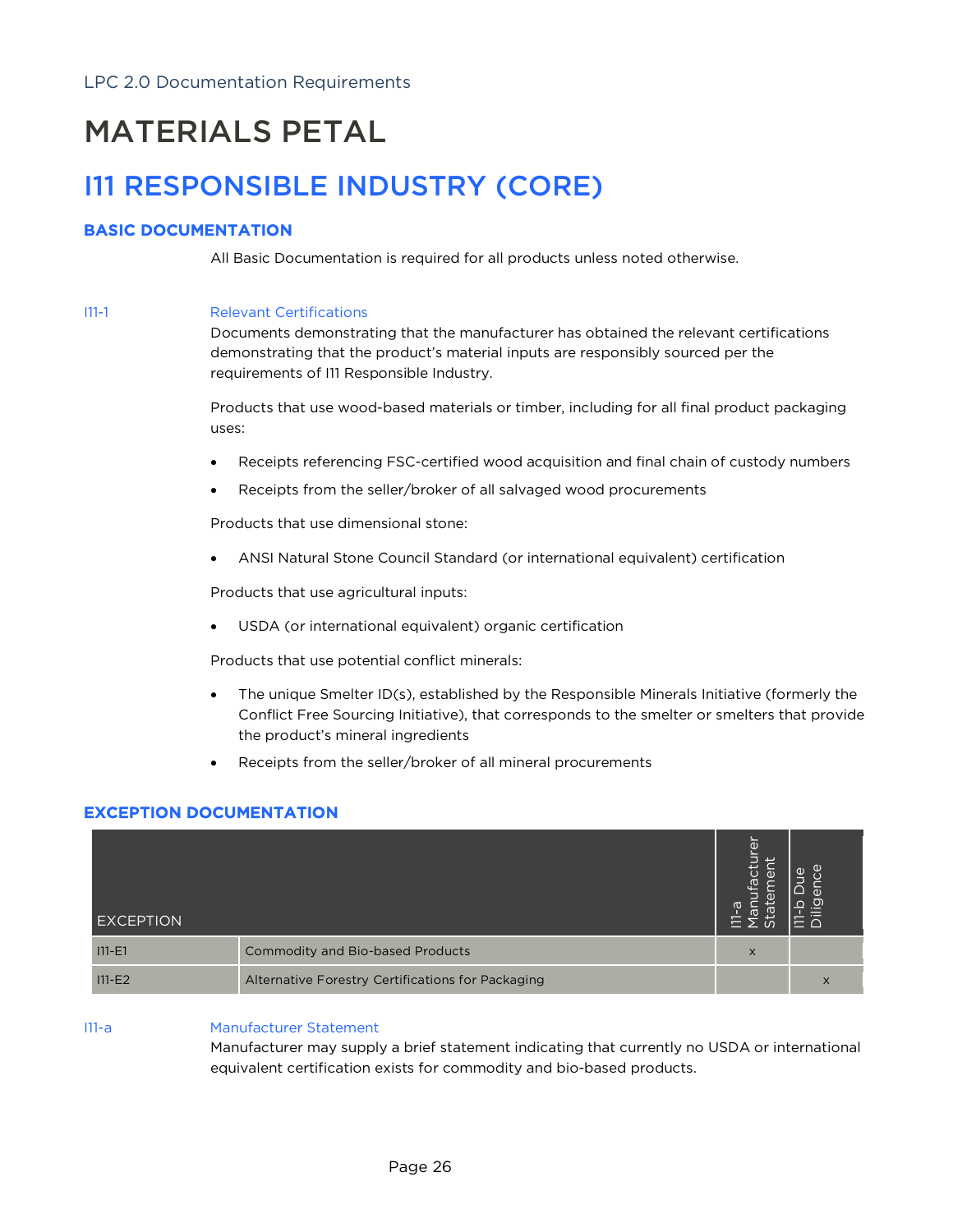#### I11-b Due Diligence

The manufacturer must present documentation that indicates that obtaining FSC certification for the packaging is not feasible at this time, and that 3 or more suppliers were contacted regarding FSC packaging.

# I12 REGENERATIVE MATERIALS

# BASIC DOCUMENTATION

All Basic Documentation is required for all products unless noted otherwise.

#### I12-1 Regenerative Inputs Comparison

A narrative, in the form of writing or an LCA alternatives assessment that demonstrates material considerations for the product's most five environmentally impactful materials and describes how each material used was selected. Where possible, carbon-sequestering, biobased and recycled materials should be prioritized.

### I12-2 Durability Statement

A statement from the manufacturer affirming that the product is designed and tested to last as a useful, functioning product for at least the average lifetime for its product category, as documented in the Institute's online Product Life Database. Please include any relevant testing data.

#### Disposable or Single-Use Products Only: A statement detailing the means by which 100% of the product will:

- Biodegrade within five years
- Be fully compostable
- Be recycled within the country of intended use.

#### I12-3 End-of-Life Narrative

A narrative statement detailing how the product meets the Responsible End of Life requirements of I12 Regenerative Materials.

### I12-4 List of Take-back Locations

A list of markets in which the product is sold and a list of corresponding locations of manufacturer take-back programs, if applicable.

### EXCEPTION DOCUMENTATION

None at this time.

# I13 NET POSITIVE WASTE

# BASIC DOCUMENTATION

All Basic Documentation is required for all products unless noted otherwise.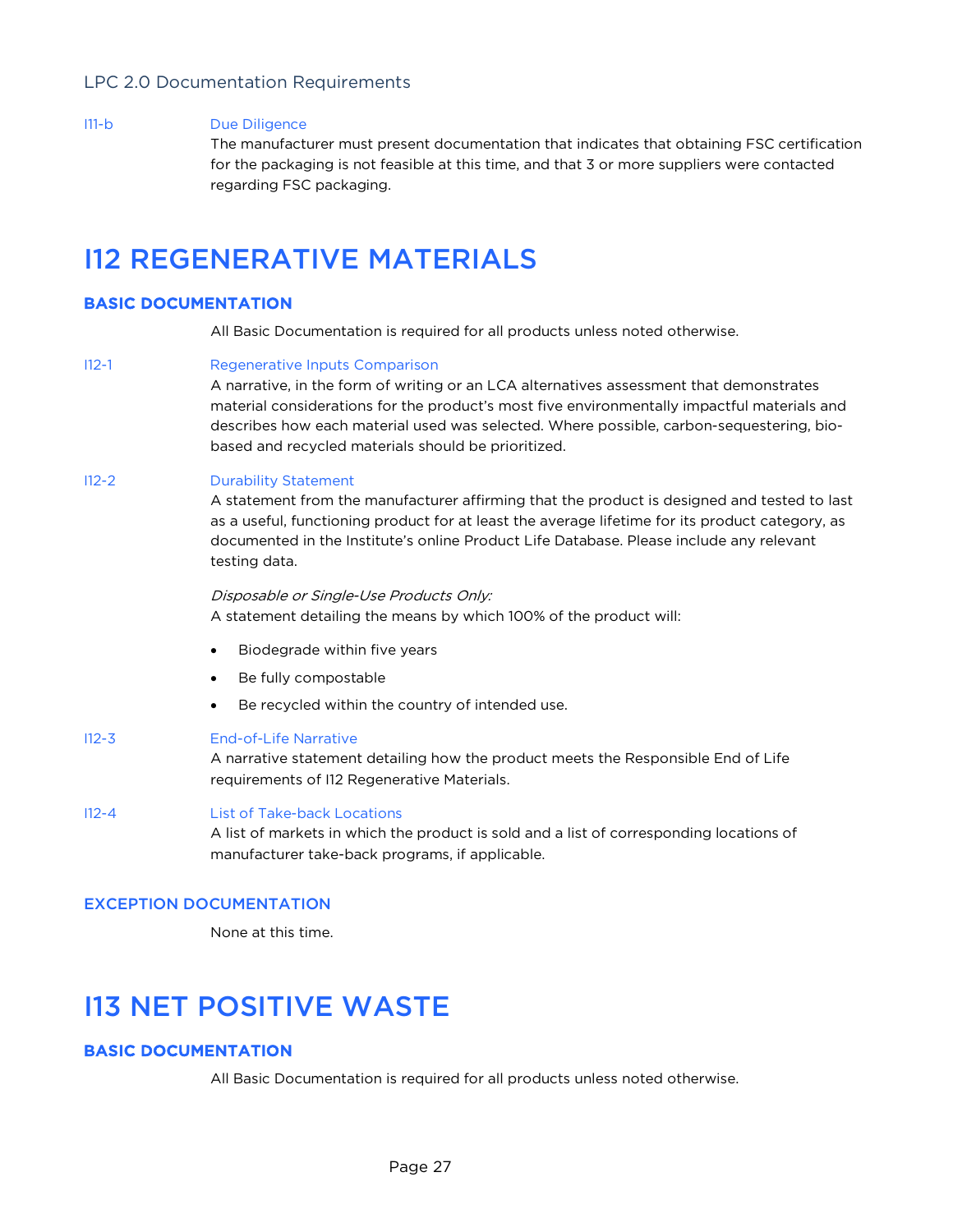# I13-1 Materials Conservation Management Plan

Completed Conservation Management Plan explaining how the manufacturer optimized materials in design, manufacture, use, and how they planned for source reduction of waste, as well as reduced waste at the product's end of life. The narrative must describe how the facility complies with diversion rates for either the Product Share, or, if applicable, the Whole Facility approach. The Plan must contain a section devoted to packaging, demonstrating how the manufacturer achieved a reduction or elimination of packaging waste.

Manufacturers that have achieved ILFI-approved zero waste to landfill certifications for the final facility are considered to comply with the Imperative requirements for any products produced in the facility and no additional documentation for this imperative needs to be supplied beyond the certificate of achievement from the certifying body. ILFI-approved zero waste to landfill certifications include, but are not limited to:

- GreenCircle Certified Zero Waste to Landfill Certification
- NSF Zero Waste to Landfill Certification

### I13-2 Diversion Table

Completed waste diversion table, in Excel format, showing percentages of waste diverted (by weight) in each category (Metals; Paper + Cardboard; Soil + Biomass; All Others (combined weighted average). The calculations must be based on tangible data that correlates to receipts provided.

The table must demonstrate that at least 90% of the waste generated through production of the product needs to be diverted from the landfill. If the overall diversion rate falls below 100%, the manufacturer must complete I13-3 Waste Handprints.

 $\textit{Waste Diversion Rate} = \frac{\textit{Amount Recycled} + \textit{Amount Composed}}{\textit{Total Waste Generated}}$ 

### I13-3 Waste Handprints

If the product does not meet one of the approved waste to landfill certifications identified in I13-1 and also falls short of 100% diversion in I13-2, the manufacturer may become Net Positive by completing waste diversion strategies outside the scope of the product pursuing certification. This can be done either through Enterprise level activities (those done by the company outside of production), or through other Handprinting actions like consumer or supplier engagement. The manufacturer should demonstrate that the amount of waste diverted through these other strategies offsets the amount sent to landfill and will continue to meet or exceed these requirements through recertification.

### I13-4 Hauling Documentation

Copies of receipts, recycling percentage reports and provider names for all tipping fees, recyclers, and building materials salvage services. For the Product Share pathway, this only applies to non-hazardous waste streams associated with the product pursuing certification. For the whole facility compliance path, this extends to all facility waste streams.

### I13-5 Photographs

Photographs of specific designated on-site areas for managing waste, as well as of waste containers on-site, to prove less than 2% contamination in outgoing containers.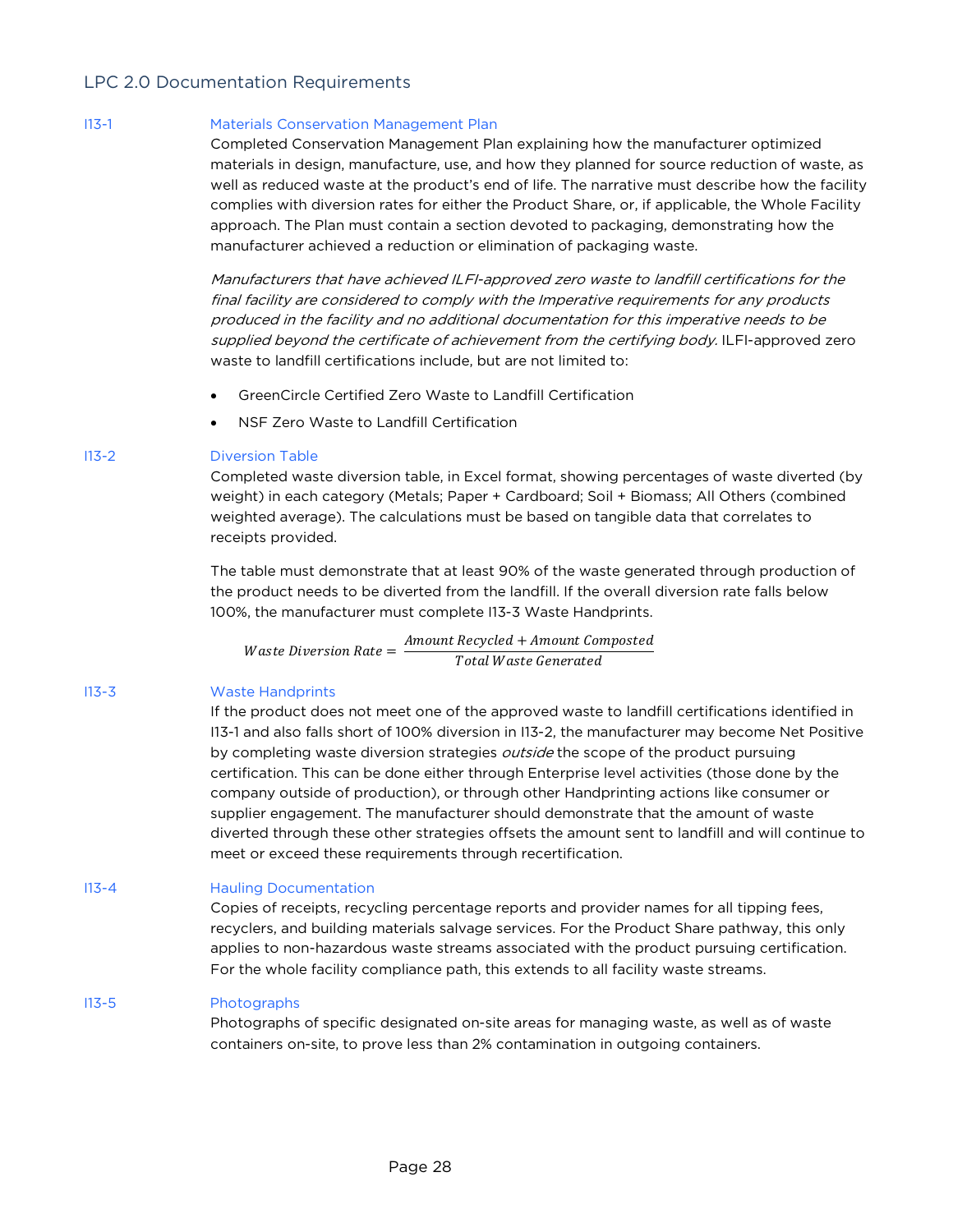# EXCEPTION DOCUMENTATION

| <b>EXCEPTION</b> |                                                                                                                                                                                                                             |  | ğ<br>$\overline{a}$<br>ق<br>$\sigma$ | 'n<br>$\equiv$ 0 |  |  |  |  |
|------------------|-----------------------------------------------------------------------------------------------------------------------------------------------------------------------------------------------------------------------------|--|--------------------------------------|------------------|--|--|--|--|
| $113 - E1$       | <b>Material Efficiency</b>                                                                                                                                                                                                  |  | $\times$                             | X                |  |  |  |  |
| $113-a$          | <b>Manufacturer Statement</b><br>A narrative describing the product's need for the Exception, statement describing the<br>manufacturer's maximization of the diversion rate, and compliance with Exception<br>requirements. |  |                                      |                  |  |  |  |  |
| $113-b$          | <b>Efficiency Documentation</b><br>Table demonstrating all inputs to production with associated weights and outputs.                                                                                                        |  |                                      |                  |  |  |  |  |

# I13-c Technical Documents Legal, financial or contract documents showing compliance with Exception requirements.

# I14 NET POSITIVE CARBON

# BASIC DOCUMENTATION

All Basic Documentation is required for all products unless noted otherwise. There is no onsite requirement for this Imperative.

### I14-1 Carbon Footprint

Documentation indicating the cradle-to-gate Carbon Footprint of the product and demonstrating that the footprint is below the industry average for the product type.

### I14-2 Hotspot Identification

The following data shall be provided, documenting the greenhouse gas (GHG) hotspots of the product's cradle-to-gate life cycle:

- A table of process contributions to cradle-togate lifecycle GHG emissions, listing at least the top 5 processes ranked in terms of GHG emissions.
- A brief narrative that interprets the results and identifies the 5 main drivers of the product's cradle-to-gate carbon Footprints, and their relevance.

### I14-3 Net Positive Carbon Report

A report that describes how the manufacturer reduced the product Footprint, created Handprints, either through the nature of the product or through actions taken outside of the footprint of the product, thereby achieving Life Cycle Net Positive. For both Enterprise and Product Lifecycle Related Handprints the assessment should be done using a spreadsheet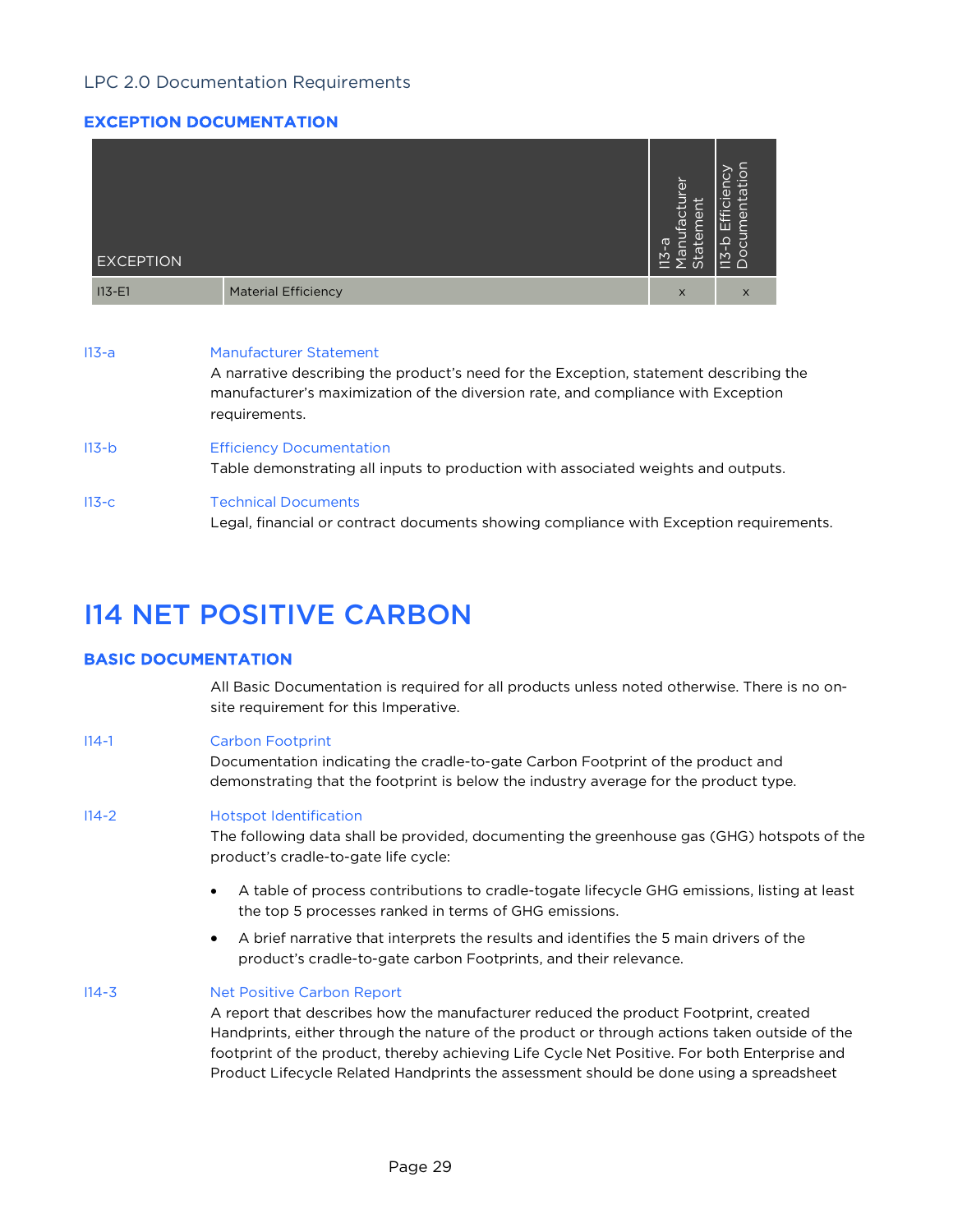documenting input assumptions and references to relevant product category rules (PCRs) when available and/or appropriate.

For Enterprise and Product Lifecycle Related Handprints, the following information will be provided:

- A spreadsheet documenting all input assumptions and the resulting handprint impact calculations.
- A brief narrative explaining the Handprinting actions and their impacts.

#### I14-4 Carbon Offset Receipts

Receipt demonstrating that 100% of the remaining Life Cycle Carbon impacts after all handprints have been applied have been offset. Acceptable forms of carbon offsets include Certified Emission Reduction (CER) and Verified Emission Reduction (VER) carbon credits. Carbon offsets must be certified by Green-e Climate (www.green-e.org), or an equivalent program. Other certification programs must be submitted for approval.

The offsets do not have to be local, although local or community-based solutions that provide additional socioeconomic benefits are encouraged.

# EXCEPTION DOCUMENTATION

None at time of issue.

# EQUITY PETAL

# I15 ETHICAL SUPPLY CHAIN (CORE)

# BASIC DOCUMENTATION

#### I15-1 Supplier Identification

Identification of the top suppliers:

List the top 10 suppliers of all Goods and Services either to the facility or to the business unit containing the facility, based on total annual spend.

Specify the (approximate) percentage of total annual spending to each of these top 10 suppliers. Manufacturer does not need to disclose spend amounts in dollars. For each of the top 10 suppliers:

- Indicate the country in which production of the largest share of this input sold to the manufacturer occurs. The supplier may operate in multiple countries; the manufacturer should simply name the country from which the highest share of input from this supplier to the manufacturer originates.
- Indicate which of the 57 GTAP sectors, which are used in the Social Hotspots Database, the largest share of this input sold to the manufacturer falls within. A list of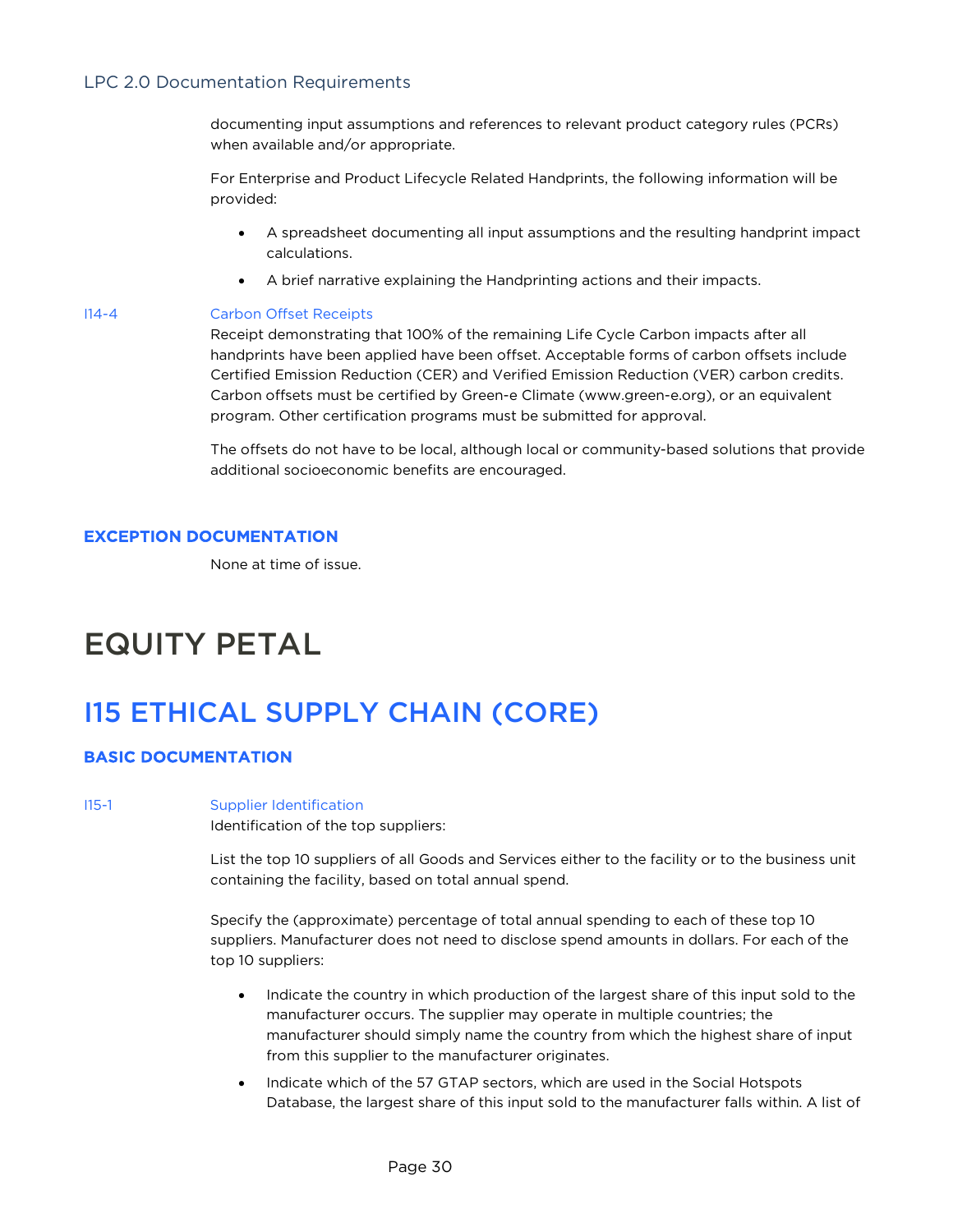the 57 GTAP (version 9) sectors can be found here: https://www.gtap.agecon.purdue.edu/databases/contribute/detailedsector.asp

#### I15-2 Risk Identification

For each of the top 10 suppliers identified in I15-1, identify the 1, 2, or 3 most critical social risks for this country-specific sector, using the Social Hotspots Database risk portal. The most critical risks are identified by having a highest contribution to the social hotspot index for that country-specific sector. List these risks for each of the top 10 suppliers.

For each of the most critical risks for each of the top 10 suppliers, use the Standards Map database to identify one or more certification systems that address the critical risk for the given country and sector. Information about the most critical risks and one or more relevant certification systems that address them must be shared with each of the top 10 suppliers.

#### I15-3 Supplier Preference Statement

Provide a statement from the manufacturer explaining how the manufacturer will give preference to suppliers that either obtain the relevant certification or conduct a social audit to otherwise address the identified social risks.

# EXCEPTION DOCUMENTATION

None at time of issue.

# I16 EQUITABLE INVESTMENT

# BASIC DOCUMENTATION

| $116-1$   | <b>Profit Statement</b><br>A statement detailing the gross profit generated by the sale of the product through the 12-<br>month performance period.                           |
|-----------|-------------------------------------------------------------------------------------------------------------------------------------------------------------------------------|
| $116 - 2$ | <b>Offset Calculations</b><br>Calculations demonstrating the amount that the manufacturer will donate to an approved<br>organization to comply with I16 Equitable Investment. |
|           | The manufacturer is required to donate 1/4 cent per dollar of gross revenue. To meet this, the<br>manufacturer:                                                               |
|           | Must make a minimum of 1/2 of this donation amount through financial contribution to a<br>$\bullet$<br>selected organization(s)                                               |
|           | Up to 1/4 may be made through volunteer hours<br>$\bullet$                                                                                                                    |

• Up to ¼ may be made through product donations/installation

I16-3 Program Selection Narrative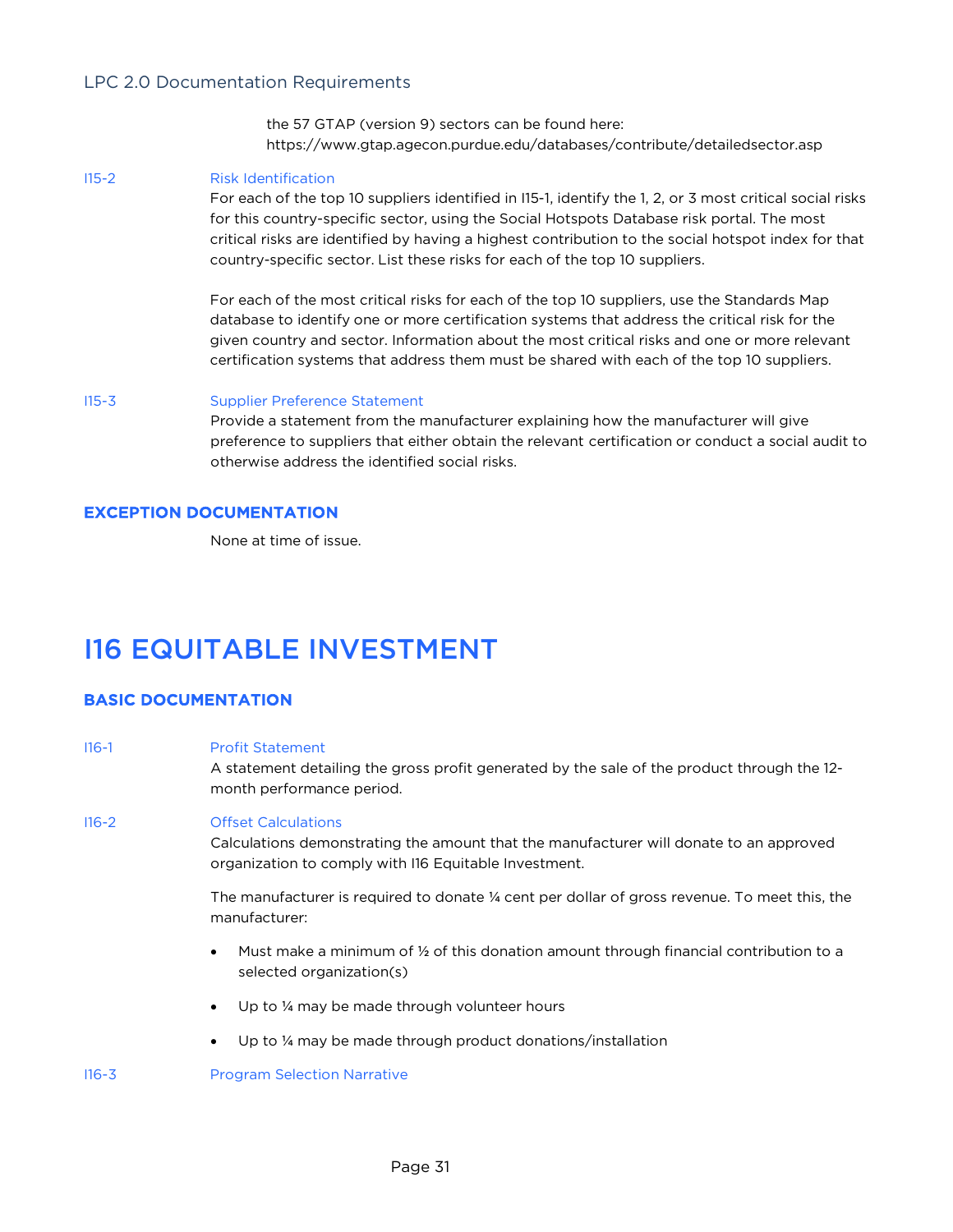Brief description of the program purpose, how it functions and why it was selected for the donation.

## EXCEPTION DOCUMENTATION

None at time of issue.

# I17 JUST ORGANIZATIONS

# BASIC DOCUMENTATION

- I17-1 JUST Label JUST label for the product manufacturer
- I17-2 Advocacy Letters Copies of at least five letters to major suppliers advocating for their participation in JUST.

### EXCEPTION DOCUMENTATION

| <b>EXCEPTION</b> |                       | $\overline{\Phi}$<br>È<br>$\overline{d}$<br>$\cup$<br>በነ<br>$\sigma$<br>요<br>ത<br>$\sigma$<br>ē | Ω<br>$\overline{\bullet}$<br>ത<br>ന<br>$=$ $\omega$ |
|------------------|-----------------------|-------------------------------------------------------------------------------------------------|-----------------------------------------------------|
| $117 - E1$       | <b>B</b> Corporations |                                                                                                 | X                                                   |
| $117-E2$         | Minimum Firm Size     | $\times$                                                                                        |                                                     |

#### I17-a Manufacturer Statement

A manufacturer statement demonstrating that the company currently has 5 or less employees and will pursue JUST at the time of recertification if the company has grown beyond 5 employees.

#### I17-b B Corp Scorecard

Valid B Corp scorecard indicating an aggregate B Corp score of at least 41 points in total across the three categories of Workers, Community and Governance.

# I18 SOCIAL CO-BENEFITS

# BASIC DOCUMENTATION

All Basic Documentation is required for all products unless noted otherwise.

#### I18-1 Social-Co Benefits Narrative

A 1-2 page narrative shall be provided, written by the applicant, demonstrating that the Handprinting actions taken to offset at least 75% of the product's Footprint in at least one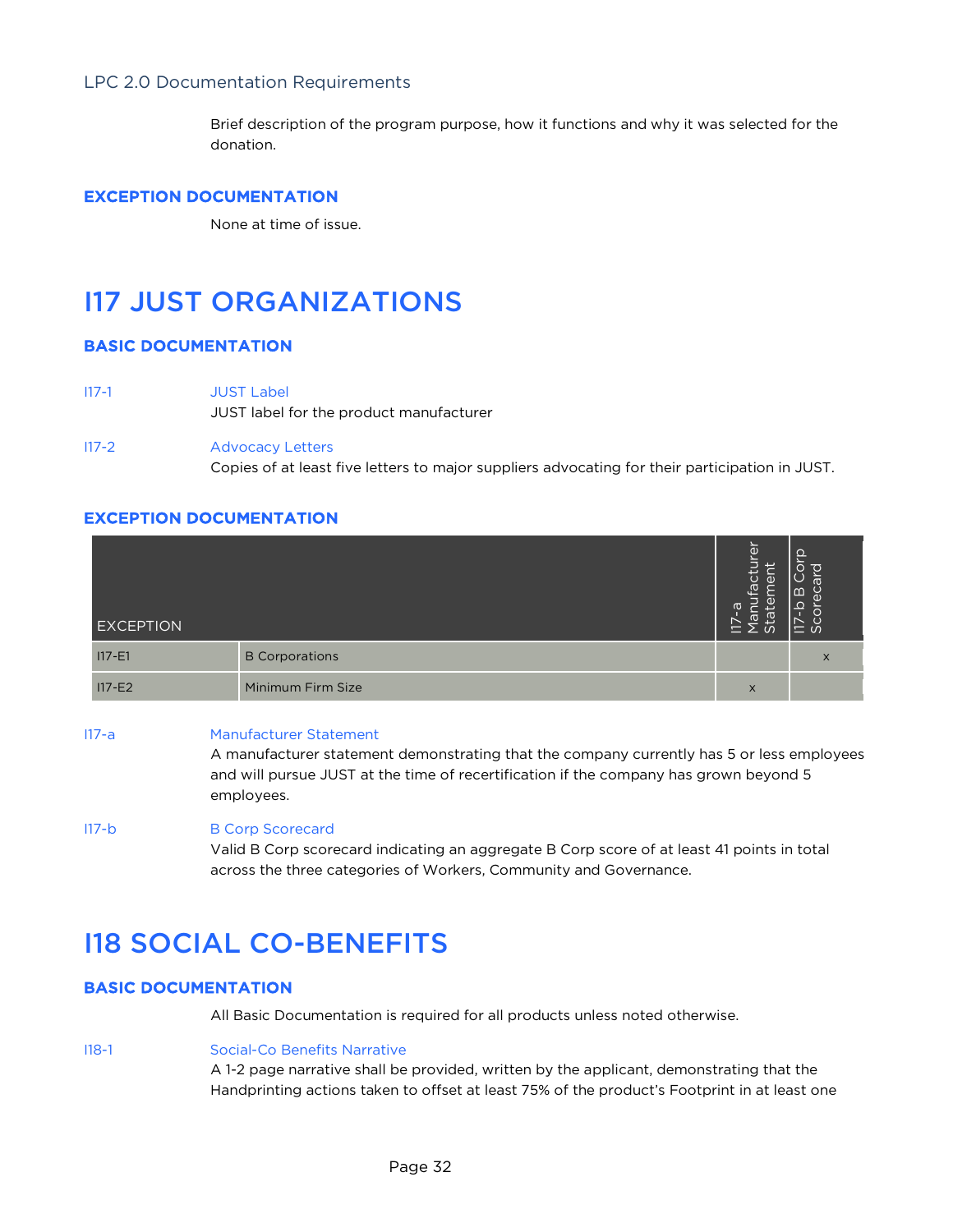impact area (water, energy or carbon) result in clear social co-benefits, and describing those benefits in detail including any measurements of impact.

I18-2 Handprinting Partner Statement

Statement from the any collaborating partners on Handprints on their involvement in the action and impacts.

#### I18-3 Additional Documentation

Additional evidence in the form of photographs, narratives, testimonies, surveys, that demonstrate the impact of the Handprinting actions and clear connection to social cobenefits.

# EXCEPTION DOCUMENTATION

None at time of issue.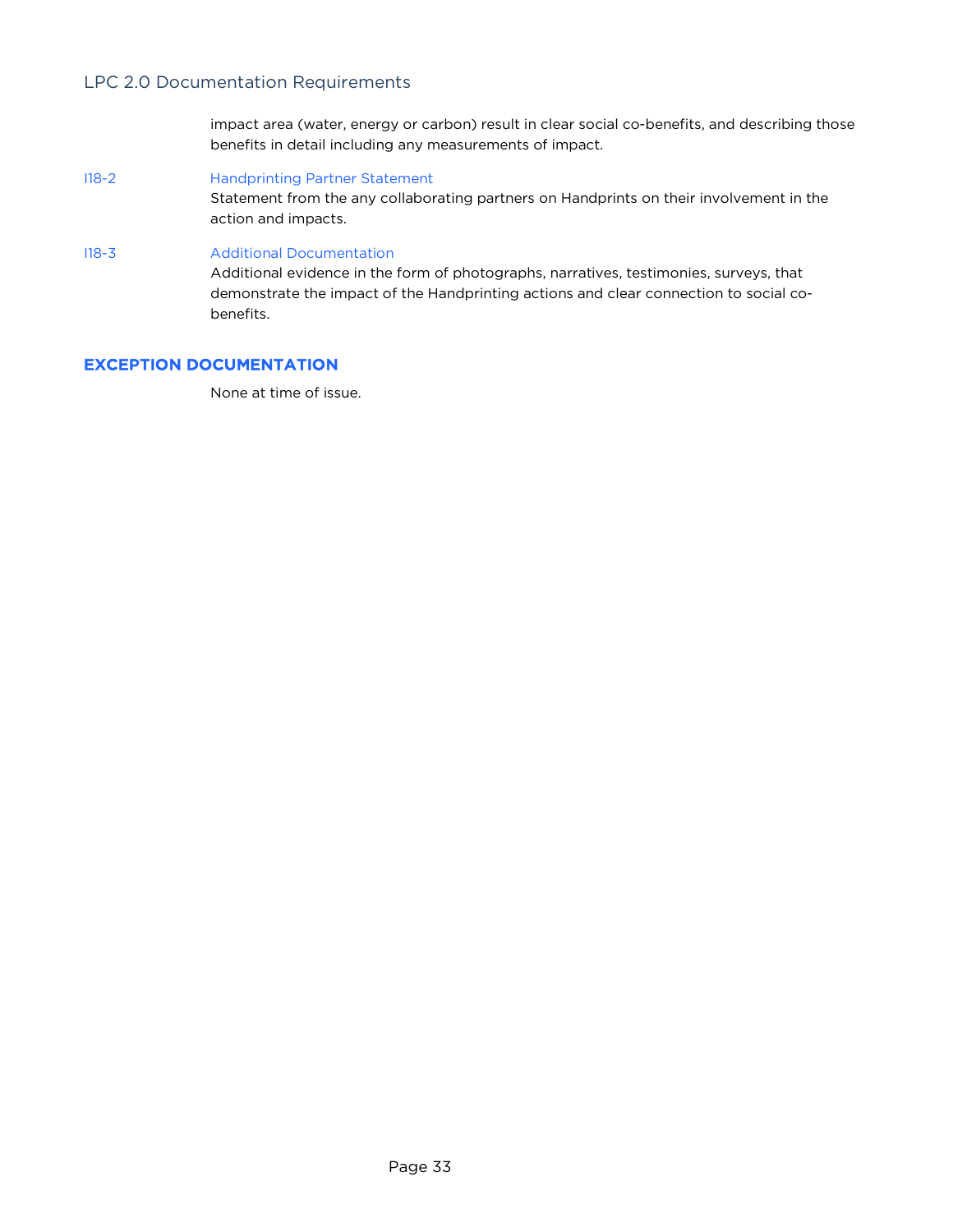# BEAUTY PETAL

# I19 INSPIRATION + EDUCATION (CORE)

# BASIC DOCUMENTATION

| $119-1$   | <b>Case Study Questionnaire</b><br>A complete ILFI Case Study Questionnaire, which will be posted for public viewing on the ILFI<br>website.                                                                                                  |
|-----------|-----------------------------------------------------------------------------------------------------------------------------------------------------------------------------------------------------------------------------------------------|
| $119 - 2$ | <b>Signage</b><br>Photo documentation of educational/interpretive signage installed in the facility that teaches<br>visitors and occupants about the product and manufacturing facility and pursuit of LPC.                                   |
| $119 - 3$ | Open House<br>Letter stating manufacturer intent to hold at least one annual "open day" to educate the<br>public about the manufacturer, the facility and its achievements. This "open day" shall be<br>publicized to the community at large. |
| $119 - 4$ | Website<br>Educational web site (URL to be provided at submission) that shares information about the<br>design, manufacture, and performance of the product. Performance metrics are encouraged<br>to be included                             |

# EXCEPTION DOCUMENTATION

None at time of issue.

# I20 BEAUTY + SPIRIT

# BASIC DOCUMENTATION

# I20-1 Beauty Narrative

A one- to two-page narrative written by the product designer that describes how the product meets the intent of the Imperative. The essay must be accompanied by photographs, diagrams and drawings that illustrate major ideas. The narrative should also describe:

- The product's potential to transform people's relationship to the natural world through the manufacturing process, design or use of the product
- How the product was informed by the natural world and if nature was used as model, mentor or measure, and/or biomimicry was used as an inspiration
- Evidence that the product's primary use will not further disconnect people from nature.

### I20-2 Survey + Results

One or both of the following: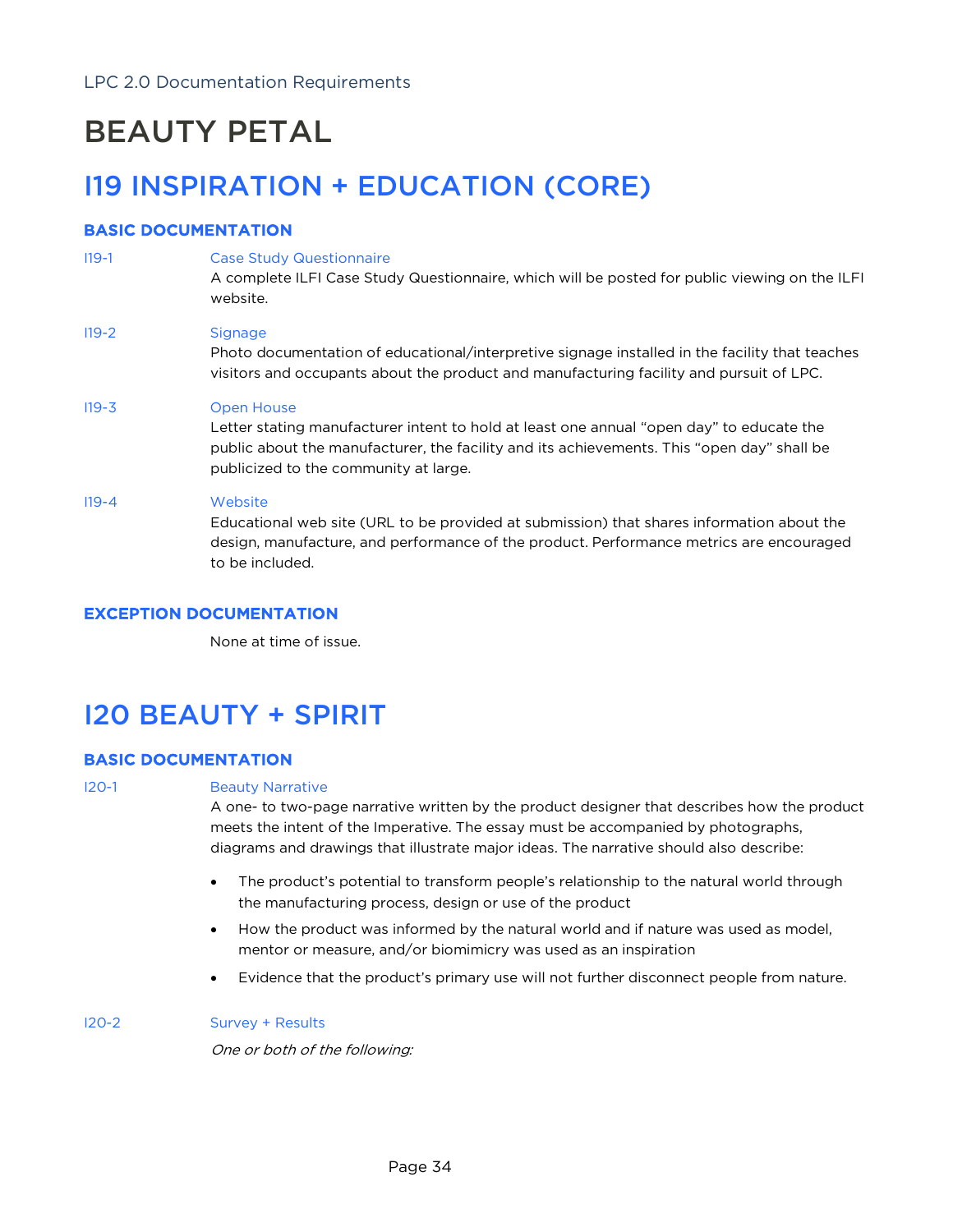- Survey and results from customers. Survey must state the Imperative requirements, inquire of respondents whether they think the product has succeeded, and include additional questions related to the beauty of the product based on the designer's narrative. Survey respondents must comprise a representative sampling of product users. Surveys may be administered online or in person.
- Focus group feedback specifically detailing compliance with Imperative requirements.

# EXCEPTION DOCUMENTATION

None at this time.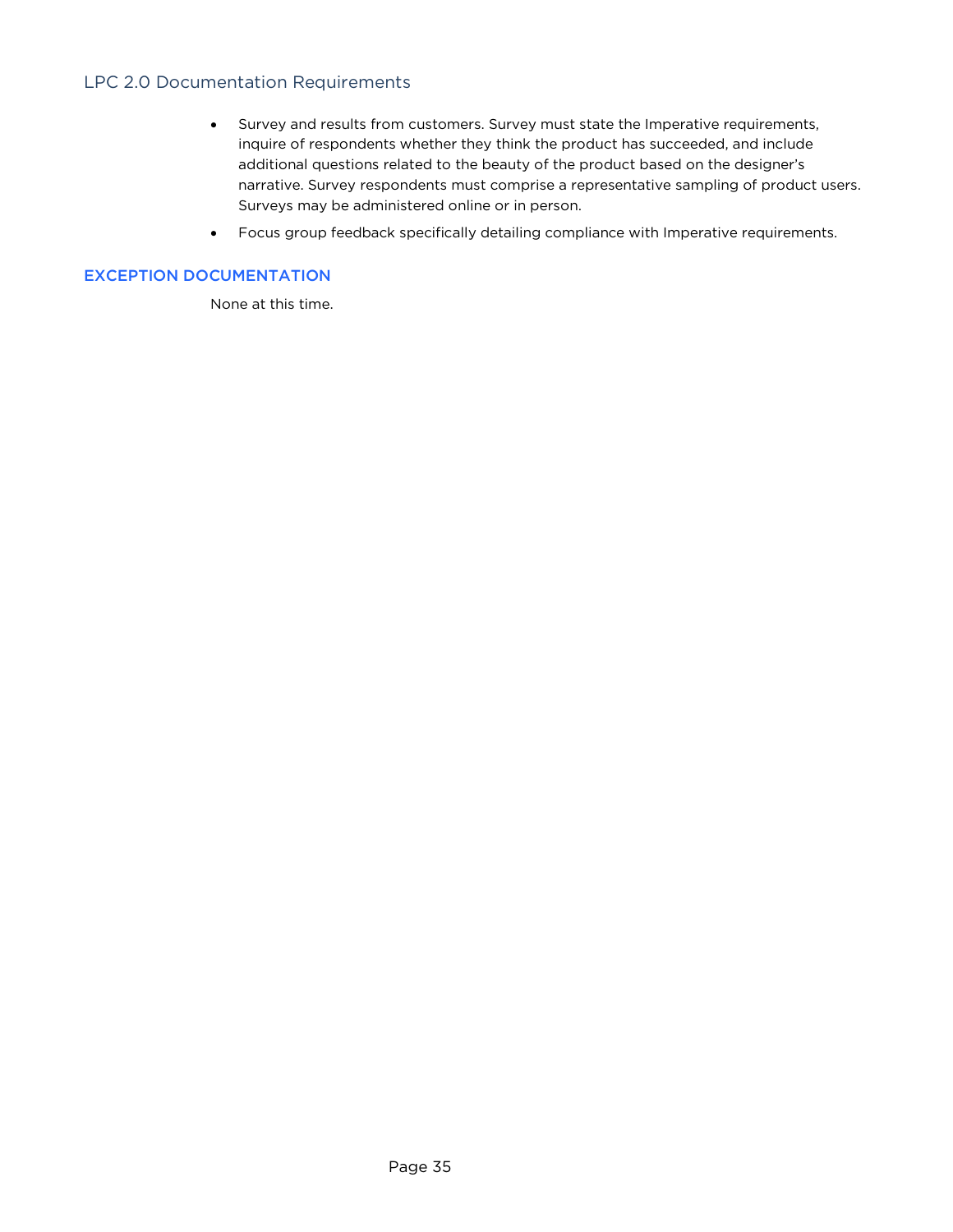# DEFINITIONS

#### Chemical Abstract Services Registration Number (CAS RN, CAS Registry Number, CAS Number)

A unique numerical identifier assigned by the Chemical Abstracts Service (www.cas.org) to every chemical described in the open scientific literature of elements, chemicals compounds, polymers and other substances (HPD, 2015).

#### Commodity Products

Commodities are homogenous goods that are traded in bulk on a commodity exchange. Commodity prices are subject to supply and demand; and therefore are determined by their market as a whole. These types of products include agricultural goods, lumber, metals and fuels.

#### Cradle to Cradle (C2C) Product Certification

C2C is a multi-attribute, third party certified product certification. The standard assesses products in five categories, namely Material Health, Material Reutilization, Renewable Energy & Carbon Management, Water Stewardship, and Social Fairness.

https://www.c2ccertified.org/

#### GreenCircle Certified Zero Waste to Landfill Certification

Zero waste to landfill certification verified by GreenCircle Certified.

http://www.greencirclecertified.com/waste-diversion-from-landfill

#### **GreenScreen**

Short for "GreenScreen for Safer Chemicals" (greenscreenchemicals.org), a method for comparative chemical hazard assessment. It is used to assess the inherent hazards of chemicals and their potential effect on human health and the environment. The foundation of the GreenScreen method is the Principles of Green Chemistry and the work of the US Environmental Protection Agency's (EPA's) Design for the Environment (DfE) and GHS hazard thresholds.

### http://www.greenscreenchemicals.org/method/method-documents

#### GreenScreen Certified

A certification program developed Clean Production Action based on the GreenScreen® for Safer Chemicals, a globally recognized tool that identifies hazardous and safer chemicals through a rigorous benchmarking scoring system.

#### GreenScreen List Translator

A chemical hazard assessment method developed by Clean Production Action that produces GreenScreen List Translator scores by compiling all GreenScreen Specified Lists (36 lists and over 450 list categories) and translates that information from the GreenScreen Hazard Criteria, where hazard classification levels (e.g. H or M or L) are assigned for each Hazard endpoint. GreenScreen Specified Lists are only a subset of the complete set of GreenScreen Hazard Criteria.

### Global Reporting Initiative (GRI)

The GRI Sustainability Reporting Standards (GRI Standards) are widely adopted global standards for sustainability reporting.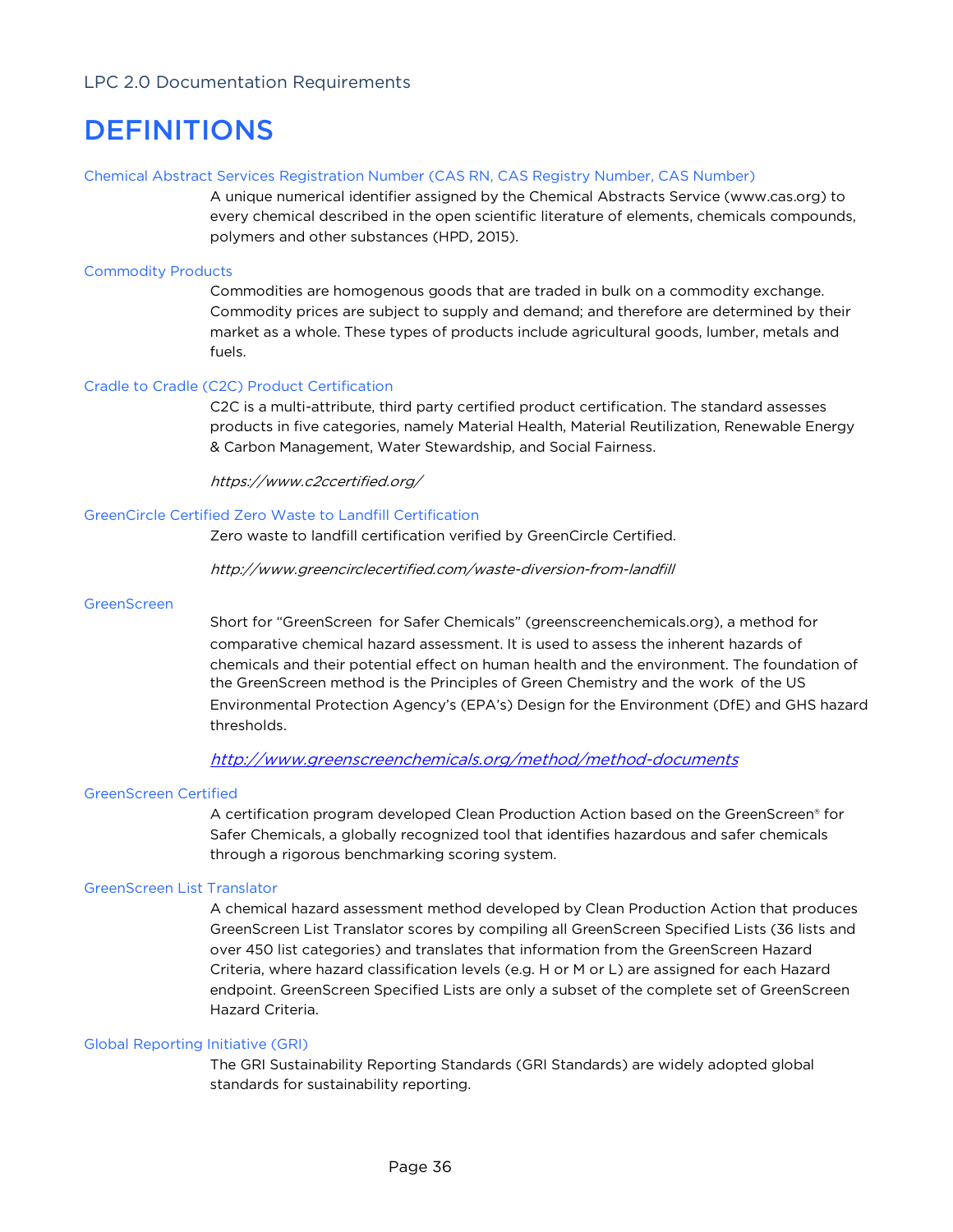### https://www.globalreporting.org/

#### Health Product Declaration

Standard reporting format for product ingredients and identification of health hazards.

http://www.hpdcollaborative.org

#### Homogenous Material ("Material")

A uniform solid, liquid or gas composed of one or more substances that cannot be mechanically disjointed, in principle. It may be a chemical formulation or compound; a substance of unknown or variable composition, complex reaction product, or biological material (UVCB); or a combination of the two. Coatings and finishes such as plating, powder coats, enamels, etc., are considered unique homogenous materials" (Clean Production Action, 2015).

#### Hotspot

A process that makes a major contribution to one or more life cycle impact categories for a product in its supply chain. For example, some upstream processes may be responsible for the bulk of the product's cradle-to-gate water footprint, and other processes may be responsible for the bulk of the product's energy or carbon footprints. These upstream processes are the best places to look for improvement opportunities, such as more efficient use of water or energy.

#### Intentionally Used Substance

Any chemical substance used in the production of the homogenous material, whether or not it is intended to remain in the manufacturer's finished product. Example include: monomers, reagents, catalysts, reactive and nonreactive additives, auxiliaries, processing aids and other process chemicals, or any other chemical substance that is used in the making the product, but may be present in reduced amounts (or not at all) in the finished product (i.e. it reacts, gets washed off, etc.)" (Clean Production Action, 2015).

#### Life Cycle Assessment

LCA is a technique to assess the environmental aspects and potential impacts associated with a product, process, or service, by:

- Compiling an inventory of relevant energy and material inputs and environmental releases
- Evaluating the potential environmental impacts associated with identified inputs and releases
- Interpreting the results to help decision-makers make a more informed decision (USEPA, 2006).

#### Material Health Assessor

An assessment body that is approved by ILFI to evaluate a Material Health Inventory (or equivalent ingredient disclosure) for achievement of the Transparent Material Health Imperative and Living Product Challenge certification.

### NSF Zero Waste to Landfill Certification

The NSF guideline establishes uniform criteria to evaluate and verify an organization's waste management processes, and grants recognition to companies demonstrating that they send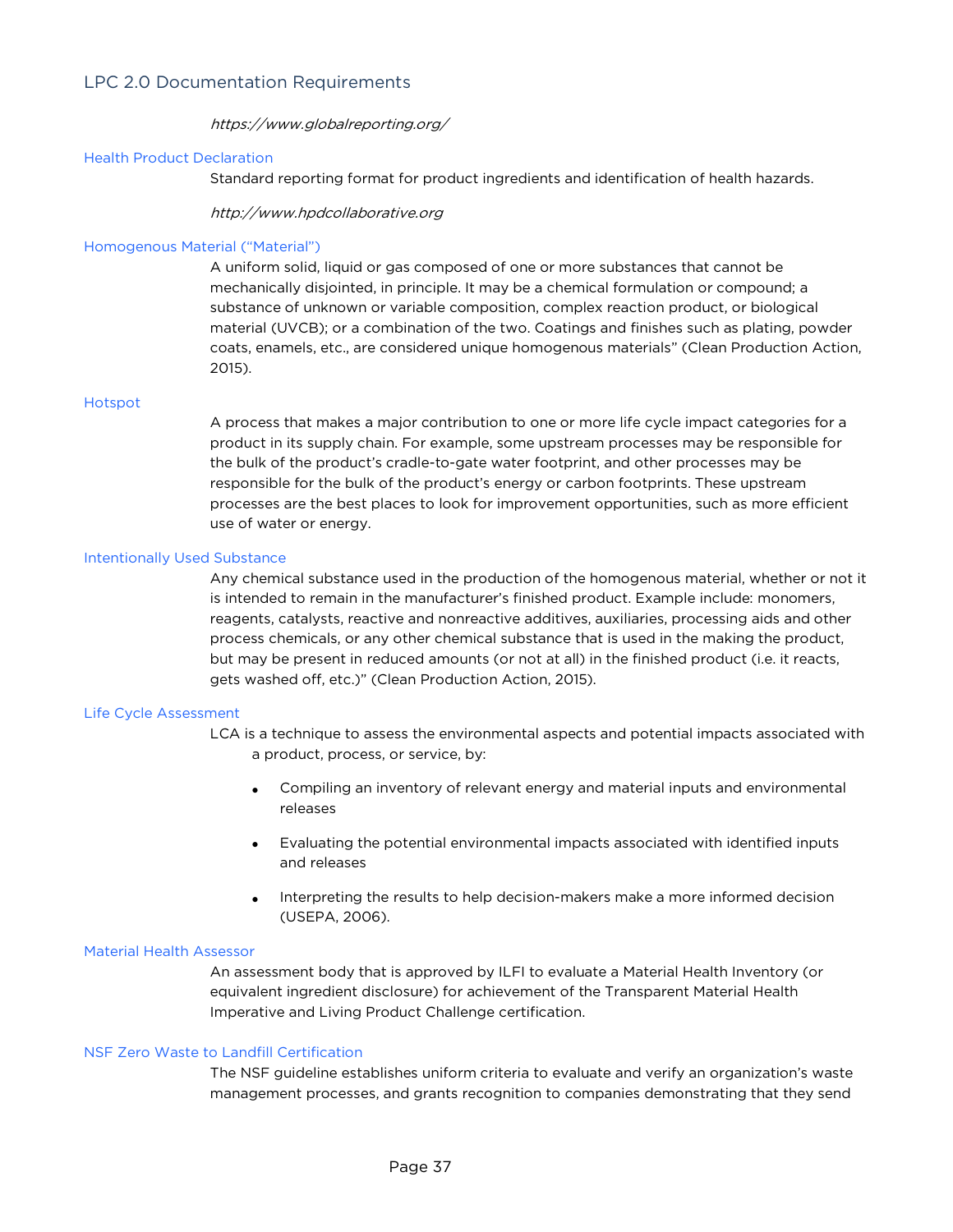less than 1% of waste to landfill.

https://www.nsf.org/newsroom/landfill-free-verification

#### Pharos

A chemical and materials database and research tool that allows side-by-side comparison of products and chemical formulations. Pharos includes the ability to identify GreenScreen List Translator scores through inputting CAS Registry Numbers.

http://www.pharosproject.net

#### Product Inventory

"Inventory of all of the chemical substances present at greater than 100ppm within a final product" (Clean Production Action, 2015).

# Process Chemicals

Process chemicals are defined as chemicals used in the manufacturing process in the final manufacturing facility that come into contact with the product pursuing certification. For example, surfactants, solvents and lubricants in the product manufacture are to be considered. General cleaning products used in the facility are not included.

## Product

"A finished good composed of homogeneous materials that are in turn made up of chemical substances. A product may be made of one or more homogeneous materials. A product may also be organized into parts, which are in turn made up of one or more homogenous materials. A product may also function as part of another product" (HPD 2.0 Standard, 2015).

#### Renewable Energy

Energy generated through passive solar, photovoltaics, solar thermal, wind turbines, waterpowered microturbines, direct geothermal or fuel cells powered by hydrogen generated from renewably powered electrolysis. Nuclear energy is not an acceptable option.

#### Social Co-Benefits

Positive social and/or economic impacts that arise as a result of actions taken by a manufacturer in order to create environmental handprints.

### Social HotSpot Database (SHDP)

The SHDB is a project centered at New Earth, a U.S. based not-for-profit focused on information systems for sustainability. The project aims to give users full transparent access to information about working conditions and impacts in global supply chains, and also about the hundreds of sources drawn upon as well as the methods used to characterize risks within the SHDB.

https://www.socialhotspot.org/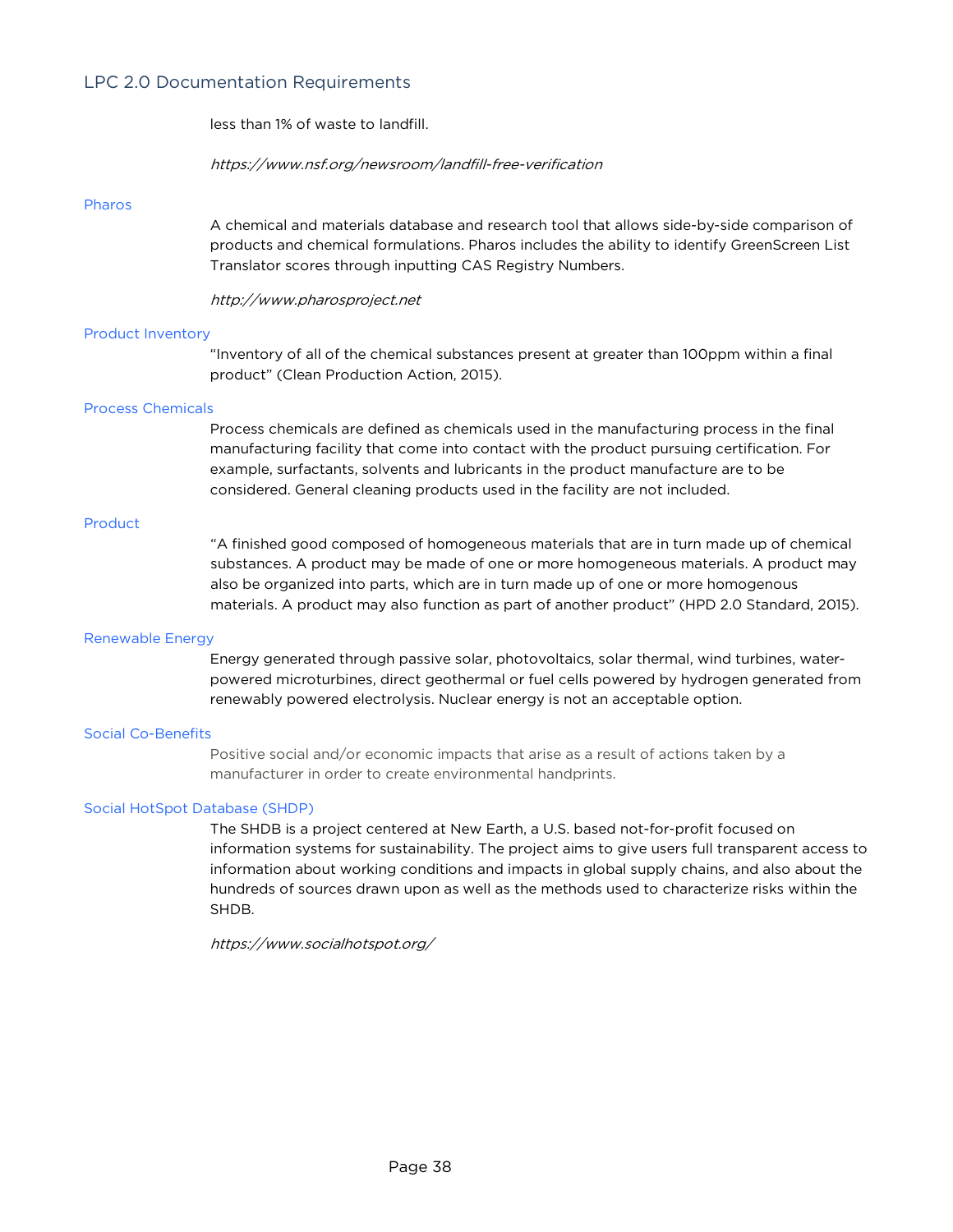# EXCEPTIONS

# IMPERATIVE 01: RESPONSIBLE PLACE (CORE)

I01-E1 Greenfields Developed Before December 31, 2007 Sites that were altered from a greenfield prior to 12/31/2007 are allowed.

### I01-E2 Third-Party Certification

Forest Stewardship Council Certification or similar demonstrating that the manufacturer imposes appropriate provisions to protect any endangered species that the manufacturing facilities may impinge upon.

I01-E3 Site Environmental Indicators Manufacturers that already use GRI sustainability reporting are considered to comply with Site Documentation requirements, and may submit documentation of EN11 and EN12 in lieu of the written requirements of I01-4.

# IMPERATIVE 03: LIVING ECONOMY SOURCING

#### I03-E1 Local Impact Reporting

For some products with global supply chains, compliance with I08 Living Economy Sourcing distance range requirements may not be possible. Manufacturers in this situation may document their impact on the local economy, clearly demonstrating their support and engagement of the local community and businesses using existing sustainability reporting standards or other evidence.

# IMPERATIVE 05: NET POSITIVE WATER

### I05-E1 Municipal Potable Water Supply

If health or utility regulations require a facility to use municipal potable sources, it is allowed, but only for potable uses including sinks, faucets, janitorial uses, and showers. Non-potable uses such as toilet flushing, clothes washing, and equipment uses must use water sourced from the facility site. While it is not required, the manufacturer is encouraged to include full rainwater harvesting capacity in anticipation of future regulatory acceptance of additional rainwater use.

To use this Exception the manufacturer must exhaust all regulatory appeals short of legal appeals. In addition, the team must demonstrate through design drawings and calculations how the facility is designed to meet the requirement for 100% site-sourced water.

I05-E2 Municipal Water for Fire Protection

A connection to a municipal water supply is allowed for fire protection systems, as long as the connection is dedicated only for fire protection, and does not supply water for any other uses.

### I05-E3 Chlorine Disinfection

Chlorine disinfection for potable water uses on facilities regulated as "public water systems" under the U.S. Safe Drinking Water Act (or equivalent regulations outside of the US) is allowed. The US EPA defines public water systems as those that have at least 15 service connections, or regularly serve at least 25 individuals. For these facilities, chlorine disinfection may be required for regulatory compliance. However, to use this Exception, the manufacturer must exhaust all regulatory appeals short of legal appeals. The chlorine added should be the minimum amount allowed by the code. In addition, the manufacturer must include and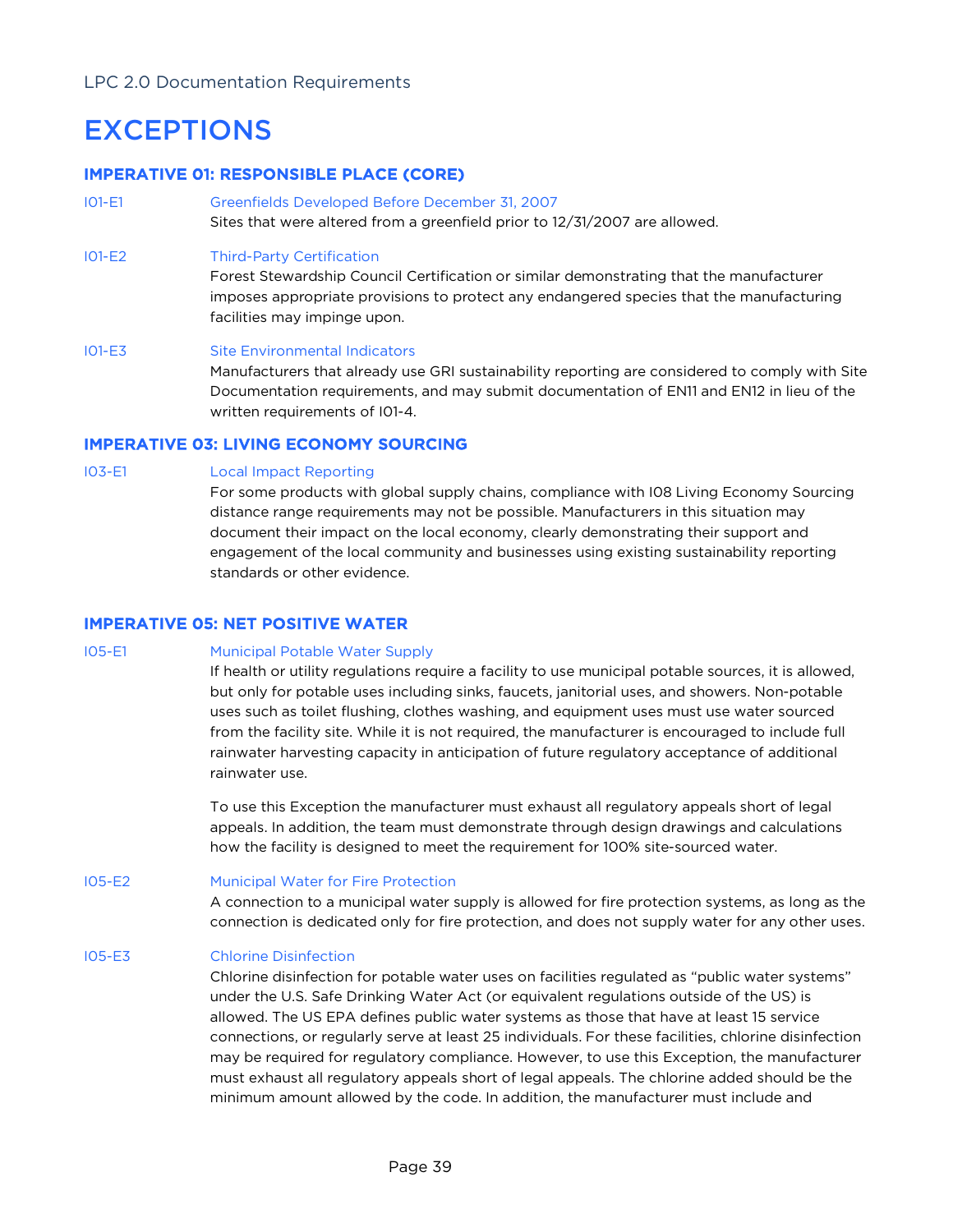document point-of-use dechlorination with a 0.5 micron carbon block filter or other approved dechlorination method.

I05-E4 Municipal Sewer Overflow Connection

If health or utility regulations require an overflow connection to the municipal sanitary sewer system, it is allowed if the team:

- Exhausts all regulatory appeals short of legal appeals
- Installs a manual valve control that is designed to remain closed
- Provides a signed statement that the overflow connection was not used during the performance period

#### IMPERATIVE 07: NET POSITIVE ENERGY

#### IO7-E1 Pre-existing Infrastructure

Manufacturers can take advantage of pre-existing photovoltaic (PV) arrays in certain limited circumstances. The renewable energy system can predate Product Certification if it supplies energy directly to the facility producing the Living Product. A renewable energy system on an adjacent facility cannot predate the facility that it is supplying energy to unless the system was planned with sufficient overcapacity in place to meet the building's energy demand. For example, a PV array might be installed ahead of building construction or as part of a district system, to take advantage of certain incentives or efficiencies of scale. This is allowed as long as the PV system was planned, designed and installed specifically to service the facility producing the Living Product. The manufacturer must provide:

- Photographs of the existing system
- A narrative signed by the owner confirming their approach and that the system was planned, designed and installed specifically to service the facility.
- I07-E2 Photovoltaic Array Ownership

Third-party ownership of a PV installation is allowed with a long-term lease agreement in place. The contract length must be a minimum of 15 years.

#### I07-E3 Specialty Combustion

Combustion-based solutions for industrial processes are allowed. Each exception request must be submitted in writing to the Living Product Challenge team.

The manufacturer will need to provide the exception request submitted to the LPC team and the response.

I07-E5 Shared/3rd Party Arrangements

It is acceptable to place PV panels on the rooftops or other areas of adjacent properties and use the energy generated from these adjacent off-site sources to power the facility. Resources may only be attributed to one facility; they cannot be "double counted." The team must provide technical documents showing the facility contributed financially to the development of the renewable system, such as:

- Proof of purchase and maintenance agreements
- Third-party agreements to acquire the equipment and manage ongoing maintenance. The team must also submeter and track energy to show that the energy required for the facility is covered by the system, and attributed to only the facility.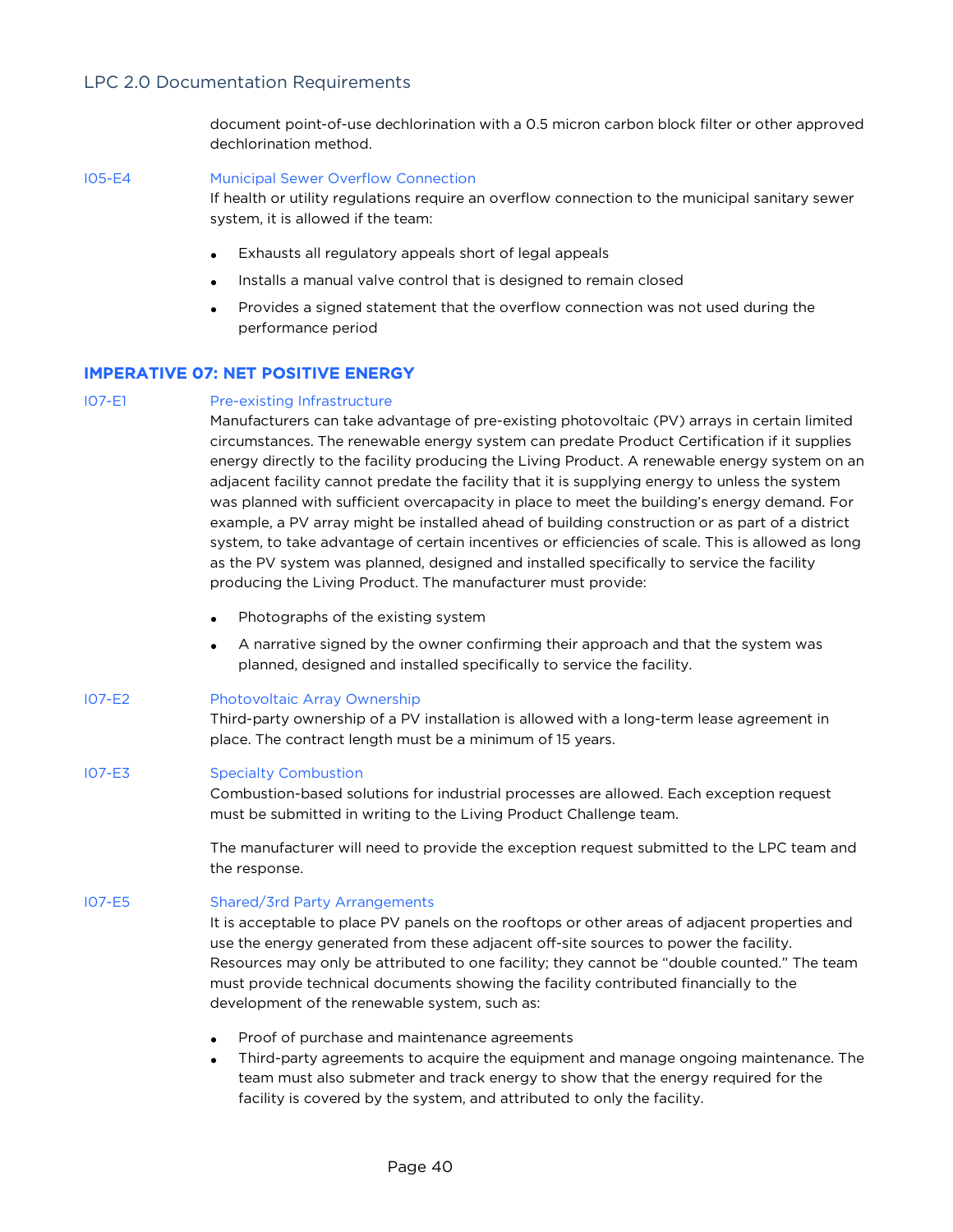#### I07-E6 Campus Setting

A facility is allowed to connect to a campus grid as a Scale Jumping solution if the renewable energy allocated to the facility is not already in use by, or dedicated to, any other part of the campus. Resources may not be traded or "doubled counted." The team must still optimize energy performance and calculate the facility's Energy Use Intensity (EUI) to ensure that the facility is not using more than its share of the energy generated from the shared resource.

In a single-owner campus setting, where the utility is feeding several aggregated services on site, it is permissible to connect the renewable energy technology directly to any of these services. Metering must clearly demonstrate that the technology installed to accommodate the facility's energy demand actually meets or exceeds that demand and is not already in use by, or dedicated to, any other part of the campus.

#### I07-E7 District Energy System

It is acceptable to utilize a District Energy System (DES) to offset thermal or electric energy used by the facility, as long as the team can document that the kWhs or BTUs being sent back to the DES (or electricity to the grid) are equal to the building's DES demand during the 12 month performance period. Waste heat capture for the facility from a DES is only allowed if the heat is not generated from combustion.

### I07-E8 Scale Jumping for Energy Intensive Processes

Certain high-energy industrial processes such as melting glass and synthesizing chemicals have extremely high process energy that cannot be realistically supplied by on-site renewables. These types of manufacturers can Scale Jump by financially investing in the development of new regionally based renewable energy production, such as a new wind turbine or PV array through a Power Purchase Agreement (PPA), if the amount of energy produced by this system exceed the needs of the product share or whole facility energy demand. The manufacturer must document that the financial contribution to the PPA array can provide more than the product(s) share of energy consumption or the annual energy requirements of the whole facility.

### IMPERATIVE 08: RED LIST (CORE)

I08-E1 Proprietary Ingredients

Due to market realities, manufacturers are typically allowed to withhold less than 1% of the product by both weight and volume.

### I08-E2 Small Electrical Components

Complex electrical or data products that are made up entirely of small electrical components, such as fire alarms, meters, sensors, thermostats and load break switches, do not need to be tracked for Red List. Instead, these products must meet the European Union's Restriction of the Use of Certain Hazardous Substances (RoHS) Directive, which establishes the following maximum concentration values for toxic chemicals tolerated by weight in homogeneous materials:

- Lead (0.1 %)
- Mercury (0.1%)
- Cadmium (0.01 %)
- Hexavalent chromium (0.1 %)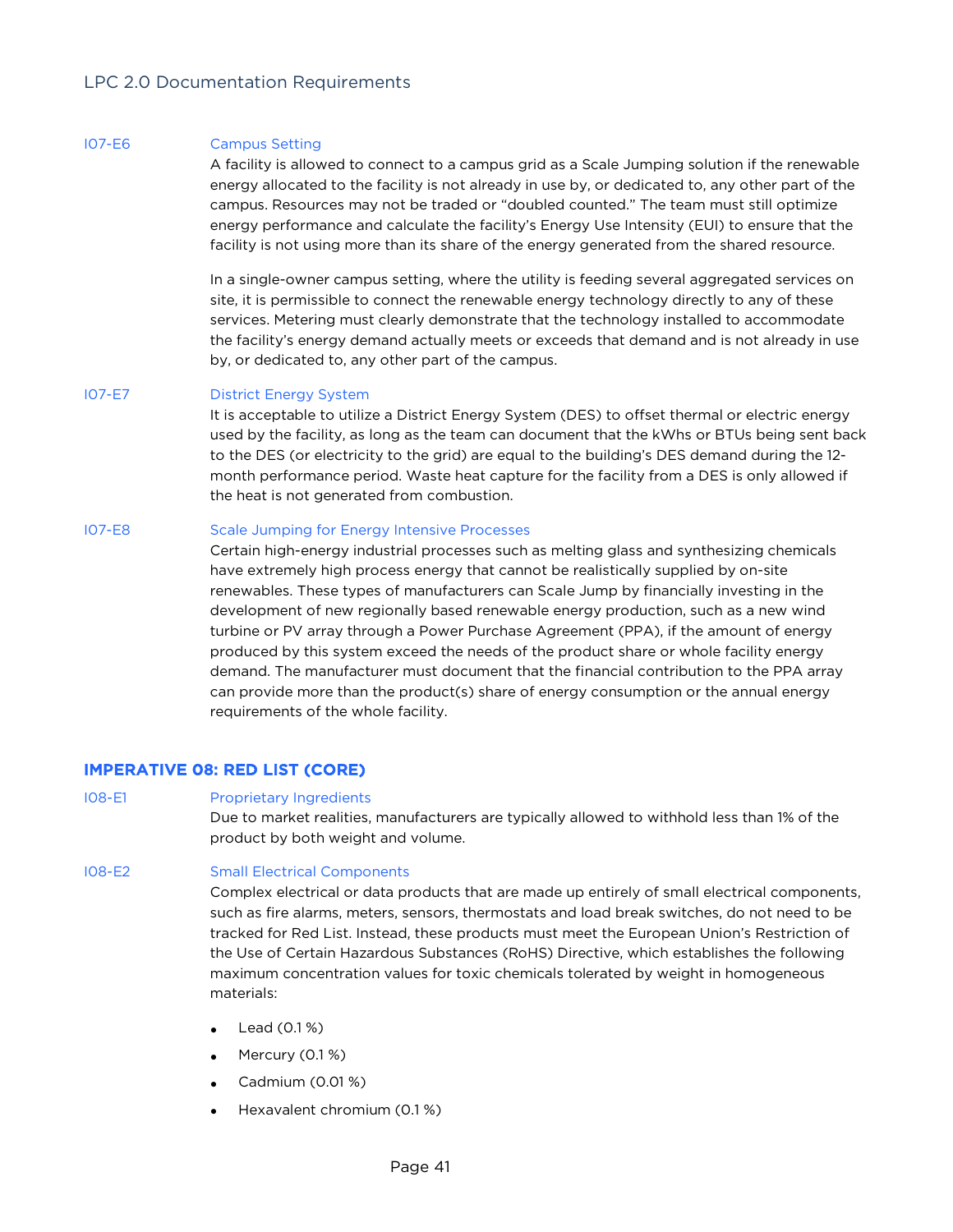- Polybrominated biphenyls (PBB) (0.1 %)
- Polybrominated diphenyl ethers (PBDE) (0.1 %)

Large electrical equipment, such as a PV panel, is not considered a small electrical component, but may be partially comprised of small electrical components. Manufacturers must still gather supporting data for the equipment housing and other major components, such as glass.

I08-E3 Innovative Materials Inventory

If a manufacturer is unable to obtain the disclosure levels required for participation in Declare due to claims of intellectual property by the supplier of an innovative material, the manufacturer may use LPC I08-E3 to demonstrate compliance with the 3PV Declare requirement (I08-1). The product manufacturer must demonstrate the information withheld by the supplier is for an innovative material and considered intellectual property, that the supplier is unwilling to disclose innovative materials information after repeated requests, and there are no alternate suppliers of the innovative material with appropriate disclosure to meet the Declare reporting requirements. This exception may only be used for one homogenous material in the product.

# IMPERATIVE 10: HUMAN THRIVING

I10-E1 Appropriate Corrective Action

In cases where a serious injury occurs associated with the product manufacture (resulting in lost days), the manufacturer may demonstrate that a root cause investigation was completed and adequate precaution put in place to prevent future injuries of a similar nature. This exception does not apply to deaths associated with product production during the performance period.

# IMPERATIVE 11: RESPONSIBLE INDUSTRY (CORE)

I11-E1 Bio-Based Commodity Products For some bio-based commodity products, USDA organic certification is not currently available. These products are exempt from the I-09 Responsible Industry requirements for USDA organic certification for agriculture inputs, and should provide documentation of any alternative certifications held by the bio-based portion of the product. I11-E2 Alternative Forestry Certifications for Product Packaging Where FSC certification for wood-based packaging is not feasible for manufacturers due to prohibitive cost or lack of availability, SFI certification or 100% recycled packaging will be

# IMPERATIVE 13: NET POSITIVE WASTE

# I13-E1 Process Efficiency (12/14/2018) Manufacturers with very high process efficiency may be unable to meet the minimum required diversion rate. Manufacturers unable to meet the diversion rate of >90% who have demonstrated that they have maximized their waste diversion must still document their diversion rate, and in addition:

accepted provided the manufacturer can show due diligence.